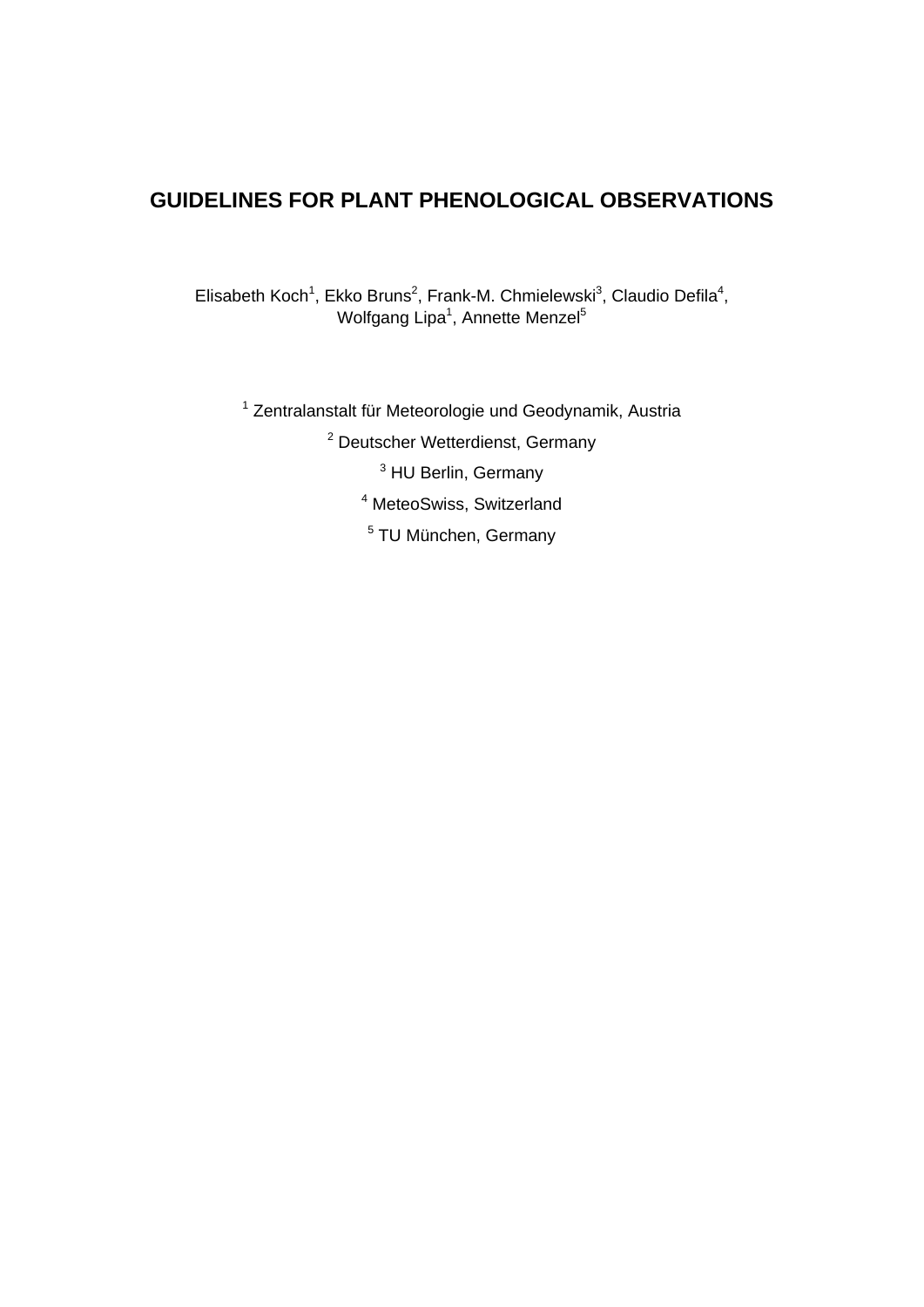## **Table of contents**

| 1   | Introduction                                                                        |    |
|-----|-------------------------------------------------------------------------------------|----|
| 1.1 |                                                                                     |    |
| 1.2 |                                                                                     |    |
| 1.3 | Importance of phenology for Climate Change studies ______________________________ 3 |    |
| 1.4 |                                                                                     |    |
| 1.5 |                                                                                     |    |
| 2   |                                                                                     |    |
| 2.1 |                                                                                     |    |
| 2.2 |                                                                                     |    |
| 2.3 |                                                                                     |    |
| 2.4 |                                                                                     |    |
| 2.5 |                                                                                     |    |
| 2.6 |                                                                                     |    |
| 2.7 |                                                                                     |    |
| 3   |                                                                                     |    |
| 3.1 |                                                                                     |    |
| 3.2 |                                                                                     |    |
| 3.3 | Geographical description and local environment _________________________________ 15 |    |
| 3.4 |                                                                                     |    |
| 3.5 |                                                                                     |    |
| 4   |                                                                                     |    |
| 4.1 |                                                                                     |    |
| 4.2 |                                                                                     |    |
| 4.3 |                                                                                     |    |
| 4.4 |                                                                                     |    |
| 4.5 |                                                                                     | 19 |
| 4.6 | Organisation of the digital database and paper archive _________________________ 20 |    |
| 5   |                                                                                     |    |
| 5.1 |                                                                                     |    |
| 5.2 |                                                                                     |    |
| 5.3 |                                                                                     |    |
| 5.4 |                                                                                     | 23 |
|     |                                                                                     | 24 |
|     |                                                                                     |    |
|     |                                                                                     | 29 |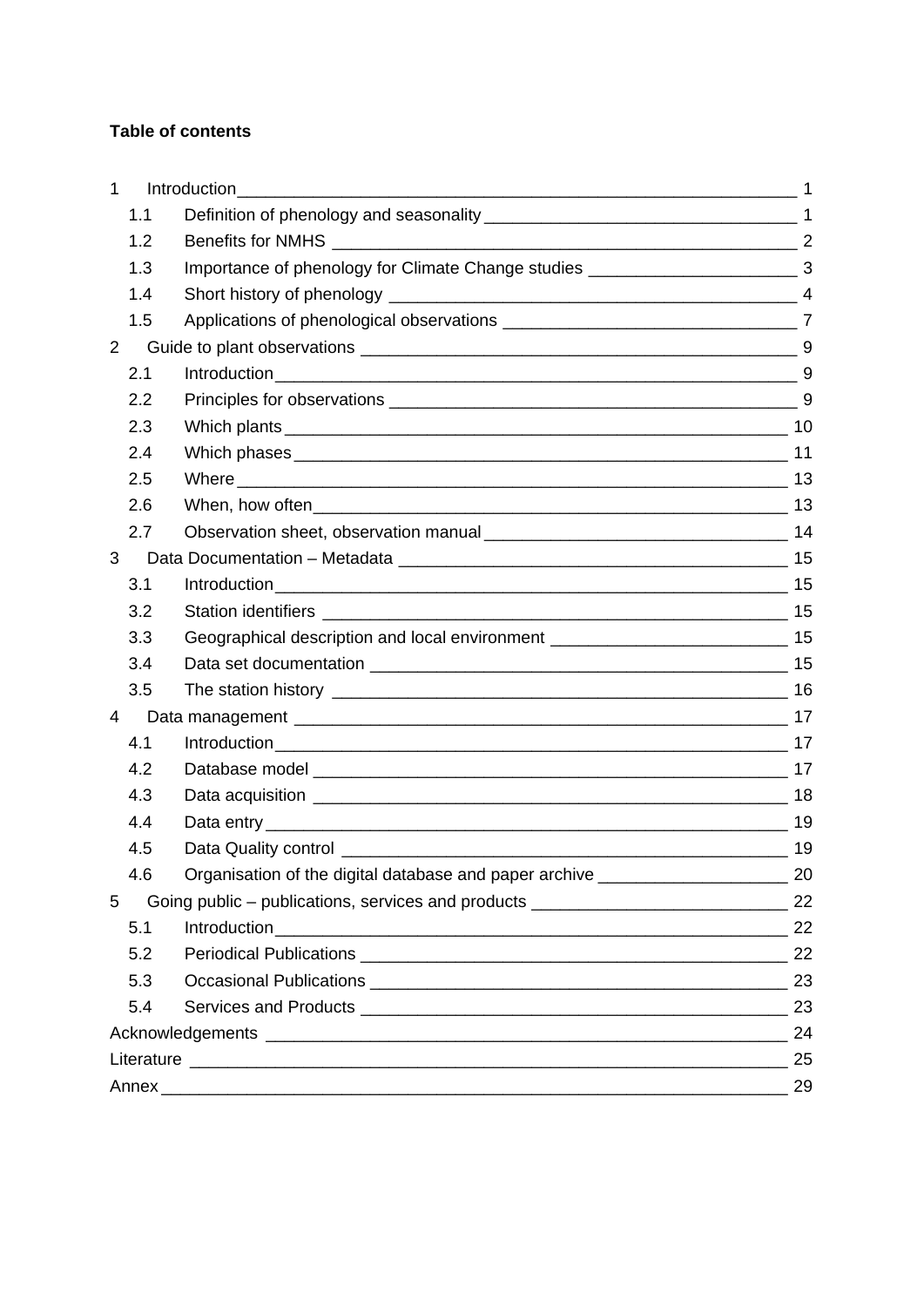## **1 Introduction**

## **1.1 Definition of phenology and seasonality**

"Phainestai", the ancient Greek word meaning to show or to appear, is found in many modern language words reflecting the original.

Following the definition of Lieth (1974), which goes back to Schnelle (1955), modern phenology is the study of the timing of recurring biological events in the animal and plant world, the causes of their timing with regard to biotic and abiotic forces, and the interrelation among phases of the same or different species. Leaf unfolding, flowering of plants in spring, fruit ripening, colour changing and leaf fall in autumn as well as the appearance and departure of migrating birds and the timing of animal breeding are all examples of phenological events. The task of plant-phenology is to observe and record the periodically recurring growth stages and to study the regularities and dependency of the yearly cycles of development on environmental conditions.



Figure 1: The plant and its environment (Defila, 1992)

Plant development and thus phenological phases show great interannual variability and also large spatial differences. Individual (genes, age) and environmental factors (weather and climate conditions in the micro and macro-scale, soil-conditions, water supply, diseases, competition etc.) influence plants. They can be viewed as integrative measurement devices for the environment. The seasonal cycle of plants however is influenced to the greatest extent by temperature, photoperiod and precipitation (Sarvas 1972, 1974, Morellato and Haddad, 2000, Keatley 2000). In particular spring development in the mid latitudes depends especially on temperature in winter and spring, in the tropics and subtropics rainfall regime is predominant.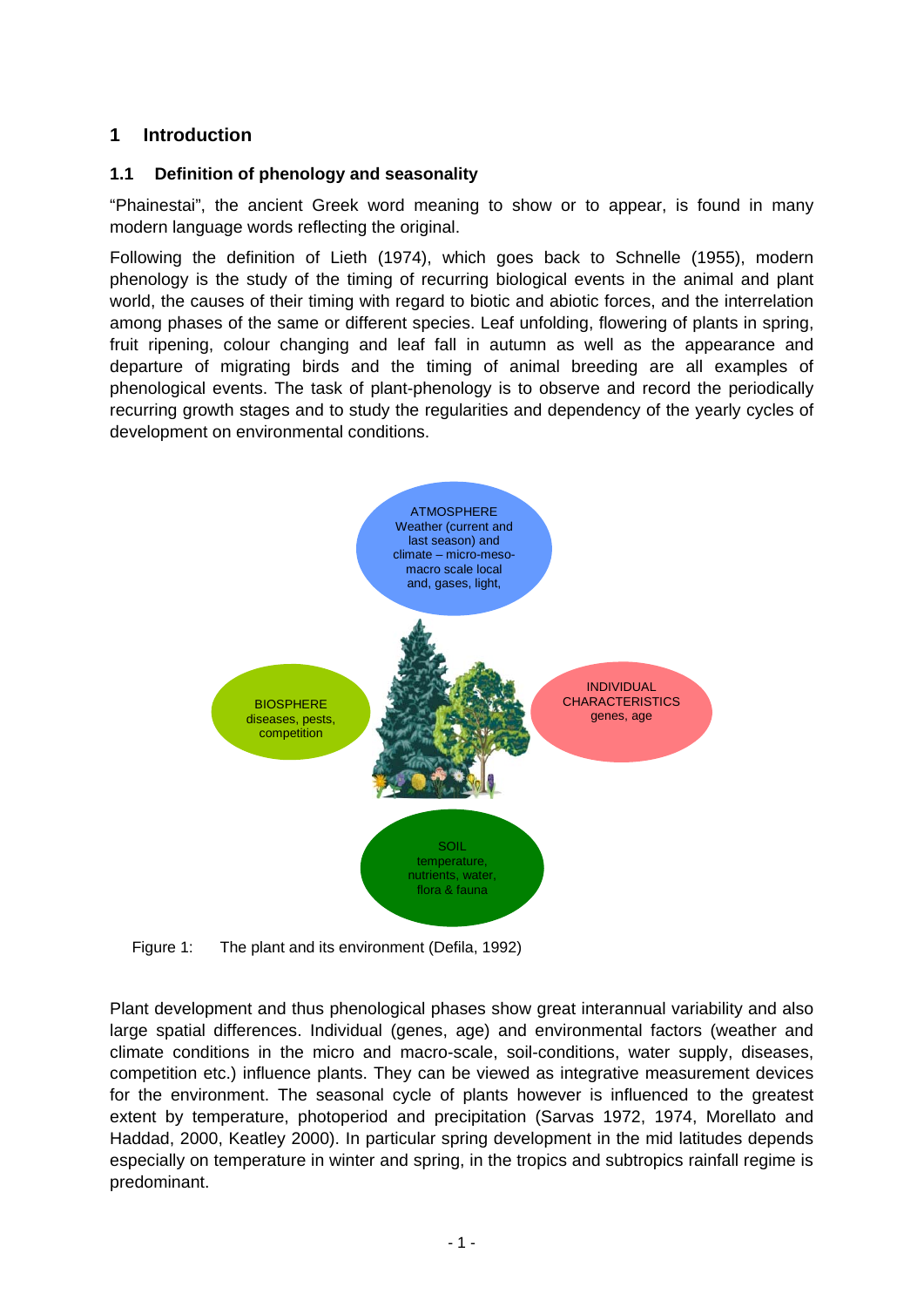

Figure 2a: Anomalies of different phenological phases and spring air temperature in the Alpine region between 1951 and 1998 (Böhm et al., 2001, Scheifinger et al, 2002)





Seasonality refers to non-biological recurring events such as lake or sea icing (e.g., the "ice on or off" of rivers or the Baltic Sea, Jevrejeva, 2001, Koslowski and Glaser, 1999, Ranniew, 1982) or, regular inundations of rivers (e.g., the annual flooding of the Nile was an important phenomenon in ancient Egypt enriching the soil and thus bringing good harvest).

A more recent and very charming definition comes from Sparks (Menzel, 2002) "Phenology is pastime with a considerable history. Once considered the harmless activity of a select few country gentlemen and clerics it has now taken on a new importance since its value as (probably) the oldest written biological records has been recognised."

## **1.2 Benefits for NMHS**

Because of the close relationship between plant development, weather and climate, phenological observation networks are run by the national meteorological services in many countries. Phenology is an easy-to-observe and cost-efficient instrument for the early detection of changes in the biosphere, and therefore complements the instrumental measurements of national meteorological services very well. Different types of networks exist: phenological networks observing wild plants, agricultural observation systems and measurements of the pollen concentration by means of pollen traps. Some NMHS as the Austrian, the Slovak and the Estonian as well as the UK Phenology Network also include observations of the timing of migration of some animal species and the timing of animal breeding.

| <b>Type of observations</b>     | Applications at national meteorological services |  |  |
|---------------------------------|--------------------------------------------------|--|--|
| Agronomic networks              | Bulletins, agronomic recommendations             |  |  |
| Pollen networks                 | Forecasts for allergic people                    |  |  |
|                                 | <b>Business contacts</b>                         |  |  |
|                                 | <b>Bulletins</b>                                 |  |  |
| Wild plant observation networks | Research (climate change)                        |  |  |
|                                 | <b>Public relations</b>                          |  |  |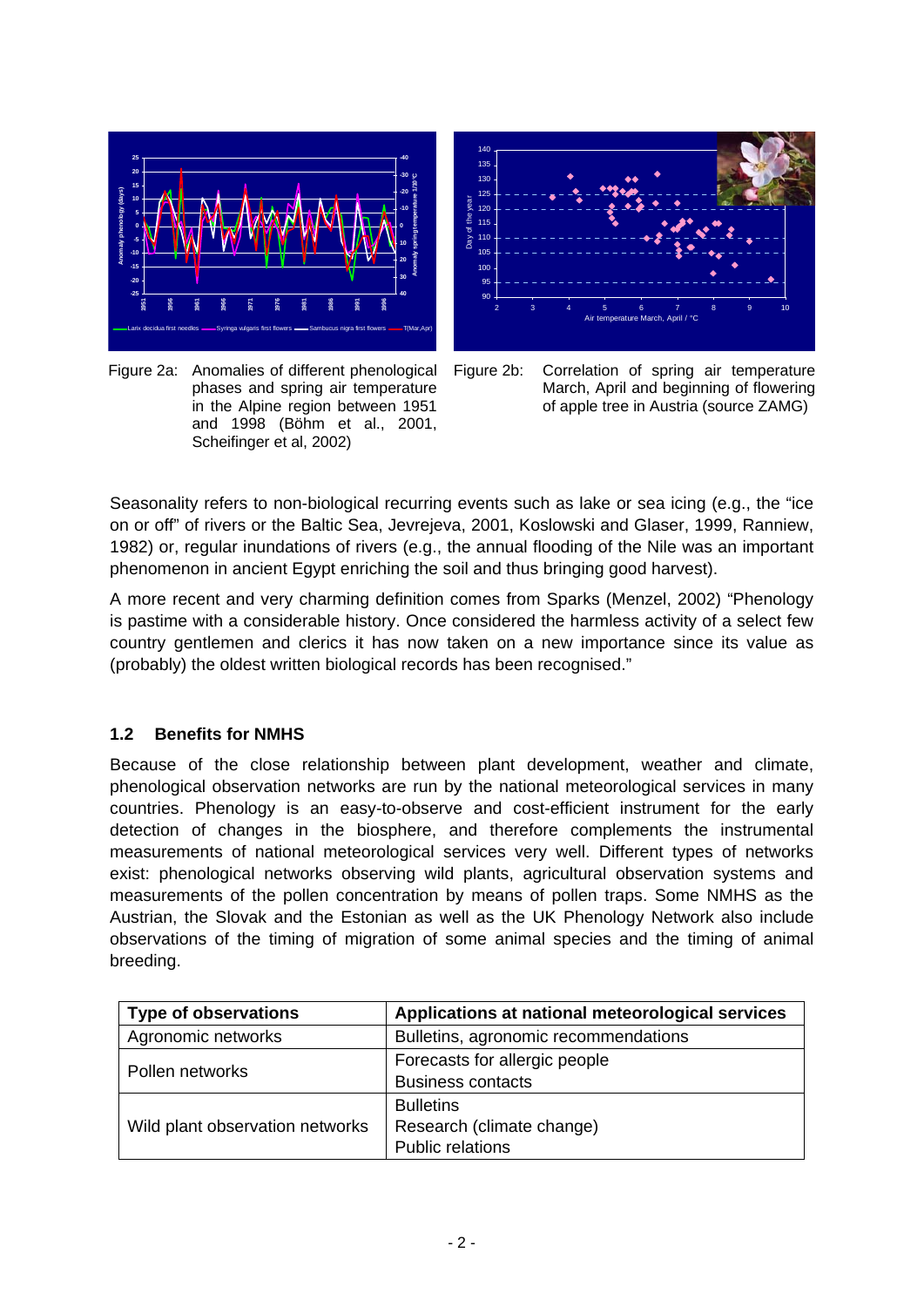Up-to-date observations flow into several products generated at the NMHSs.

The start of the pollen season doesn't only affect sensitive people but also forecasters at many meteorological services. Bulletins reporting the current pollen concentration as well as pollen forecasts are a highly estimated product for people with allergies. Furthermore the pollen products enable important business connections in the medical sector.

From the beginning, phenological observations have been used to support the scheduling of agricultural works. Agricultural phenology networks mainly include intensive observations of fruit trees and vines. Plants vary in their sensitivity to frost or pests depending on their state of development. Information on the actual state of the cultures is indispensable to provide important support in the form of frost warnings and recommendations for pest control measures. Pest forecast models based on meteorological and phenological data have been developed in several countries to enhance cost efficiency in agriculture (e.g. agrometeorological forecasts of the Deutscher Wetterdienst, http://www.dwd.de).

In recent years phenology changed its image from a traditional data collection to a very important integrative parameter to assess the impact of climate change on ecosystems. In this context long data series originating from the plant-observation networks have become very valuable, and the maintenance of the observation networks has become a higher priority within the national meteorological services.

Long phenological data records are the basis of several climate change research projects at the national meteorological services. Due to the increased scientific value of phenology, these projects are a good possibility for the NMHSs to gain access to third-party funding.

Phenology is a good instrument to communicate climate characteristics in general, and especially the impacts of climate change to the broad public. There is substantial public interest in phenological bulletins indicating the actual state of vegetation development during the growing season. The information on the characteristic of the current year (especially early or late year), may increase the public awareness of nature and its seasonal chronology and may act as a motivation for people to actively observe natural processes.

Furthermore phenology already is (and might become) an even more important topic to enhance the public relation activities of the meteorological services. Several newspaper articles throughout the year indicate the relevance of this topic for the media.

## **1.3 Importance of phenology for Climate Change studies**

Numerous examples – from the duration of the growing season for gingko trees in Japan to the flowering of lilac in the US or the flowering of snowdrops in Germany – show that climate change is significantly changing the seasonality of our eco-systems, especially in the middle and higher northern latitudes. The IPCC (Intergovernmental Panel on Climate Change) concluded in its Third Assessment Report in 2001 that many physical and biological systems, such as hydrology, glaciers and ice, vegetation, insects, birds and mammals, are already reacting to changing temperatures (Jones et al., 2001). By far the majority of these reactions are proceeding in the expected direction, i.e. they reflect the known relationship with temperature.

The importance of phenology lays in it's effectiveness as a tool to monitor impacts of climate change on plants and animals. Some imminent effects on vegetation include: (1) range shifts towards the polar regions and higher altitudes; (2) changes in population density and composition of vegetation; (3) longer growing seasons; and (4) earlier plant flowering, earlier breeding times, earlier egg laying in the year. The last two maybe best delineated by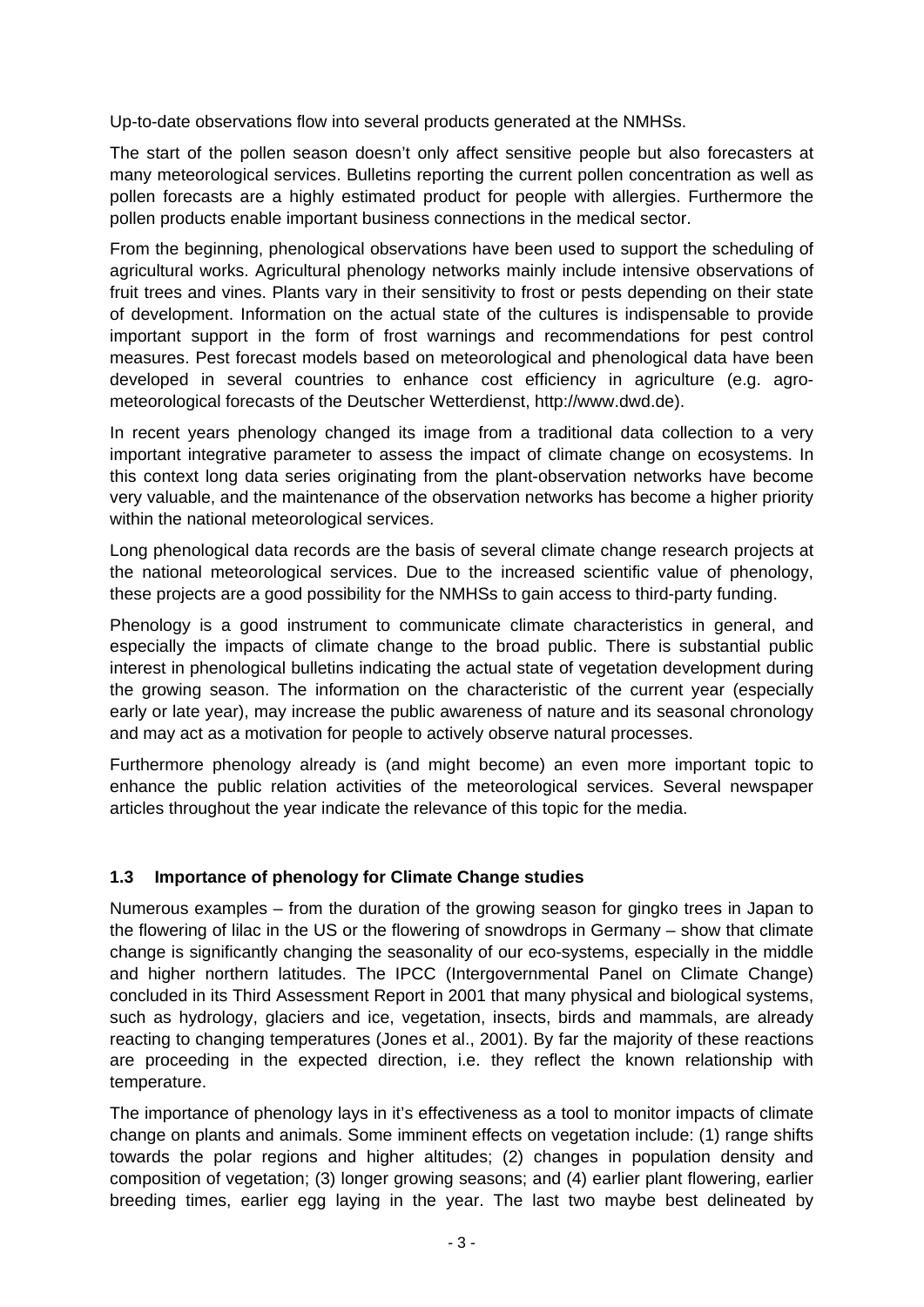phenology. The intervals at which such events occur are very closely related to climate and weather conditions, especially temperature in spring and summer (Sparks et al., 2001, Menzel, 2003). Unlike the change in range shifts or changing composition of eco-systems, which maybe confounded by other drivers, such as land use change or habitat fragmentation, temperature is the factor of crucial influence here. Thus, phenology is probably the simplest and most cost effective means of observing the effects of changes in temperature, and consequently, phenology has become an important tool in global change research (Sparks and Menzel, 2002, Walther et al., 2002). The use of phenology as a biological indicator of climate change presupposes (1) precise quantitative analysis of changes in phenological time series, (2) a known relationship with temperature and or precipitation (3) an analogous change in corresponding temperature and or precipitation series over time (Root et al., 2003).

In case that phenological study series go well beyond the period of instrumental meteorological measurements, such as for the oldest known series which stems from Kyoto in Japan or the observations of the Marsham family in Norfolk, Great Britain (see Short history of phenology), the findings observed in plants can also be taken as proxy or substitute data for temperatures. The records kept in conjunction with grape picking in France, Switzerland and the German Rhineland since 1480 are a prime example here, allowing an assessment of average temperature during the growing season (Menzel, 2005, Lauscher, 1983).

The picture of the reported observed changes is quite uniform: Numerous studies concur that the onset of growth in the middle and higher latitudes of the northern hemisphere starts earlier in spring and that the growing season has become longer and then breeding season starts earlier (Parmesan and Galbraith,2004, European Environment Agency, 2002, Koch and Scheifinger 2004).

## **1.4 Short history of phenology**

Charles Morren, a Belgian botanist introduced the French word for phenology for the first time in 1853. But of course the history of phenology is much older dating back to the time of hunters and gatherers.

## Australia

Aboriginals have occupied the Australian continent for at least 50,000 years. Their culture developed a deep understanding of the interrelationships between the environment and its influence on fauna and flora, partly because their survival depended heavily on their understanding of phenology or seasonality of food resources. Aboriginal calendars recognize between 5 and 10 seasons, varying in length between 2 weeks up to 4 months. Each season is defined by the changes in flora and fauna as well as the strength of wind, amount of rain and temperature. The Yolngu people in the Northern Territory have 6 major seasons. The beginning of Midawarr, the fruiting season is signalled by a wind change from the northwest to the east and lasts 8 weeks from March to April. Some of these calendars are still in use mainly associated with communities in Northern Australia whereas those in southern states have been lost (Keatley and Fletcher, 2003).

Nowadays the two most notable community-based networks are "Timelines Australia Project" and Faunawatch. Each network voluntarily coordinated aims to engage the general public in monitoring of flora and fauna. The Timelines national program was launched 1997 with the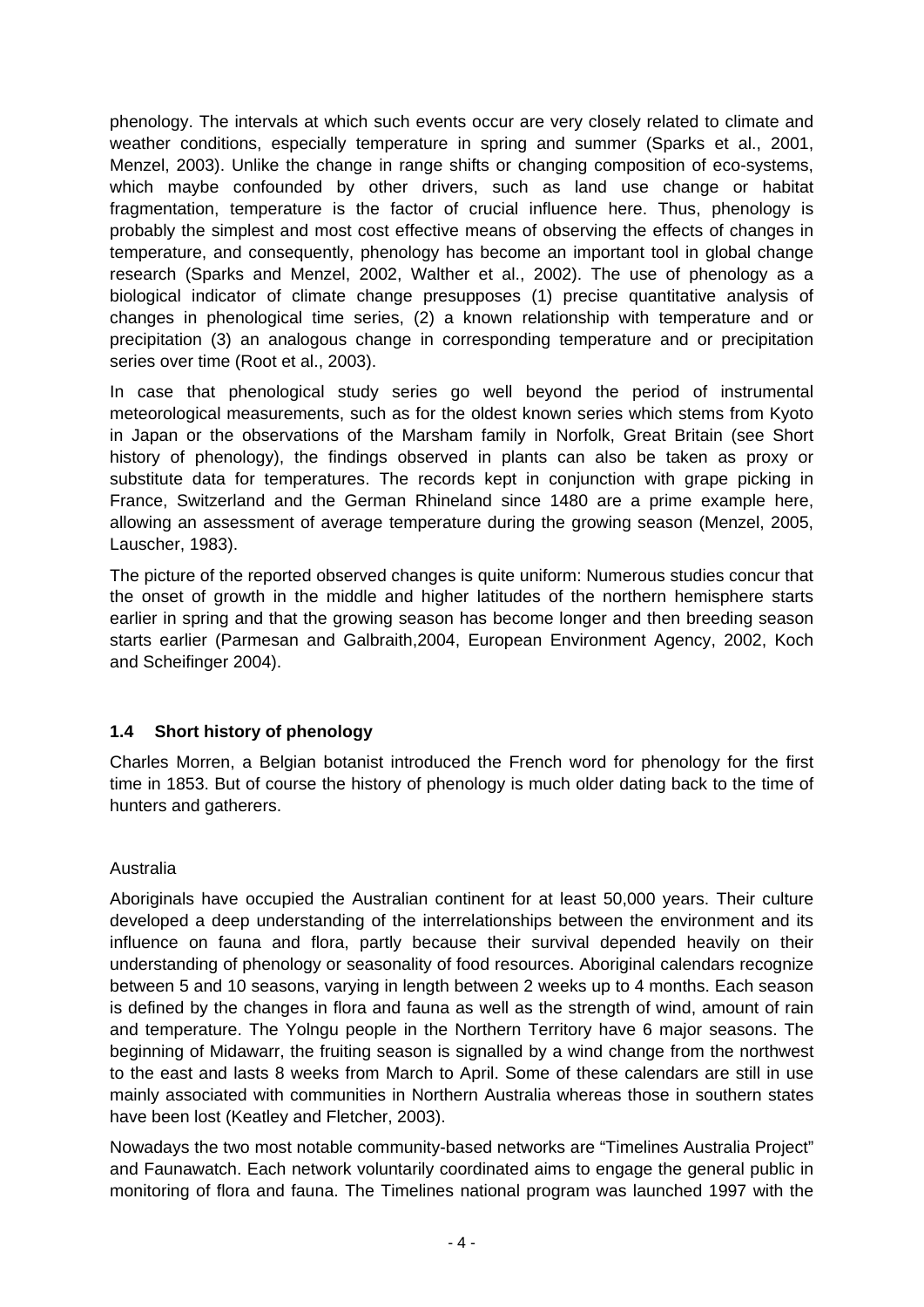goal to develop an Australian seasonal calendar similar to the aboriginal calendars, as the European seasons are inappropriate for Australia.

### Asia

Japan has the oldest existing (and still on-going) phenological monitoring record. The flowering of cherry tree has been observed and recorded for about 1300 years. Since 1953 the Japanese Meteorological Agency has run a phenological network observing 12 species of plants including cherry and 11 species of fauna.

China started modern phenological observation and research in the 1920s, but Zhu (1931) shows that phenology in China is at least 3000 years old. In 1980s, the Chinese Meteorological Administration started a countrywide network.



Figure 3: Beginning of flowering cherry (day of year) in Kyoto dating back till 705 AD, Menzel and Fabian, 2002

## Europe

Carolus Linnaeus is looked upon as the father of modern phenological networks. The first known phenological network was installed by him in Sweden in the middle of the  $18<sup>th</sup>$  century. In his work Philosophia Botanica he outlined methods for compiling annual plant calendars of leaf opening, flowering, fruiting and leaf fall, together with climatological observations "so as to show how areas differ"… (Linnaus, 1751).



Some networks started in the middle of the  $19<sup>th</sup>$  century (e.g. Karl Fritsch in the Austrian Hungarian monarchy). Fritsch (1851) also published guidelines for phenological animal and plant observations in the  $2<sup>nd</sup>$  yearbook of the newly founded K.K. Centralanstalt für Meteorologie und Erdmagnetismus, now the NMS of Austria.

A very old time series of phenological observations is the bud burst of horse-chestnut in Geneva, dating back to 1808. A clear trend towards earlier appearance (0.24 days per year) was detected becoming more pronounced since the beginning of the  $20<sup>th</sup>$  century. This coincides with the growth and industrial development of Geneva (Defila and Clot, 2001).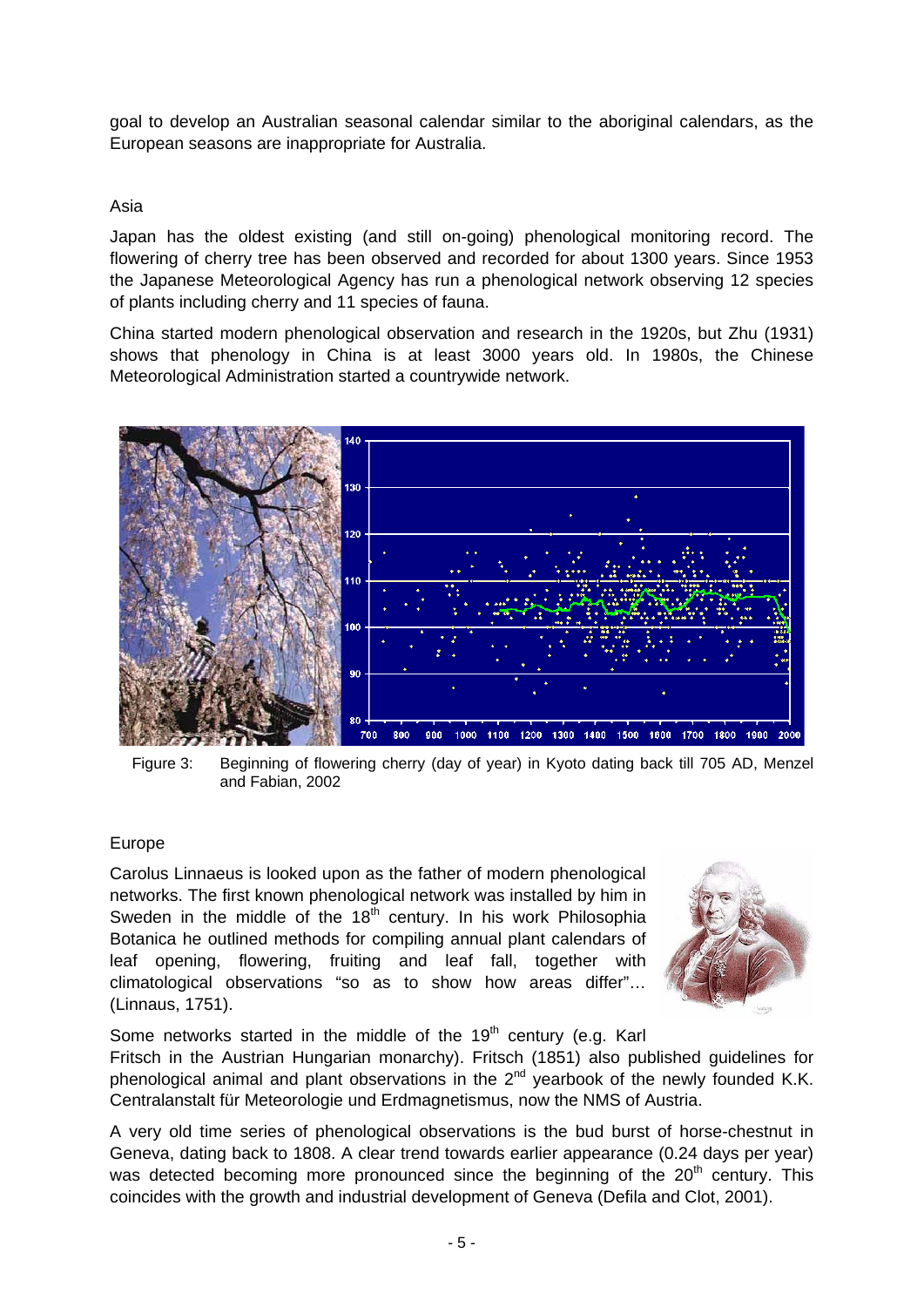The climatological and phenological records of the Marsham family in Norwich, England are another example for very old European data series as well as the newly published series of cherry flowering in Alpenvorland Switzerland, dating back to 1721 and last but not least the grape harvest dates from France go back to the Middle Ages (Menzel, 2005, Lauscher,



Time series of leaf bud burst of horse chestnut in Geneva, 1808 - 2004, http://www.meteoschweiz.ch/web/de/klima/klimaentwicklung/phaenologie.html

1983, Chuine et al., 2004, Msargary, 1926, Rutishauser, 2004).

#### South America

Contemporary studies on phenology in South America were initiated by Araújo, 1970. The INPA (Instituto Nacional de Pesquisas da Amazonia) phenological work started in 1965 in the Amazonas State in Brazil and is still ongoing thus likely providing a unique time series of tropical forest trees (Morellato, 2003).

### North America

Canada's First Nations (as for instance the Blackfoot) used the flowering of Golden Bean (Thermopsis rhombifolia) to indicate the best time in spring to hunt Bison bulls. The Nuu-Cha-Nulth people from the west coast took the time when salmonberries (Rubus spectabilis) ripened as indicator for adult sockeye salmons starting to run in freshwater streams. The first modern countrywide phenological survey started in 1867, the Royal Society of Canada passed a resolution in 1890 to "obtain accurate records in their individual localities of meteorological phenomena, dates of the first appearance of birds, of the leafing and flowering of certain plants, … (Schwartz and Beaubien, 2003). Plantwatch began in 1995 based at the University of Alberta. Initially the focus was on students from 8 to 11 years old, but by 1997 the survey had expanded to a Canada-wide program for both adults and youth with seven indicator plants. In 2000 to 2002 Plantwatch expanded with assistance from Environment Canada's Ecological Monitoring and Assessment Network Coordinating Office. The protocols from the German NHMS were taken as base to standardize the phenophase description (http://www.plantwatch.ca).

In the United States the Smithsonian Institution established a network in 1851 including observations of 86 plant species, birds and insects in thirty–three states (Hough, 1864). Bailey published guidelines for phenological observations in 1896, the Weather Bureau also set up instructions in 1899. In the first half of the  $20<sup>th</sup>$  century, A.D. Hopkins (1938) formulated the famous "bioclimatic law" the most well known part of it being that the south to north movement of spring phenological events in the temperate climatic zones of the US is delayed by four days for each degree of latitude northward, for each five degrees longitude eastward, and for each 400 feet increase in altitude.

In the 1950s a series of regional agricultural experimental stations projects were initiated to employ phenology to characterize seasonal weather patterns and improve predictions of crop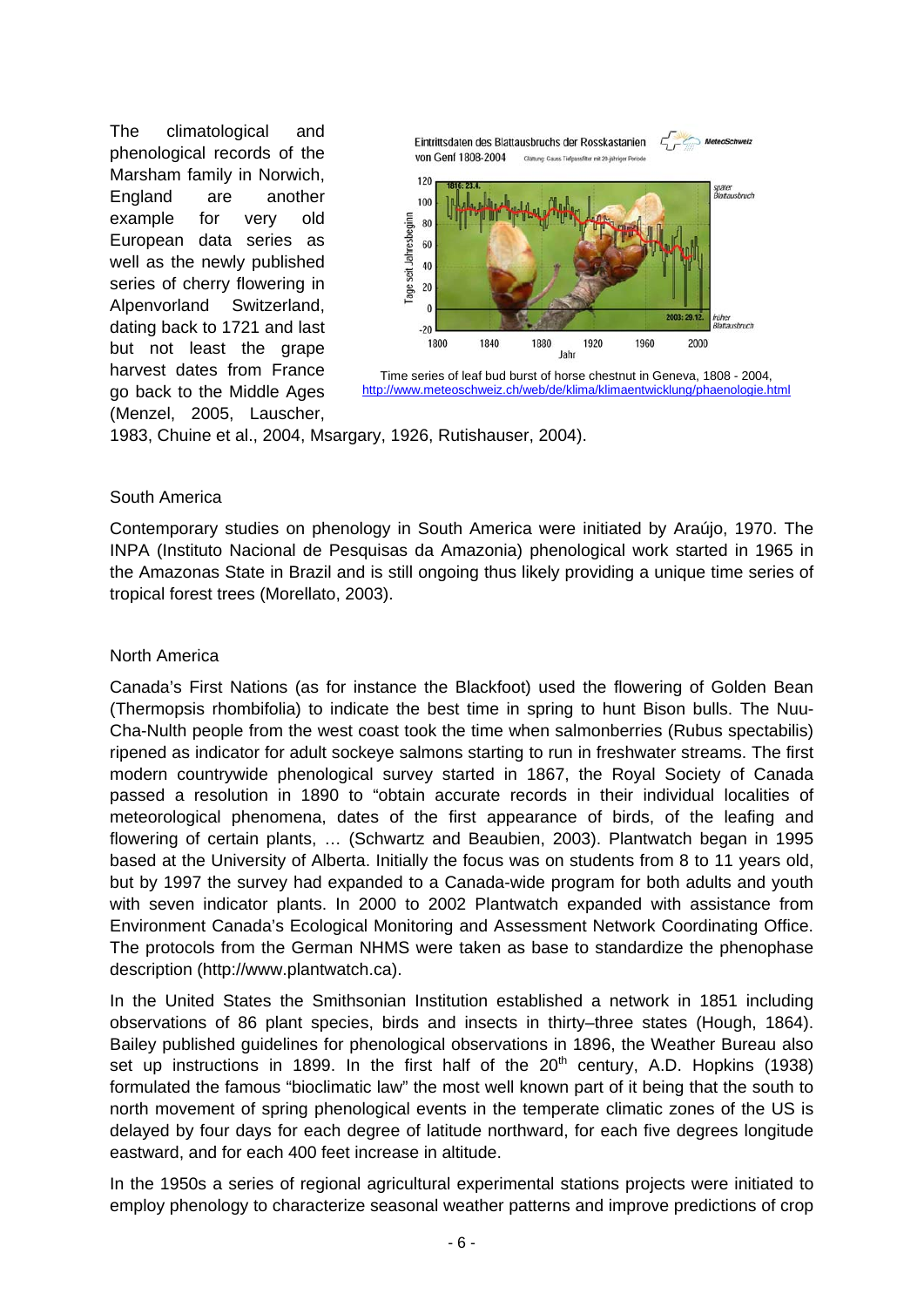yield. The first of these projects were initialised in Montana, but observations ended in the western USA in 1994 (Caprio, 1957). Lilac data from the eastern and western USA networks have recently been published on the web (http://www.ncdc.noaa.gov/paleo/phenology.html). In 1961, the Wisconsin Phenological Society was established to promote phenological observation in that state (http://www.naturenet.com/alnc/wps/). The policy of the recentlycreated National Phenology Network (http://www.uwm.edu/Dept/Geography/npn) is to facilitate collection and dissemination of plant phenological data to support climate change studies.

## International networks

In the early 1960s, the International Phenological Gardens were founded by Volkert and Schnelle. The idea was to plant clones of different trees and bushes throughout Europe to study their phenological development and to remove any influence of different genetic material (Chmielewski, 1996, http://www.agrar.hu-berlin.de/pflanzenbau/agrarmet/ipg.html).

In 1993 the Phenological Study Group of the International Society of Biometeorology (ISB) started a new initiative called GPM (Global Phenological Monitoring) whose main objectives (among others) are to form a global phenological backbone with a "standard observation programme", to link 'local' phenological networks and to encourage establishment and expansion of phenological networks throughout the world (Bruns et al., 2003).

The European Phenology Network gives an overview of phenological observations in Europe, North, Central and South America and also of multinational networks (http://www.agrar.hu-berlin.de/pflanzenbau/agrarmet/gpm.html).

The GLOBE Programme (Global Learning and Observations to Benefit the Environment, www.globe.gov) founded in 1998 recognized the value of phenological observations in education and encourages students to take scientifically valid measurements in the fields of atmosphere, hydrology, soils, and land cover/phenology, combining scientific research with education. In Australia the Macquarie University developed a website which hopefully may serve as nucleus for a network to gather and collate flowering and fruiting observations from observers around Australia (Rice et al., 2001, http://www.bio.meg.edu.au/ecology/BioWatch). Nevertheless one needs to acknowledge that little in the way of phenological networks are available in some countries, particularly in the Southern Hemisphere.

## **1.5 Applications of phenological observations**

Phenological phases reflect (among other environmental conditions and genetic factors) the characteristics of the climate. Consequently, long series of phenological observations may be used to detect climate variability and/or climate change. The significant response of live cycle events to global changes have caused a strong increase in interest in phenological processes as an indicator for climate change impacts. (see chapter on the importance of phenology for climate change studies).

However, the actual timing of phenological events is also of importance for other issues in education, agriculture, human health, tourism and recreation, bio-diversity and ecology, reflecting the significant response of life cycle events to global changes.

The following table gives more details and selected examples for phenological applications: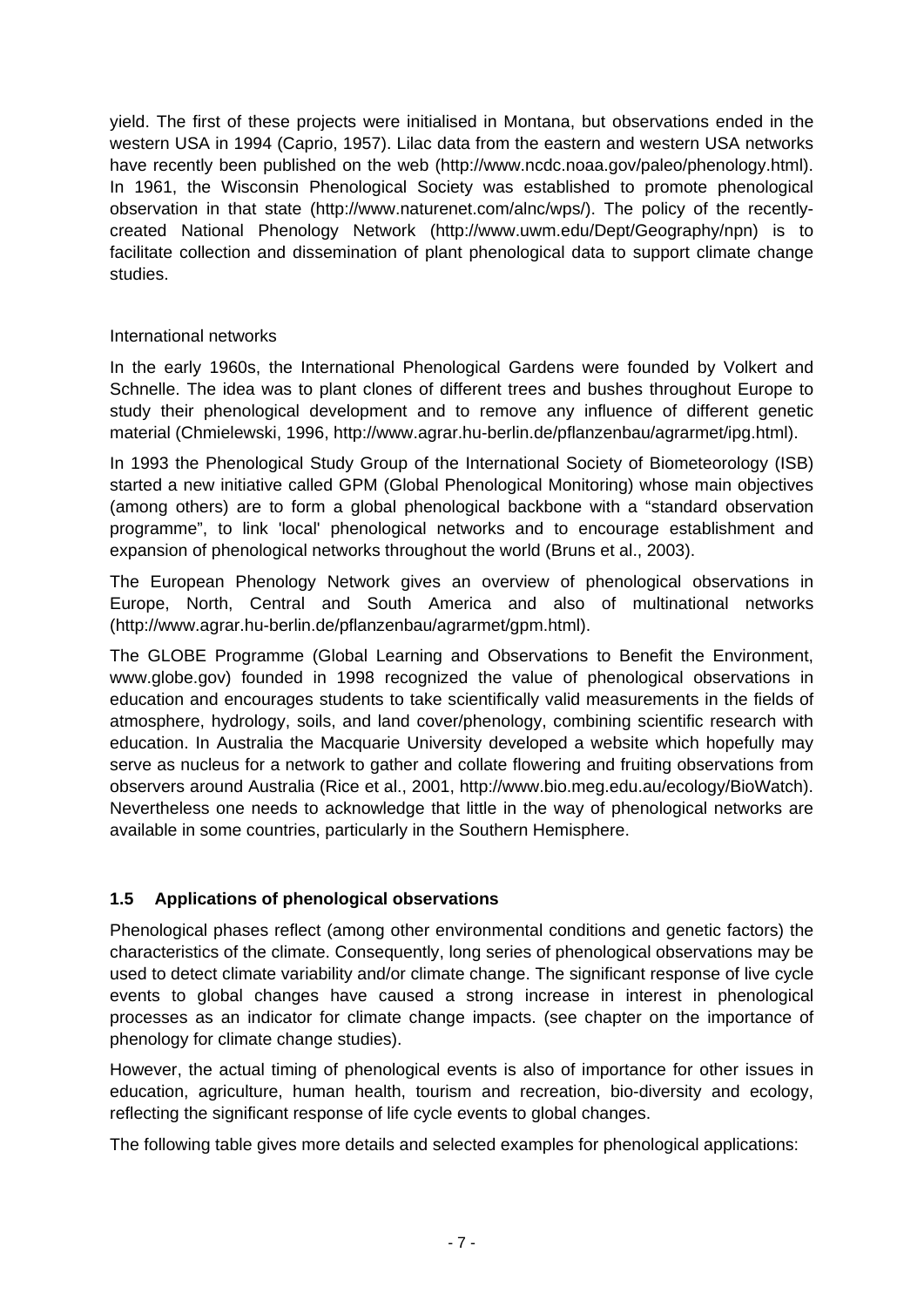| Agriculture                       | Providing phenological data as input for crop models,<br>and for the timing of management activities                                                                                                                                                                                                                                 |
|-----------------------------------|--------------------------------------------------------------------------------------------------------------------------------------------------------------------------------------------------------------------------------------------------------------------------------------------------------------------------------------|
| Biodiversity / Ecology            | Assessing the impacts of extreme events, species<br>interaction, migration of plant-communities to new zones<br>(e.g. to higher altitude or latitude), mismatch of timing<br>e.g. in food chains or mismatch of climate and species                                                                                                  |
| Natural Resource Management       | Timing of management activities, resource management<br>under climate change (e.g. locating new reserves,<br>linking of reserves)                                                                                                                                                                                                    |
| Education                         | Involving school children and the public in scientific<br>research by a very cheap and easy accessible means<br>(plants and animals can<br>be observed<br>almost<br>everywhere without any tool apart from keen interest,<br>some knowledge on plant-identification and some basic<br>rules), thus bringing people closer to nature. |
| Gardening                         | Giving information to the public on planning activities<br>like pest control                                                                                                                                                                                                                                                         |
| Human Health                      | Providing pollen information for sensitive groups,<br>assessing the impact of climate change on vector borne<br>diseases (e.g. ticks, mosquitoes)                                                                                                                                                                                    |
| Increasing environmental interest | Informing the public on environmental issues<br>like<br>climate change and its effects on vegetation                                                                                                                                                                                                                                 |
| Tourism, Recreation & Sports      | Giving information on phenomena or events<br>that<br>potentially can interest people (e.g., in Austria, bike-<br>tours on cherry-flowering or apricot-flowering<br>are<br>organized, bird watch tours)                                                                                                                               |

adapted from European Phenology Network (Vliet et al., 2003)

Agriculture and forestry science has applied phenological data for the timing of agricultural work, and the selection of suitable crops and cultivars. Phenology has also been a complimentary measurement method for the assessment of local climate conditions e.g. investigating the urban heat islands. Nowadays phenological data are widely used in delivering valuable input data for crop yield modelling, they provide important support to frost warnings and are indispensable for pest control measures.

Pollen forecast is an example of an application of phenological data in the medical sector. The observed earlier onset of spring in the moderate temperate climate zones have prolonged the pollen season, bringing with it the negative effects on well-being and health of allergic people, and causing additional costs in health care (Beggs, 2004).

In recent years phenology has changed its image from a traditional data collection method to a very important integrative parameter to assess the impact of climate change on ecosystems. In this context long data series originating from the wildplant-observation networks have become very valuable and the maintenance of the observation networks has increase in priority within the national meteorological services.



Time series of pollination of hazelnut 1951 – 1998 in Austria. Data source: ZAMG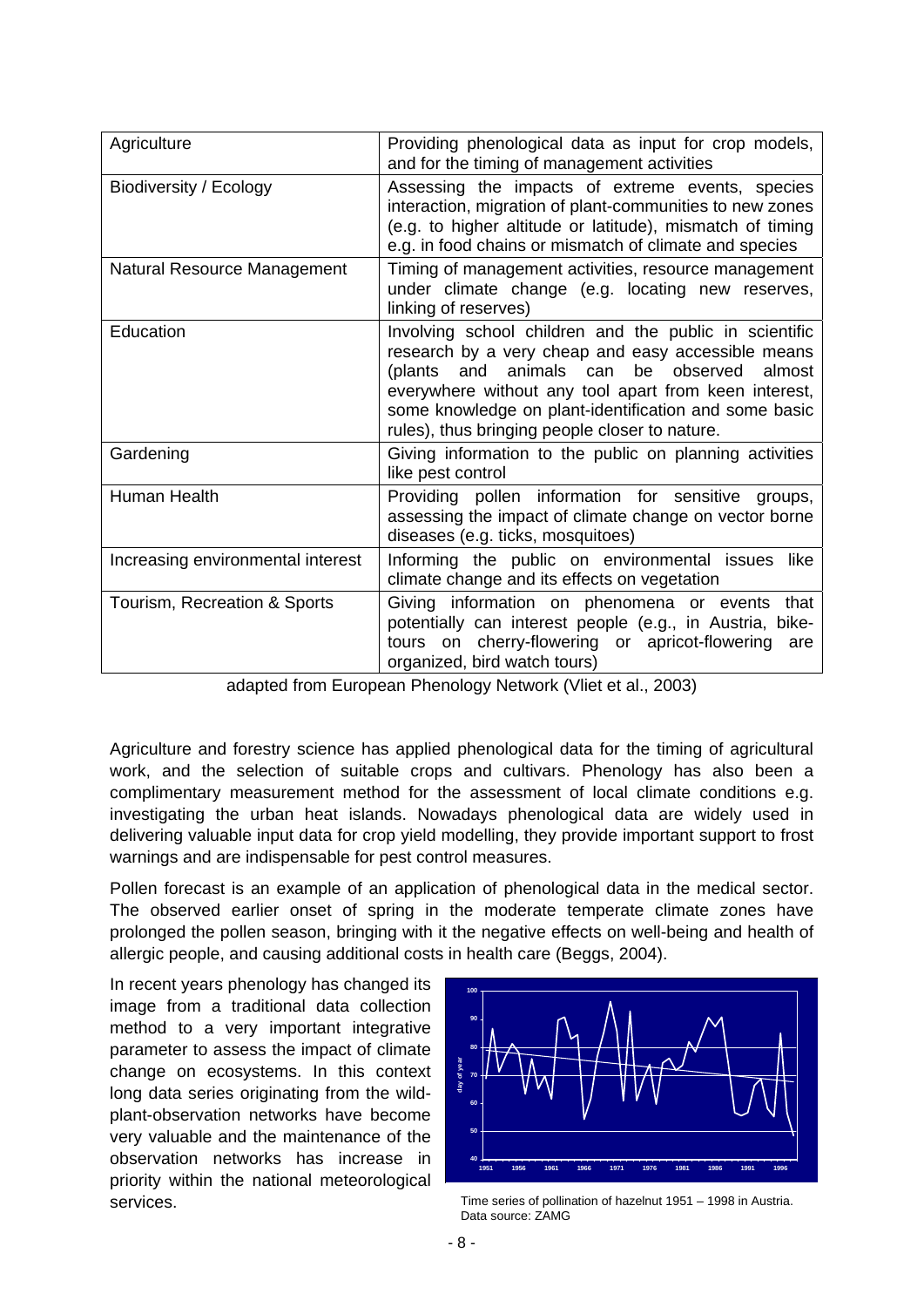## **2 Guide to plant observations**

In the following only plant phenology is dealt with. Plants have a stationary nature, can be planted in the location of interest as it is in the case of the international phenological gardens or the global monitoring program.

## **2.1 Introduction**

It is necessary to follow defined guidelines to get comparable homogenous data. IMO (the predecessor organisation of WMO) formed a taskforce for phenology within the commission for agricultural meteorology which met in 1935 in Germany and made a proposal for an international observation programme. In 1953 regular phenological observations were included in the official agro-meteorological work-programme (WMO, 1953) which was recommended for all member states. But so far no agreement on common guidelines have been accomplished.

In 2000 A. Bussay published an evaluation of a questionnaire related to phenological observations and networks run by NMHSs within regional association VI of the WMO (WMO, 2000). Twenty-eight countries or 57% of the members of RA VI replied, and among them 22 were running a phenological network. Bussay further states that the observed plant (or rarely animal species) and the observed phases vary from country to country. "Besides the skill of the observer one of the main factors affecting data quality are guidelines for observations…" also conferences expert meetings or handbooks could increase the accuracy, reliability and comparability of the measurements.

The questionnaire also dealt with the main usage of phenological data which was for agro meteorological reports and bulletins, research, agro climatic evaluation and crop modelling. The user community consists mainly of scientists (37%), farming advisors (30%). Media represents 5%, university and education 25%.

In recent years phenology has gained new importance besides uses in agro meteorology, as it has become a bio-indicator for climate change (e.g. IPPC, 2002, Parmesan, Galbraith, 2004, EEA Report No 2/2004).

This is one of the main reasons why the CCl decided to publish specific guidelines for plant phenological observations organized by NMHSs.

## **2.2 Principles for observations**

If you want to make phenological observations you do not need costly equipment, as the "instrument" for monitoring the environmental conditions is the plant itself. Indispensable for the observer are the observation form, observation guidelines and binoculars for large trees.

Remarkable stages of plant-development whose start dates can be determined to a specific day are observed. Recording imprecise time spans like "the beginning of March", etc. are to be avoided as they cannot be evaluated. One of these striking stages of growth (which are called phenological phases) is for example, the beginning of flowering: on the start day several flower buds are open while on the preceding day the buds were still closed. For other phenological phases it is sometimes more difficult to fix a certain day (e.g. 50% leaf colouring) but nevertheless one day should be indicated.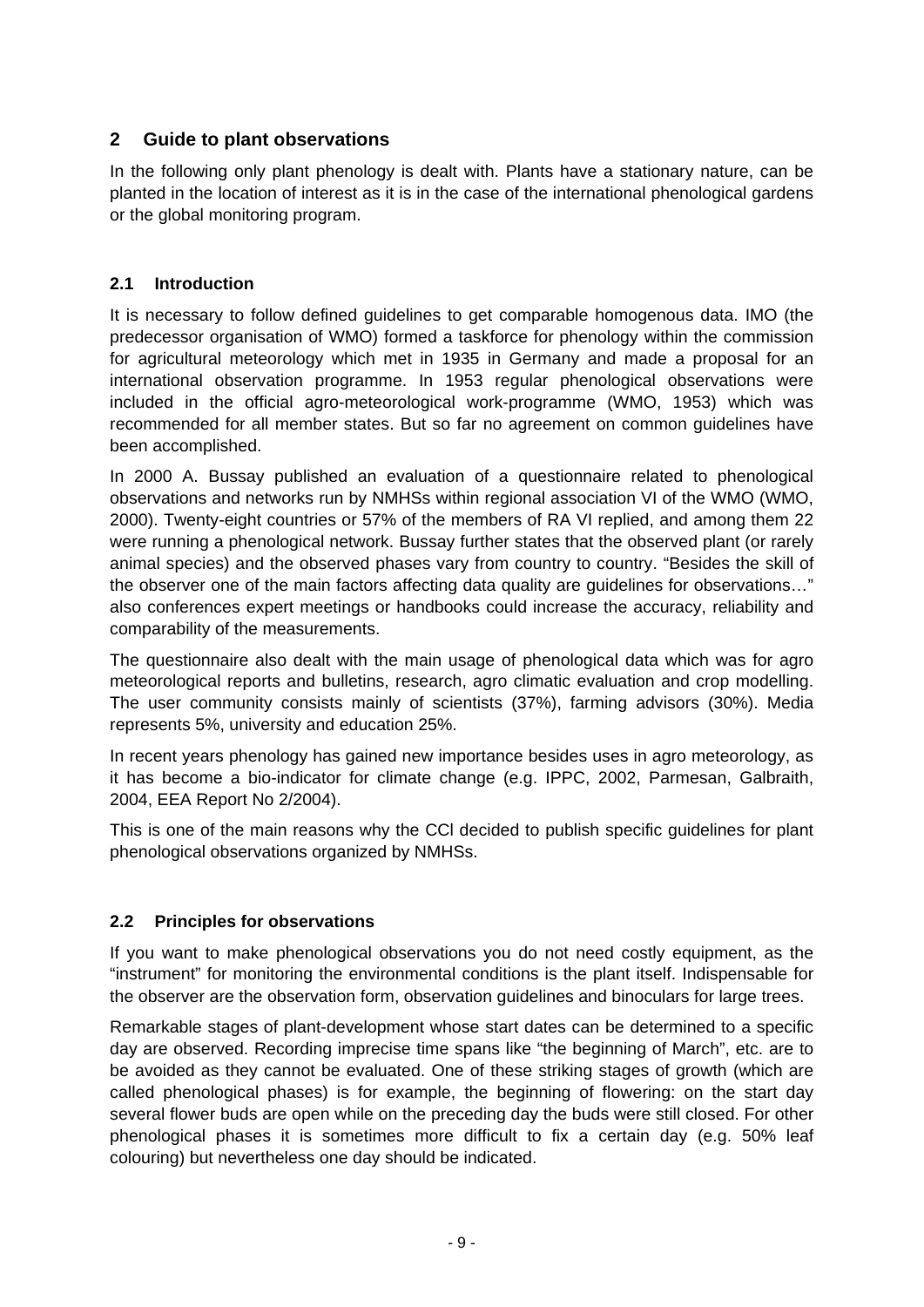The most important precondition to get homogenous comparable data is the exact definition of the phases. Further, the observations of the different phases of perennial plants (e.g. native or forest trees, shrubs or fruit trees) are carried out on one object. It should not stand out as being very early or very late in development. Extreme development is often associated with the site. Attention should therefore be paid to making sure that the site (see Where) of the plant to be observed is representative of the observation area. As a rule the observer will have several plants of a species to choose from. Once she or he has selected an object, she/he should carry out the observations on this plant for as many years as possible.

Herbaceous plants are observed year after year at a site, e.g. in the same meadow as meadow foxtail or along a farm track as mug-wort. The phase in question should have occurred in three plants of this site.

The observations of crops are usually carried out at the first cultivated field and all phenological phases during the course of a year are reported from this field. It may be important to record additional information for plants that are managed. As for example, the timing of some phenological events may be influenced by changes of the varieties of crop species of by watering regimes particularly in regions where rainfall variability is an issue (see metadata).

The frequency of observation depends on growth-stage and on the weather. Thus for example in spring in the mid- and high-latitudes it can be even necessary to make daily observations while during summer and fall bi-weekly tours are usually sufficient (details in When, how often).

And last but not least, it is of more value to have less but more exact data from a limited number of plants than for a very extensive program which implies much work and therefore is stopped after only a few years of observation.

## **2.3 Which plants**

The selection of plants to be observed depends on the aim of the phenological network (for agricultural use, human health – pollen warning, climate change monitoring, education, information of the public, biodiversity…) and on the vegetation zone (mainly related to climate). It is therefore impossible to find plants which can be observed in all climatic regions of the globe and are suitable for all purposes.

In Europe the International Phenological Gardens network (founded by Volkert and Schnelle, now organized by F.-M. Chmielewski, Humboldt-University, Berlin, http://www.agrar.huberlin.de/pflanzenbau/agrarmet) covers a big part of the continent with sites stretching from Portugal to Russia and from Finland to Greece. Since the 1960´s genetically identical (cloned) trees and bushes have been observed according to common guidelines. Among others, the following plants are in the programme: Quercus robur, Tilia cordata, Prunus avium, Picea abies, Ribes alpinum, Robinia pseudoacacia, Sambucus nigra, which do grow in wide parts of Europe. Many NMHS of RA VI are involved in this program (plant list in annex).

In 1993 the Phenological Study Group of the International Society of Biometeorology (ISB) started a new initiative called GPM (Global Phenological Monitoring) whose main objectives among others are to form a global phenological backbone with a "standard observation programme", to link 'local' phenological networks and to encourage establishment and expansion of phenological networks throughout the world (Bruns et al., 2003, plant list in annex).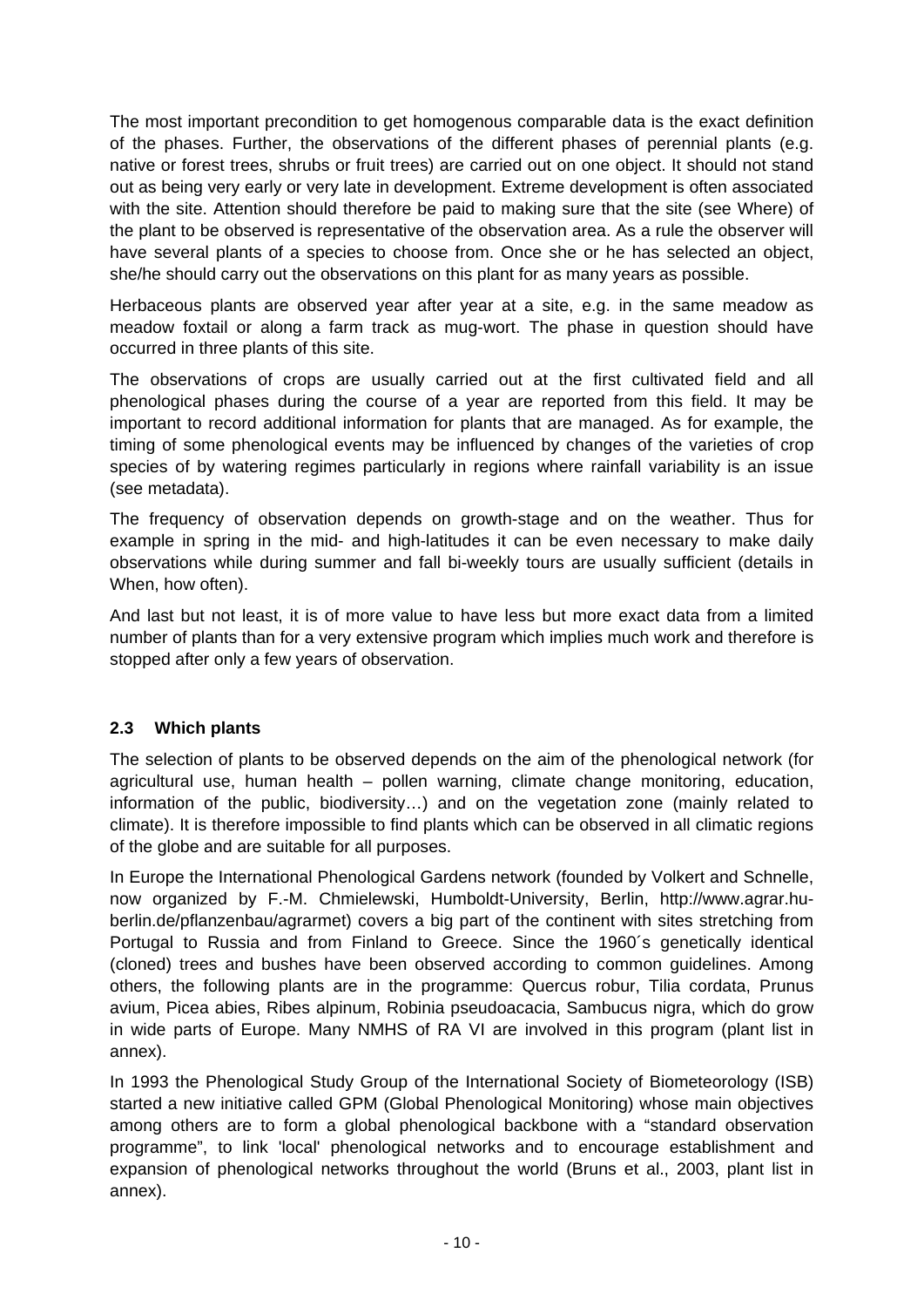For the GPM observation programme plants where chosen which meet certain criteria as easily recognizable phases, sensitivity to air temperature, and broad geographic distribution. The phases should ideally cover the whole growing season. Therefore mainly fruit trees, some park bushes and spring flowers were selected for the program. As temperature has the greatest influence on the phenological spring phases in mid-latitudes, GPM is restricted to latitudes from 35° north to the Arctic Circle and Tropic of Capricorn to 50° south. But even so, one has to accept that it is not possible to have the same plant collection everywhere in midlatitudes due to different environmental condition requirements of the plants.

Nevertheless, when establishing a new phenological network it is strongly advised to have at least some plants of the GPM program (for the plant list see annex) under observation in order to facilitate international network linkage.

In Europe many NMHS run a phenological network. Seven of these monitoring programs and five other networks operated by different organisations were compared (Bruns and Vliet, 2003). As a result, a European backbone program was introduced containing species with phenological phases which are at least similar in 60% of these networks. The list comprises forest and ornamental trees and bushes, herbs, fruit trees and bushes and grapevine and crops (see annex).

As mentioned above, the selection of plants depends on the purpose of the network and of the vegetation zone. But it is strongly advised to include at least some plants of the GPM and/or European backbone program in order to facilitate international network linkages (the plant lists are in the annex).

Obeying the following basic rules when establishing a generic nationwide network with volunteer observers (and limited botanic knowledge) is recommended:

- 1. The plants should be important and well known, and thus easily identified/recognized.
- 2. They should have a broad distribution in the region and the phases should span the whole vegetation cycle of one year, e.g., leaf unfolding, flowering, fruit ripening, autumn coloration and leaf fall.
- 3. For monitoring climate change impacts observation of native plant species is recommended.

## **2.4 Which phases**

### The basic principles of the BBCH scale

In order to gain comparable phenological data it is necessary to define exactly the phases which are to be observed. The use of the so called extended BBCH scale (Growth stages of Plants, BBCH Monograph, Meier, 1997) based on ZADOKS et al (1974) cereal code is a system for a uniform coding of phenological similar growth stages of all mono- and dicotyledonous plant species is recommended. This is a general scale so one can also apply it to those plants for which no special scale is available. For the description of the main (longer-lasting) phenological development stages called principal growth stages clear and easily recognised external morphological characteristics are used. The secondary growth stages define a short step of development.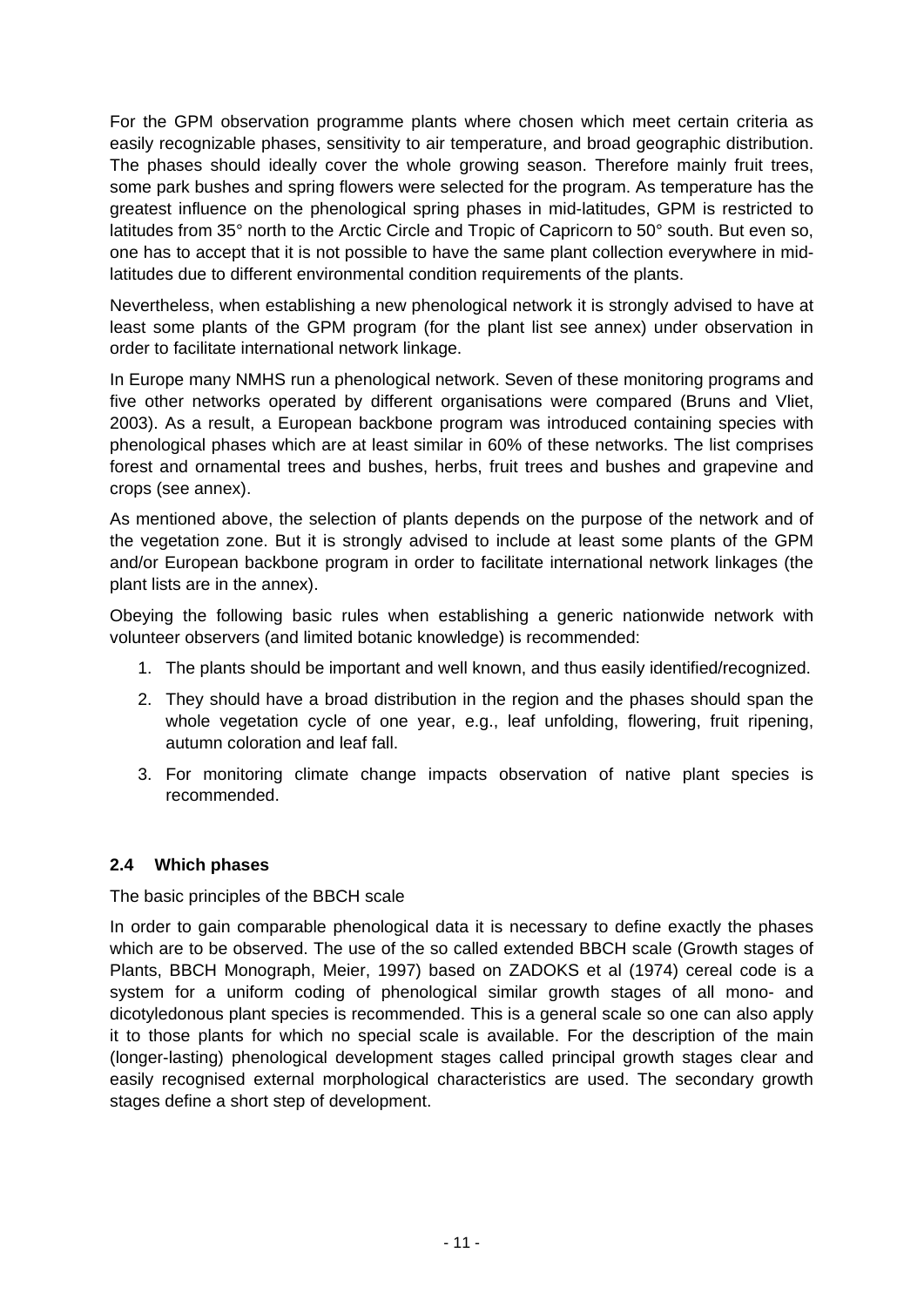### Principal growth stages

The entire developmental cycle of the plants is subdivided into ten clearly recognizable and distinguishable longer lasting phenological developmental phases.

Table 1 Principal growth stages

| <b>Stage</b> | <b>Description</b>                                                                                            |
|--------------|---------------------------------------------------------------------------------------------------------------|
| 0            | Germination / sprouting / bud development                                                                     |
| 1            | Leaf development (main shoot)                                                                                 |
| 2            | Formation of side shoots / tillering                                                                          |
| 3            | Stem elongation or rosette growth / shoot development<br>(main shoot)                                         |
| 4            | Development of harvestable vegetative plant parts or<br>vegetatively propagated organs / booting (main shoot) |
| 5            | Inflorescence emergence (main shoot) / Heading                                                                |
| 6            | Flowering (main shoot)                                                                                        |
| 7            | Development of fruit                                                                                          |
| 8            | Ripening or maturity of fruit and seed                                                                        |
| 9            | Senescence beginning of dormancy                                                                              |



Figure 1 Principal and secondary growth stages of the BBCH code (from Meier, 1997)

This principal growth stages are described using numbers from 0 to 9 in ascending order (see table 1). They do not need to proceed in the ascending order of the table but can proceed in parallel for example the flowering stage BBCH6 can occur before leaf development BBCH1 as it is in some fruit trees, or owing to the very different plant species certain stages may even be omitted.

The 10 principal growth stages can be seen in table 1 and figure 1.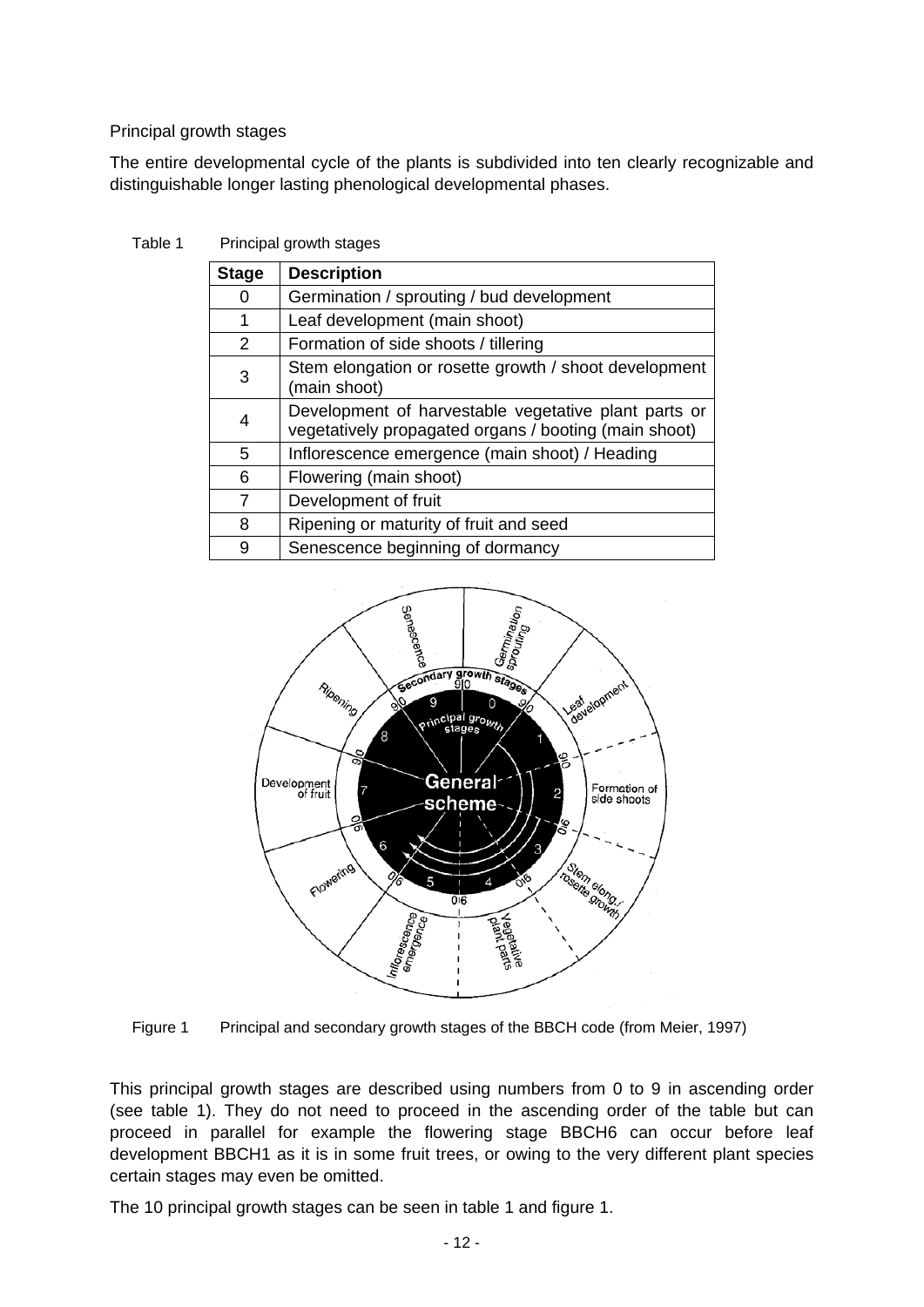### Secondary growth stages

It is clear that the principal growth stages are not sufficient to define exactly application or evaluation dates since they always describe time spans in the course of the development of a plant. Therefore secondary growth stages are introduced to define exact points of time or steps in the plant development. In contrary to the principal growth stages they describe short developmental steps characteristic of the respective plant species that are passed successively during the respective principal growth stage.

They are also coded with the digits 0 to 9. The numbers 0 to 9 correspond to the respective ordinal numbers or percentage values, 0 defines the beginning, 9 depicts the end of the principal growth stage (e.g. BBCH60 beginning of flowering, BBCH69 end of flowering). For example secondary growth stage 3 could represent  $3<sup>rd</sup>$  true leaf or  $3<sup>rd</sup>$  tiller or  $3<sup>rd</sup>$  node or 30% of the final length or size typical for the species or 30% of flowers open. The combination of the numbers of the principal growth stage and the secondary stage results in a two digit code.

In general it is easier to observe the beginning of one phase (i.e., the secondary growth stages 0 or 1). Therefore many NMHS have chosen this growth stages for many of their observations, especially for phases at the beginning of the growing season. 50% or BBCHx5 is also used, e.g. in Switzerland. The phenological phase leaf fall is mostly defined with



BBCH95, i.e. 9 is the principal growth stage for senescence, beginning of dormancy, secondary growth stage 5 in this case stands for 50% of the leaves have fallen.

## **2.5 Where**

The site of the plant to be observed should be typical for the observation area. Avoid sites which are known to have climatic extremes, or where deviations from characteristic conditions can be expected due to their topography (e.g., southern slopes speed up the plant development in early spring on the other hand frost hollows hamper the growth).

The area to be observed is generally determined by the observer. It is rare for all plants/agricultural crops of the programme to exist in a small space. The following recommendation is given for the extent of an observation area:

An area of observation within a 1.5 – 2.0km radius of the observer's base (home or workplace) is usually completely sufficient. Longer distances can be covered, whereby the limit should be around 5km from base point.

The "mean" geographical observation site and a "reference height" to which the data refer must be defined for each observation area. This can be done with the help of the observer using an exact map or other means (GPS) to determine the geographical coordinates and height above sea level. The observations should not deviate by more than 50 m above or below this reference height.

### **2.6 When, how often**

The frequency of observations depends on season. In temperate zones during the main vegetation period when temperatures are favourable the plants may develop at a tremendous speed making it necessary to carry out daily observations in order to obtain the exact date of a defined phase; time spans like mid-May are not sufficiently specific. For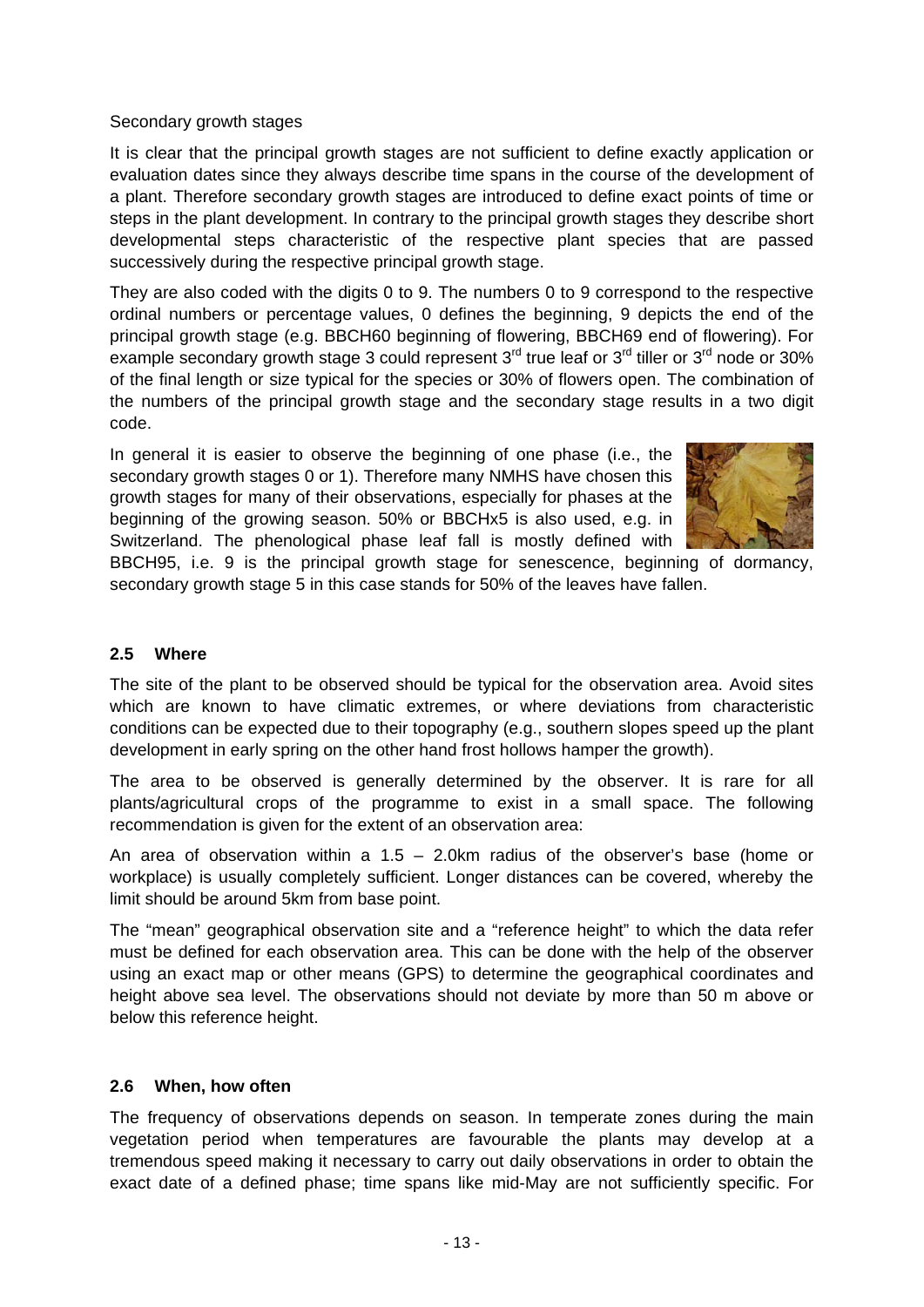determining slower processes (such as fruit ripening) two to three visits per week are usually adequate.

Light and visibility (especially fog, deep sun and the general brightness) exert an influence on the sensitiveness for colours of the human eye. Therefore uniform conditions are desirable. For example, the colours of leaves can be determined when the sun is high and behind the observer, (best time for this is early afternoon). This time of the day also helps to eliminate the possibility that phases might have been "missed" during previous observations (blossoms of different species often do not open until late morning). And to emphasize again, the exact day when reaching a certain phase is to be recorded.

## **2.7 Observation sheet, observation manual**

The network operator has to provide the observer with the observation sheet and observation guidelines.

The observation sheet contains all plants and species that are part of the phenological program. In principal there are at least two possibilities to arrange the spreadsheets: The plants/phases are arranged chronologically according to their appearance in the course of the year, or all phases from one plant are grouped in one line following their natural development. For examples see in the annex.

In case online data delivery via internet exists, it is also of use for the observers to have a list with all plants and species.

The purpose of the network determines when the phases are reported to the center. For agro-meteorological purposes or for pollen monitoring it is necessary to transmit the data as soon as a phase has occurred, while for a generic network it is sufficient that the observations sheets are transferred to the organisation once or twice a year.

The observation manual should give clear rules for the observers. Pictures and graphs help to illustrate the phenological program. As it is unavoidable that some changes will occur over time, so a folder or something similar with exchangeable pages is recommend (as used by the German and Austrian NMHS).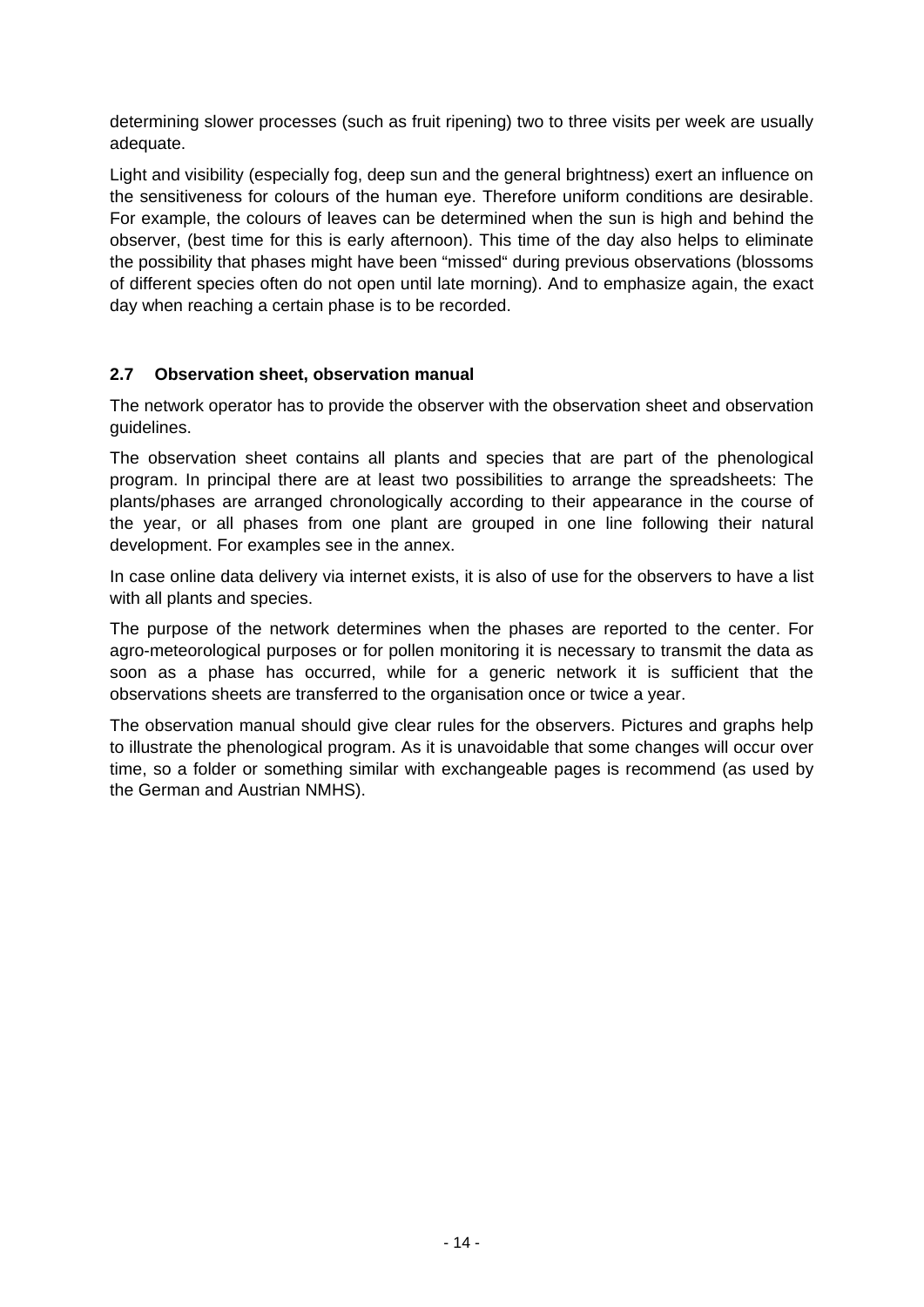## **3 Data Documentation – Metadata**

## **3.1 Introduction**

Metadata should reflect how, where, when and by whom information was collected. As it is with all other climate data data-documentation in phenology is of paramount importance. The metadata includes the administrative data, data inventories, station description, histories and data set documentation.

The metadata inform the user which phenological data are available, which observing rules are applied, where the stations are located; they help to detect breaks in time series and thus make the observations comparable with each other.

One of the GCOS Climate monitoring principles emphasizes the importance and necessity of metadata: "The details and history of local conditions, instruments, operating procedures, data processing algorithms and other factors pertinent to interpreting data (i.e., metadata) should be documented and treated with the same care as the data themselves.

Following chapters are based on the WCDMP-53: Guidance on metadata and homogenization, WMO-TD No. 1186 (Aguilar et al., 2004).

## **3.2 Station identifiers**

Station name, aliases, station number/code, opening/closing days, type of station, name, and address of the observer are the basic information which is needed.

Personal data of the observer (name, address, telephone number, email etc.) are also necessary (for instance to keep in contact with volunteers). Some NMHS as the DWD publish a periodical journal for phenological observers not only to keep them informed on new rules but also to give an overview of the scientific utilization of the data they provide and to note anniversaries, etc. All this helps to maintain communication with the observers and motivate them.

## **3.3 Geographical description and local environment**

Basic information for locating the station should be provided in an unambiguous way: geographical longitude, latitude (used system of coordinates), elevation of the reference point, site description (local scale as exposure including orientation of the slope, steepness). Additional information on soil properties and irrigation is helpful when observing agricultural crops (e.g., when the data are used for crop/yield modelling).

Sometimes when observing for a special program (as for example Swiss forest monitoring) it is necessary to mark the trees under observation and to draw maps of their positions, as it is not easy to find the same tree within a forest stand.

## **3.4 Data set documentation**

This gives an overview of which data, i.e., plants including specification of the observed crop varieties and phases, are available from where (site-location) for which time. They are not only useful for the data keeping institution but are very highly needed by data-users. A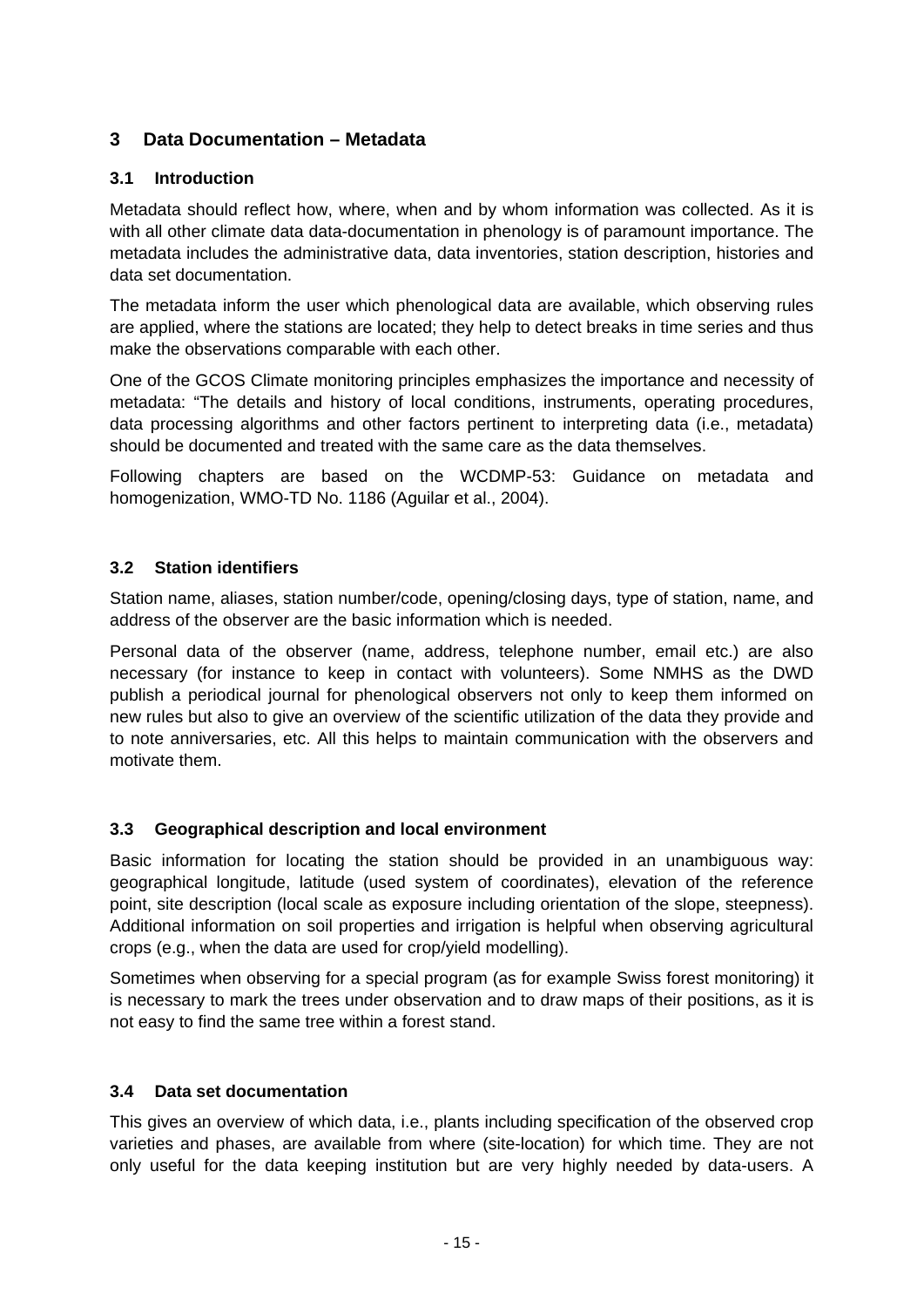reference climate station for each phenological observations site is highly recommended. Quality control procedures must be documented if were applied to the data.

Over the years the observation programme might change including modifications of the observed plants and/or the definition of phases e.g. in Switzerland, Primault, 1971, Brügger and Vossalla, 2003. In order to detect such breaks all observation guidelines should be archived.

## **3.5 The station history**

All information on changes that might influence the homogeneity of the data set should be included: changes of observers, location sites, changes of the observation rules. The date of the changes must be recorded.

As phenological observations remain to some respect subjective despite observing guidelines (as is the case with estimation of cloud cover or visibility) it is necessary to keep records on the time (year, month of change) of change of observers even when the location site remains the same.

Even minor changes in the location of the observing sites can cause major differences in the observed data especially when the general rules (see chapter 2.5) are not obeyed.

The instrument for recording the environment and changes in the plant itself (therefore also changes in the observed (perennial) plants) might become very helpful for climate change studies.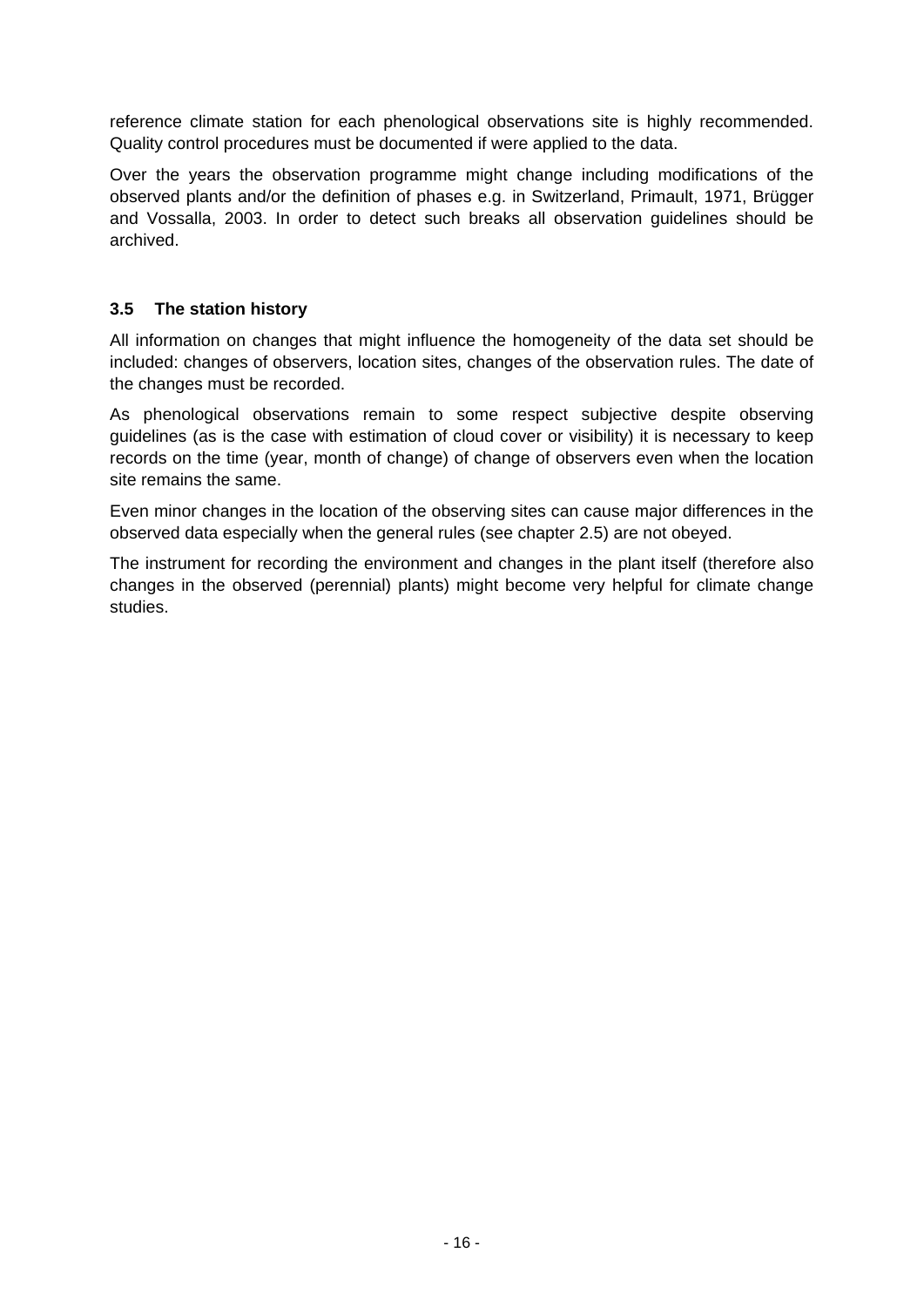## **4 Data management**

## **4.1 Introduction**

Observations are the fundament and grounding of all scientific research and analysis. But before you are able to make some calculations and evaluations, they must be

- collected
- digitised and checked
- archived
- and the most important thing for the research community **accessible**

In former time, data were collected and written only on papers and journals. Every evaluation of the data was very painful, each calculation and graph/plot must be made by operators. But with the use of computers, the only main issue of the basic non scientific work is to get the observations from the station network, digitize and check them and put them in a database system. Essential is, that the scientific community has access to this database. But many of the ultimate use for data cannot be foreseen when the data acquisition programs are planned and frequently new emerge after the information is acquired in the formal models, algorithms and new operational applications. The global climate change issue is an example that is forcing the requirements for climate as well as for phenological data and data management systems to the extreme. To meet this needs, it is critically important that phenological data and information are managed properly in a systematic and comprehensive manner. In phenological data management systems are needed to control and handle data from the traditional observations but also NDVI-data (Normalized Difference Vegetation Index) from satellites. The data management task for a phenological network is very similar to the task for running a climate network. So if you want to have a deeper and more comprehensive insight, please have a look on the **"Guidelines on Climate data Management, WMO, 2005"**.

## **4.2 Database model**

Before building up or redesigning your phenological database, an analysis of the data set is necessary. In the most cases, an inventory of the station network exists which has information about coordinates, altitude of the station and a list of observed species. Additional information like a short area description, the range of altitude in which the observation will take place are very useful. For the quality control process a definition of groups of related stations that depict similar phenological characteristics is desirable. And if you have constraints and thresholds for each group of related stations and for each species, then you have nearly perfect prerequisites for your quality control process. Each quality control step and its result should be stored like a trace for each data value in an own description value, called flag. The flagging values must describe, if a value

- is checked or not
- is original or not
- is suspect or not
- is correct or not
- is calculated or not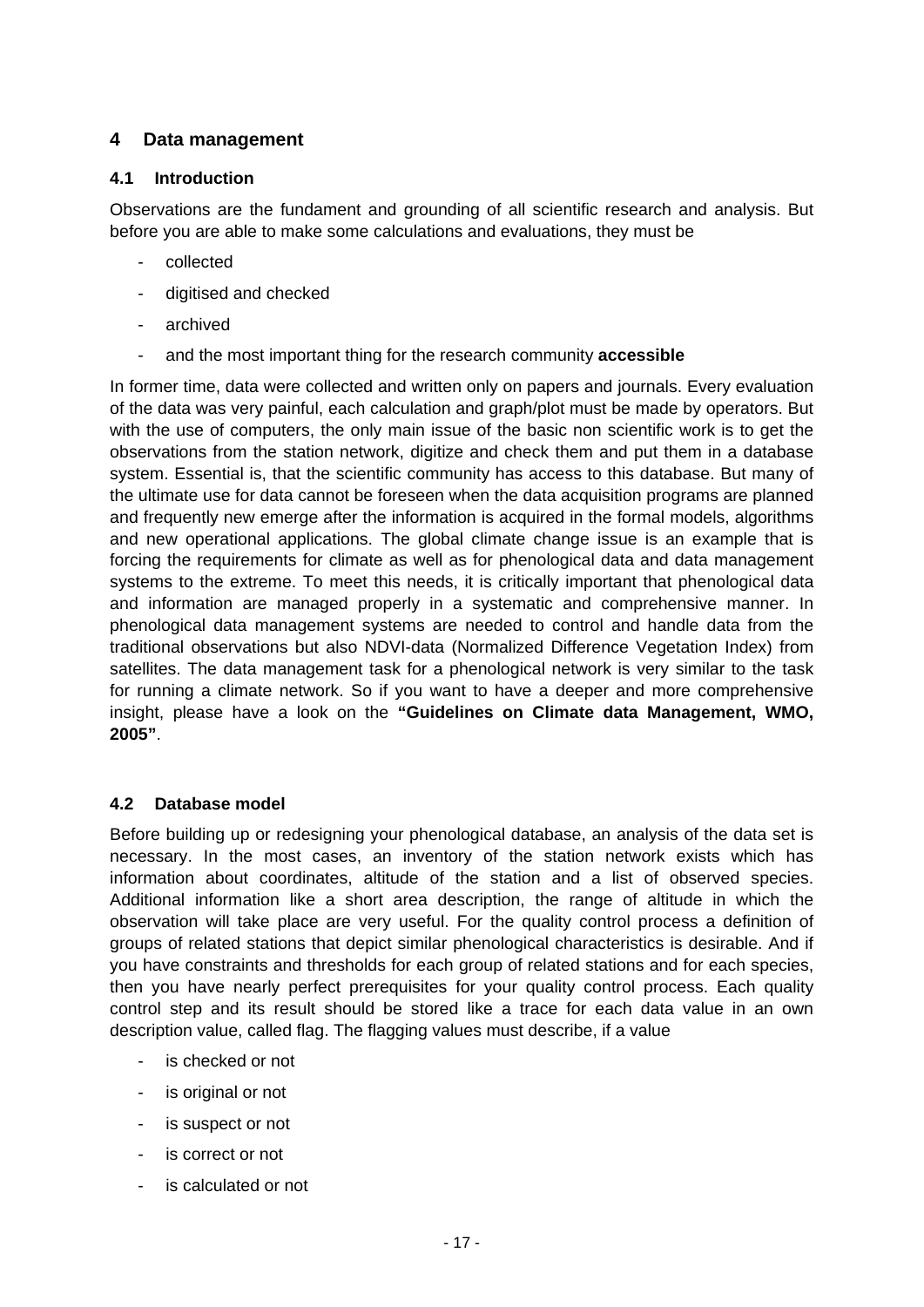and optional, if a value

- is checked automatically or by operator
- is calculated with non suspect values
- is calculated with non missing values

The images and drafts of the station sites could also be stored in the relational database system. But it is recommended, that all these data should be put on a disk-system and only the information how to find that files should be stored in the relational database system. The advantage is, that

- disk space of a file system is much more cheaper than disk space of a relational database system
- to make security copies in a file system is much easier than in a relational database system
- the only disadvantage can be, that users who have write access to the file system can move or rename the files beside the organisation of the inventory in the relational database system. To avoid this, you have to revoke write access to other users.

The design of the data, flagging data and metadata tables depend on your database management system, if you have the possibility to participate on the database equipment of a NMHS, then add your tables to it and you need no own software and hardware for the database. If you have to build up your own database equipment, a standard PC with enlarged memory and additional disks is adequate. The PC operating system can be Linux or something else and the database management system should be a relational one, for instance MySQL.

## **4.3 Data acquisition**

Today, the carrier of a national phenological network is either the NMHS or an University Institute (UK). But in both cases, the approach will be the same. The observer, who are trained to observe a pre-selected list of plants, phases, fruits, etc. put their observations on

- single paper or an email and send this message on the very same day to the collection center
- a seasonal observation or annual paper and after the end of the term it will be sent to the collection center
- an entry mask on a PC which is linked via internet to the collection center (e.g. the International Phenological Gardens, De Natuurkalender in the Netherlands, Nature's Calendar in UK..)

To accelerate the data capture, a digital message system is desirable and more and more carrier will plan such a system. The only prerequisite is, that each observer has his own PC or his own mobile -phone. Important to mention is, that the date of the observation must always be written in the same format, either month and day or day and month. If the format changes, you will run into risk to mix for instant the  $3<sup>rd</sup>$  of May with the  $5<sup>th</sup>$  of March. For an easier data evaluation of the observation dates, they will be converted automatically by the data capture software in day of year DOY (that means  $1<sup>st</sup>$  January = (DOY) 1, 31<sup>st</sup> January = (DOY) 31,  $1^{st}$  February = (DOY) 32, and so on).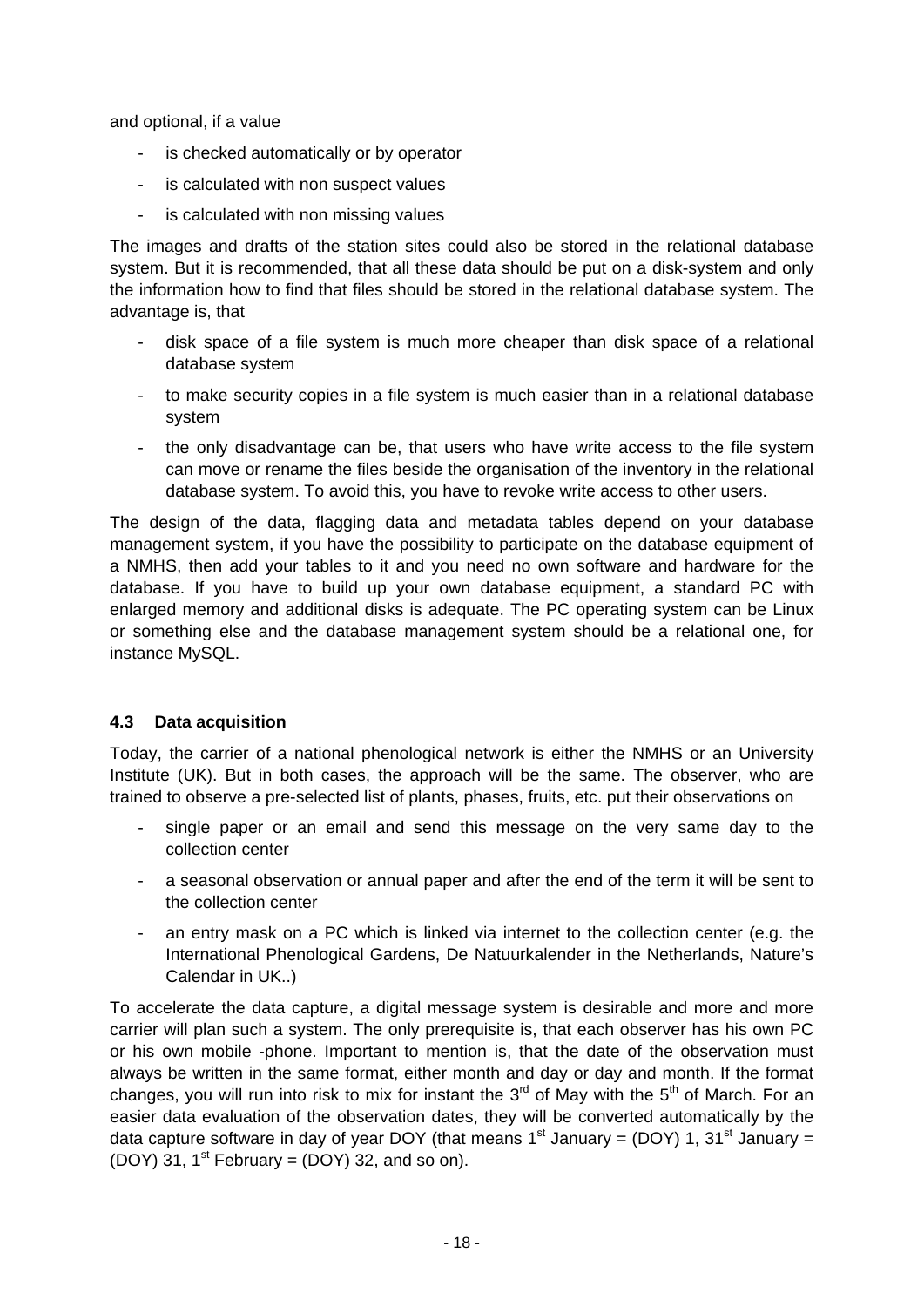## **4.4 Data entry**

After receiving the paper - data from the observers and entering station identification and type of data message in a book of arrivals, first checks should be made:

- have all papers a station identification, if not, maybe you can catch it from the envelope.
- have all papers the right year?

Data which are incoming by email or SMS (Short Message Service) should be raw checked in the same way as paper data. This could be done by an automatic checking system as well as by operator. If an error is detected, a reply to the observer should be sent. But in any case, a mark should be made in the book of arrivals.

Data from the entry mask on station site (observer site) should have the same checks as the entry mask at the collection center.

The entry mask should have a raw data check system, like

- only a 29<sup>th</sup> February on a leap year and
- 30<sup>th</sup> February or 31<sup>th</sup> April, June, September and November should not be possible.

## **4.5 Data Quality control**

With this process, a deeper and more comprehensive examination of the data must be done. It can only be processed, after the incoming data had passed successful the raw data checking process. Furthermore it is required, that all (or nearly all) data for a species for one area are available.

The data quality control process should include

- a check based on constraints for each species in dependence of altitude and area. If a date exceeds the constraints, the data must be wrong. Constraints are absolute limits.
- a check bases on thresholds for each species in dependence of altitude and area, if a date exceeds, only a warning is given. With this check extreme but perhaps true events should be marked and flamboyant for the checking staff.
- There must be a sequence of phases. For instance, this order is shown with the increase of the BBCH code, starting from germination / sprouting / bud development up to senescence / beginning of dormancy.

The data control software must guarantee, that all data passes this process and the results must be marked in flags. No bypassing of this data process must be allowed and possible. Handbooks and instructions, how to run this process must be written, and the data quality control staff must obey that guidelines.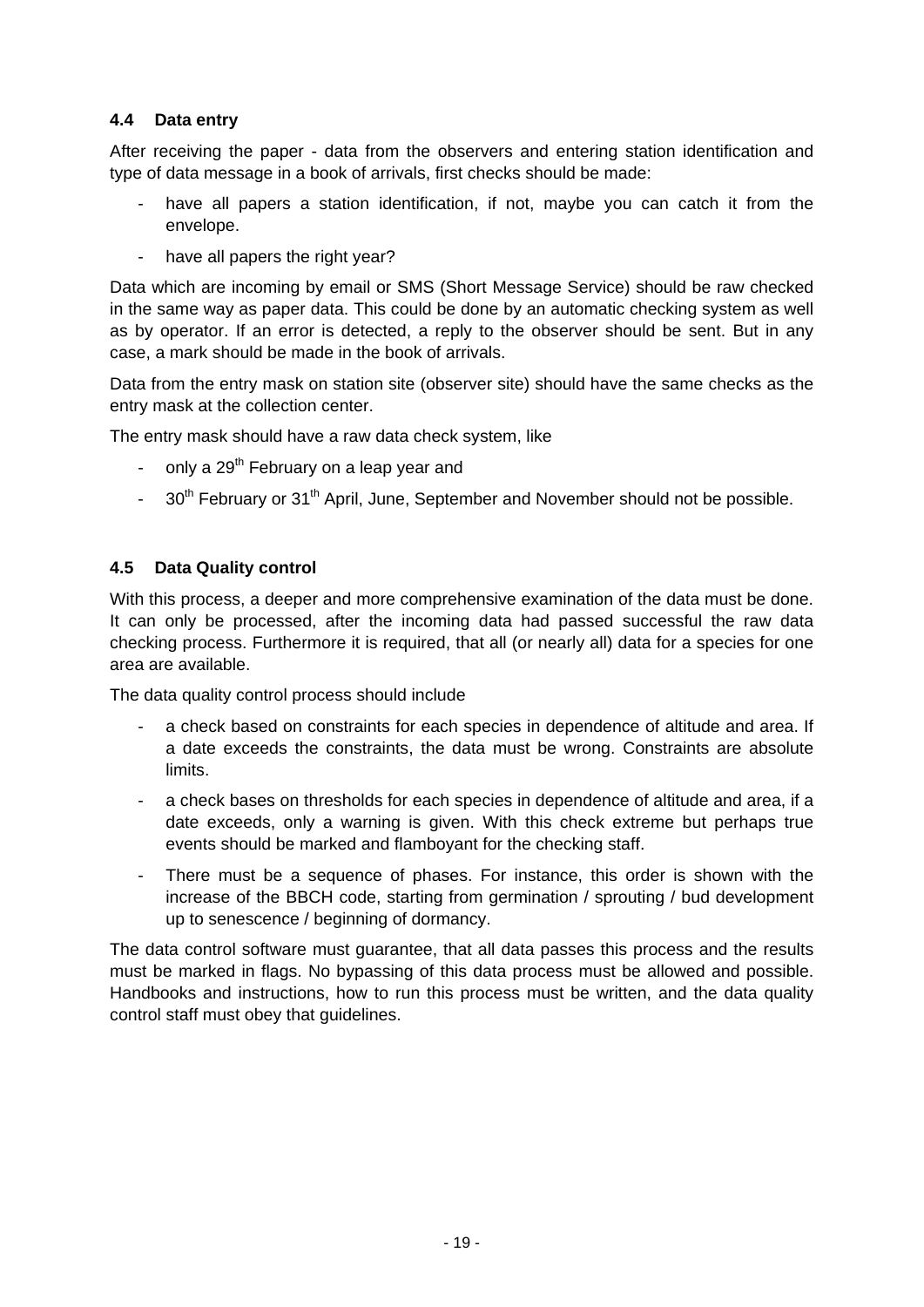## Quality assurance

To assure the quality of the whole data management process, an owner for each subprocess must be nominated. In small institutes or NMHSs, only one person could be responsible for the whole process. This person(s) is/are responsible for the contents and for the recent technical and scientific status of the handbooks, manuals and rules, which describe the handling of the process. Each aberration and variation must be detected and revised. From time to time an internal and an external audit must take place to guarantee the quality of the quality control process.

The sub-processes which must be controlled are, that

- the necessary station density is guaranteed
- the selected species and phases accord to the historian and recent requests
- the observations were made accurate and in time
- the mailing system works and with the help of the evaluation of the book of arrivals missing reports and messages can be detected and requested if they are missing
- the quality of data entry and data quality control quide to precise and accurate data
- the quality of hard- and software, which guarantees a carefree operation with a lot of security copies of the data and metadata
- your security policy and security activities prevent losing or damaging your database system and keep your complete facilities in the best possible condition

## **4.6 Organisation of the digital database and paper archive**

must be done in such a way, that

- retrieval of data and metadata both in digital format and paper must be easy. Particularly the digital access must be easy, and applications for standard evaluation should exist. This point is strict related to the database design. The construction of the tables must guarantee an easy and fast access to data.
- the digital database runs behind a firewall in the highest possible secure level having no email and other unnecessary services running. Backups must be made and must be put in a safe, secure and fire proof location remote from the database. Only protected applications permitted to a small group of people have the right to handle data manipulations (insert, update, delete). People, who have write access to the database must agree not to make any transaction beside the operations and practices of the organisation. There should be a policy of not sharing passwords as well as not writing down passwords on paper. Also a changing of passwords is required.
- the paper archive should be administrated in such a way, that only a limited number of staff has access to the paper archive. Loan out of paper must be documented. For security reasons, it is recommended to scan (or make photos with a digital camera) the papers like the way described by the Guidelines on Climate Rescue, 20043, WCDMP-No55.
- the whole facilities up from paper archive to digital database must be protected and sheltered against fire, water, flood, humidity and temperature extremes, insects, pest, etc.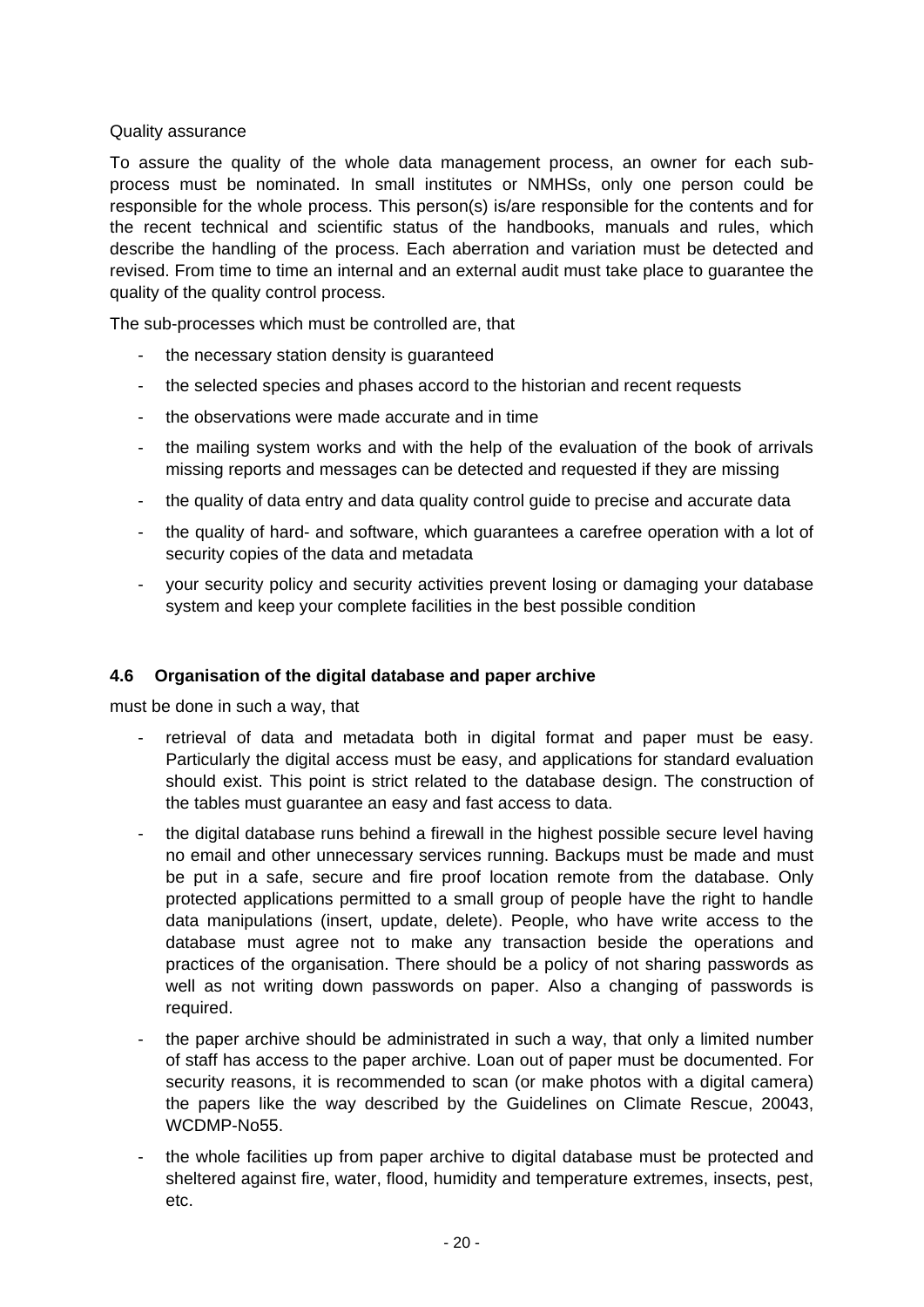### Satellite images

To describe the management of the satellite images is not part of these guidelines for the surface network, but important to mention. The most well known satellite archive for scientific purpose is situated at the NCDC (National Climatic Data Center) in Asheville, USA. (http://www.ncdc.noaa.gov/). More huge satellite archives can be found at the Australian Bureau of Meteorology, CMA (China Meteorological administration), JMA (Japan Meteorological Agency), IKI RAN (Russian Space Monitoring Information Support laboratory of Space Research Institute), EUMETSAT (European Organisation for the Exploitation of Meteorological Satellites), and others. A simple query in an Internet searching machine leads you easy to these Web Portals.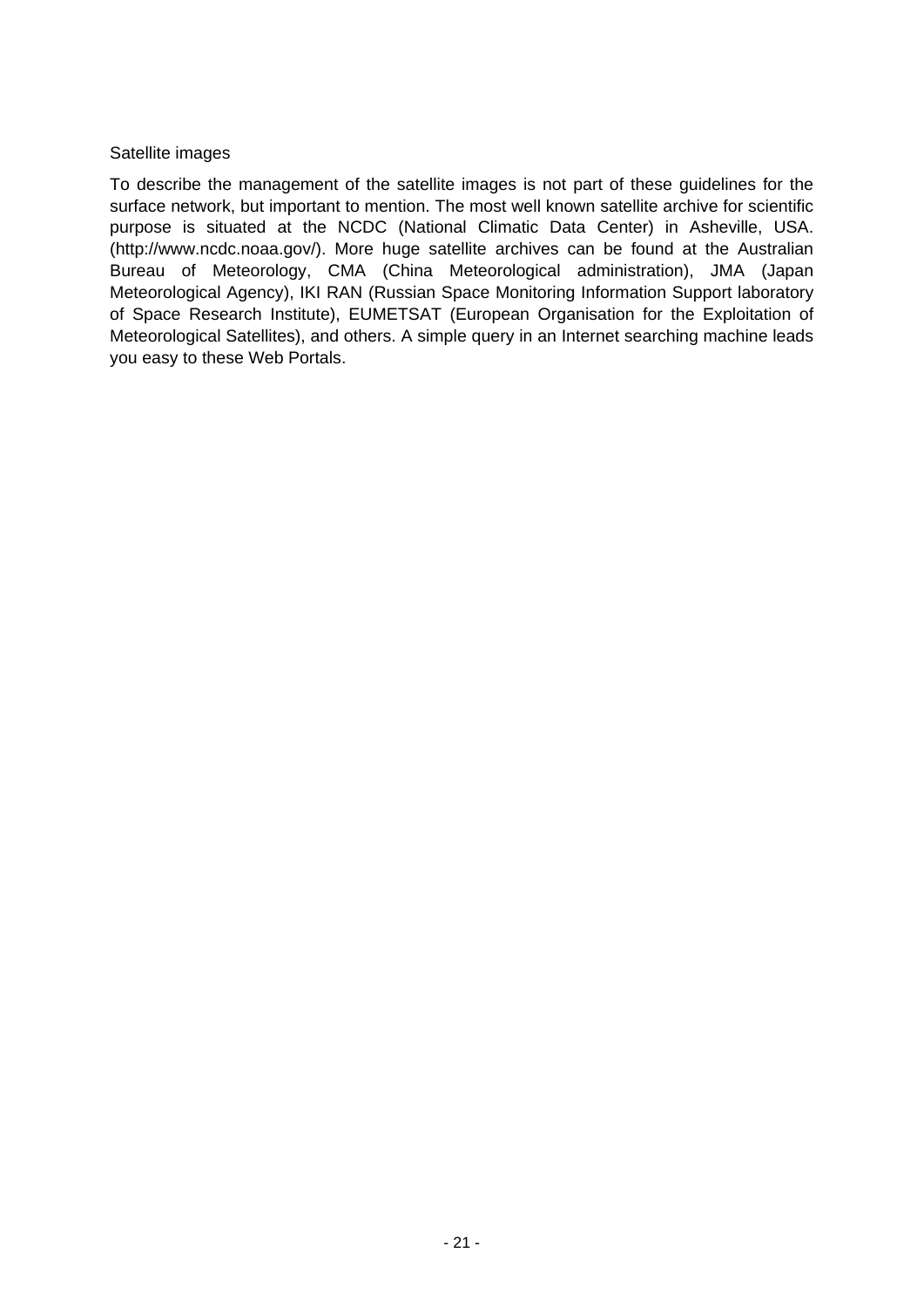## **5 Going public – publications, services and products**

## **5.1 Introduction**

Many NHMS have been publishing their phenological data (since their establishment) in yearbooks, monthly climate reviews, weekly bulletins etc. These consist mainly of tables and in general were made for other phenologists, climatologists or meteorologists or at least related scientists.

Since the advent of interest in climate and climate impacts by not only climate researchers but of the general public, and with the availability of electronic data processing and publishing/graphic software many NHMSs have started to edit professional-looking and attractive reviews with graphs and maps along with tables.

Periodical and occasional data-publications meet the more general need for data, customer tailored services and products help to strengthen the relationship between the NHMS and their clients.



### **5.2 Periodical Publications**

In the pre-electronic era, traditional (non-automatic) methods were used to prepare monthly or annual reports, and in many cases it took quite a long time to create them. First it took some time until the data were available at the NHMS-center, and then quality and completeness checks need to be applied.

The use of computers and modern telecommunication has greatly simplified and shortened the time between observing and publishing. Data entry, quality control, analysis and presentation

format of the output can often be accomplished in one system. Only the final review need be done manually.

The output can be printed on paper, stored on electronic media (e.g., on CD-ROM) or directly put on the NHMS-WebPages or ftp-zone which offers very effective and quick access for the users. The utilization of electronic media has a high costperformance ratio and has enhanced the attractiveness of many publications by using colorgraphs, etc. Some NHMSs are now also publishing (in addition to the classic yearbooks) climate and phenological status reports once a year containing written text and statistics (e.g., comparisons of the actual year with the long term average) and the IPG publish the ARBORETA PHAENOLOGICA once a year.



"Klimastatusbericht 2003" of Deutscher Wetterdienst cover and page with phenological maps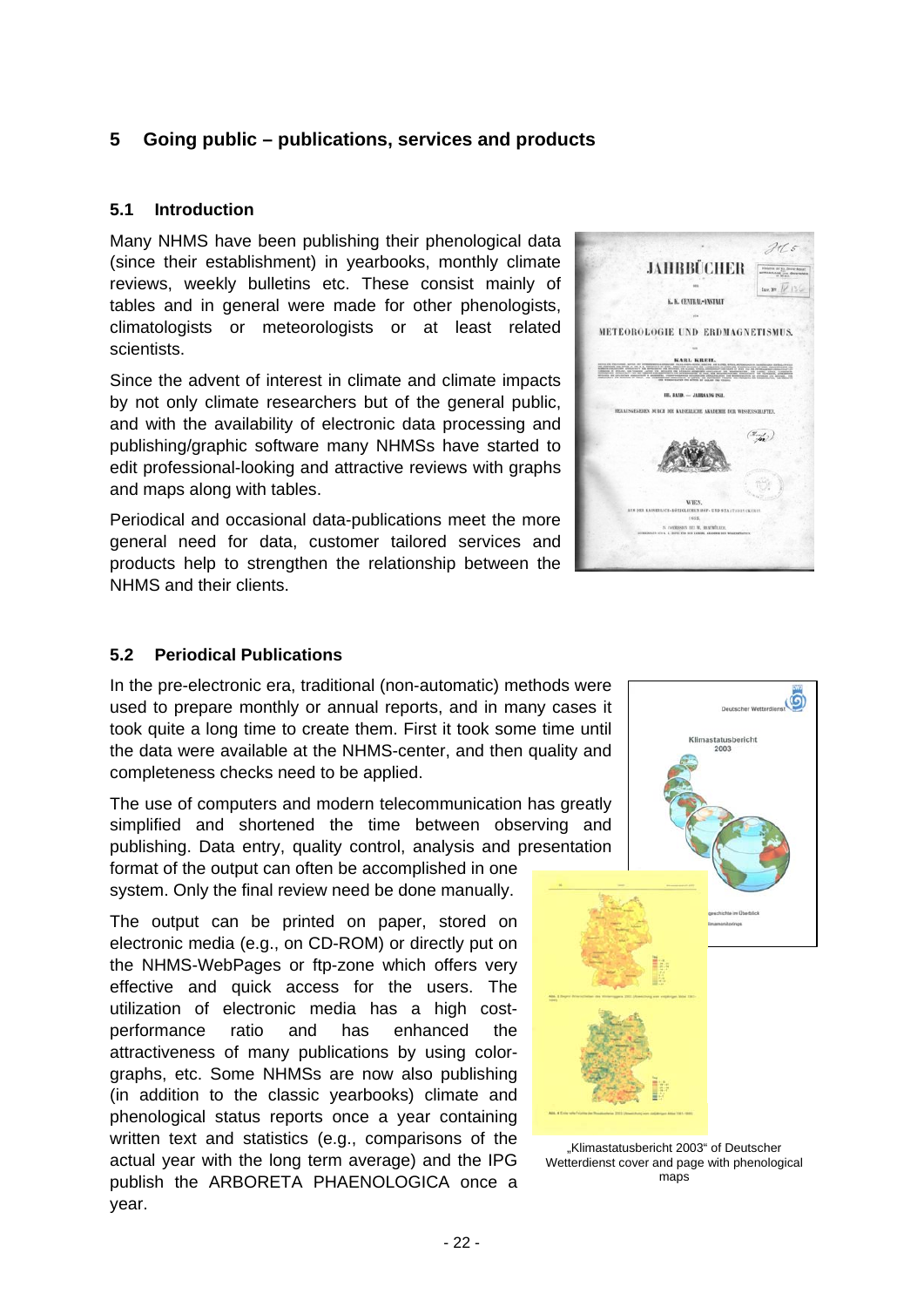## **5.3 Occasional Publications**

The publication of periodicals is locked into a rigid schedule whereas occasional non-routine publications can be planned to meet a general but not rigidly-fixed deadline. The users of those publications are manifold including researchers from the climate impact community, from members of the general public whose interests are academic or casual, for environmental agencies, and so on.

Long-term continuous time series are of great value for research on climate change impacts, and frequency distributions of phenological entry dates offer a insight into the variability of phenological phases. Background information on station location, observing rules and applied quality checks improves the value of the phenological data. Supplementary climatological data might also be helpful for the users.

As with climate data, the services should publish phenological data for a selection of representative stations once a decade.

## **5.4 Services and Products**

Services for the media

Good relationships with the media is now essential. The media can help focus the interest of not only the general public but also of politicians and decision makers to climate change and climate change impacts, and as a consequence help the NHMSs to raise their perceived relevance and importance in climate change issues.

Regular and occasional press releases issued on certain specific items are essential in creating a good climate between the media and NHMSs. Keeping personal contacts and having time and an "open ear" for the needs of journalists is necessary.

### Services for the general public

In moderate climate regions there is considerable interest in phenology especially in spring (the beginning of the growing season). Putting on the NHMS-webpage phenological information of actual phenological events compared with the long term average, can be very attractive and raise environmental awareness in general, and especially related to weather and climate impacts.

### Services and customer tailored products for different users

The user group can be divided into internal and external users. Both the internal and external user needs have to be met by the phenological data provider (which is mostly the climatological department within a NHMS). But how to know what is really needed? Within a NHMS it should be easy to communicate the needs of the user groups (very often the forecast department and/or the agro meteorological service) to the phenological dataprovider. To improve the collaboration and effectiveness it is also necessary that the phenological data be delivered on time and in the required format.

Users outside the NHMS must first get informed about the principal availability of phenological data. External data access depends on the policy of the NHMS, therefore free access of data from the phenological station network differs from country to country. The inventory of the station network by location, geographic coordinates, altitude and data availability (i.e., metadata in a table and map view) should be free without any charge on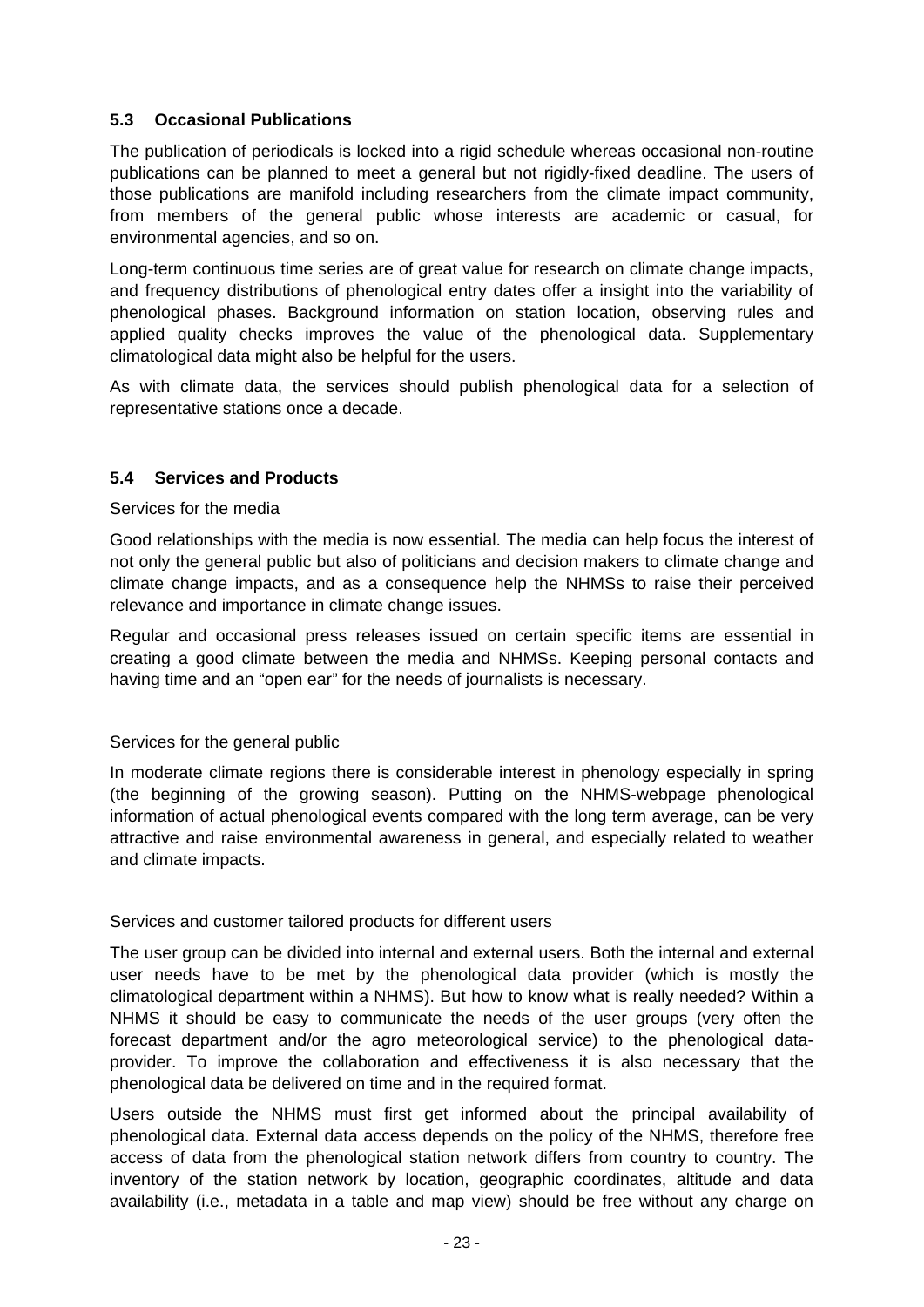each homepage of the NMHS or other data provider. Even in Europe, where the NHMS policy is characterized by very limited free access of data and station information, there is a procedure for giving more information without restriction. Ideally, the homepage of the data provider should present at least which data from which location and for which time frame could be used. Some examples of the utilization would also be helpful.

For producing customer-tailored products, understanding of customer needs and requirements is essential. For some time awareness of market demands has been growing and product development has proceeded in two different ways. First, there are value-added products, that produce customer-tailed solutions. With these products the NHMSs earn money and the customers receive exactly that information they want. Costumers are not interested in additional but useless information.

Secondly there are bulk products, which should be provided with less effort and maximum coverage. Such products are paid for by public money and they should be disseminated by a very cheap medium. The best solution is to publish them on your homepage.

## **Acknowledgements**

This work has benefited enormously from the collaboration with Mark D. Schwartz, Tim Sparks and from anonymous reviewers.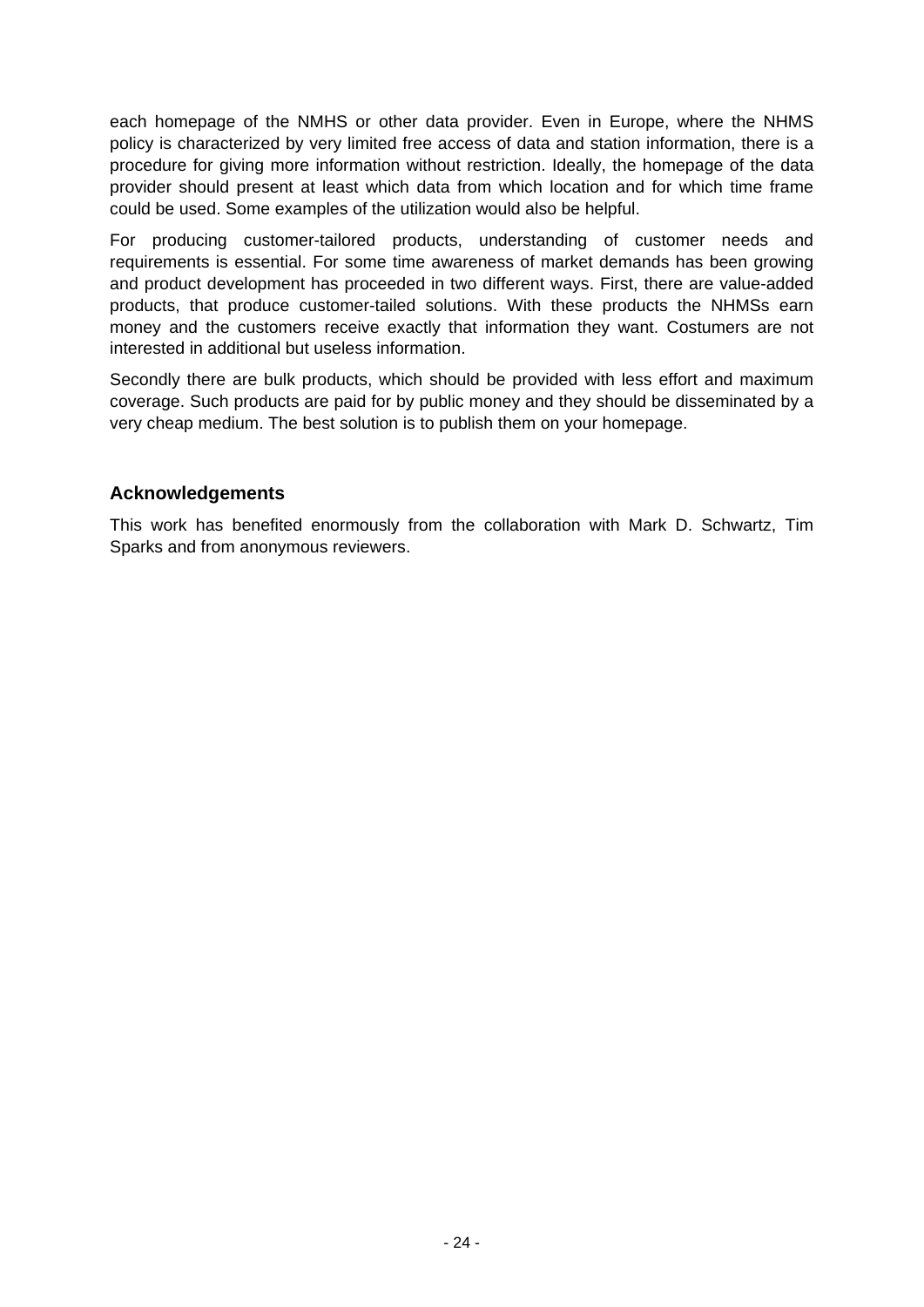## **Literature**

Aguilar, E., Auer I., Brunet M., Peterson T.C., Wieringa J., 2004: WCDMP-53: Guidance on metadata and homogenization, WMO-TD No. 1186, Geneva.

Araújo, V.C., 1970: Fenologia de essências florestais amazonicas I, Boletim do INPA – Série Pesquitas florestais, 1-25.

Bailey, L.H., 1896: Instructions for taking phenological observations. *Monthly Weather Review*, XXIV, (9), 328-331.

Beggs, P., 2004: Impacts of climate change on aeroallergens: past and future. *Clinical and Experimental Allergy*, 34 (10), 1507-1513.

Böhm, R., Auer I., Brunetti M., Maugeri M., Nanni T., Schöner W., 2001: Regional temperature variability in the European Alps 1760-1998 from homogenized instrumental time series. *International Journal of Climatology*, 21 (14), 1779-1801.

Brügger, R., Vassella A., 2003: Pflanzen im Wandel der Jahreszeiten, Anleitung für phänologische Beobachtungen. Les plantes au cours des saisons, Guide pour observations phénologiques. Meteo Schweiz, Bundesamt für Umwelt, Wald und Landschaft, Geographisches Institut der Univ. Bern.

Bruns, E., Chmielewski, F.M., Vliet, A. v., 2003: The Global phenological monitoring concept - Towards international standardisation of phenological networks (Chapter 2.6). In: Schwartz, M.D. (Ed.): Phenology: An Integrative Environmental Science. Kluwer Academic Publishers, Boston/Dordrecht/London, 93-104.

Bruns, E., Vliet, A. v., 2003: Standardisation of phenological monitoring in Europe. Wageningen University and Deutscher Wetterdienst.

Caprio, J.M., 1957: Phenology of lilac bloom in Montana. *Science*, 126, 1344-1345.

Chmielewski, F.M.: http://www.agrar.hu-berlin.de/pflanzenbau/agrarmet/

Chmielewski, F.M., 1996: The International Phenological Gardens across Europe. Present state and perspectives. *Phenology and Seasonality*, 1, 19-23.

Chuine, I., Yiou, P., Viovy, N., Seguin, B., Daux, V., Le Roy Ladurie, E., 2004: Back to the Middle Ages? Grape harvest dates and temperature variations in France since 1370. *Nature*, 432, 289-290.

Defila, C., Clot, B., 2001: Phytophenological trends in Switzerland, *International Journal of Biometeorology*, 45, 203-207.

Defila, C., 1992: Pflanzenphänologischer Kalender ausgewählter Stationen in der Schweiz. *Klimatologie der Schweiz*, Hrg. Schweizerische Meteorologische Anstalt, Heft 30/L, 1-233.

Deutscher Wetterdienst: Phänologie-Journal

European Environmental Agency, 2004: Impacts of Europe's changing climate: An indicator based assessment. 100pp, Luxembourg.

Fritsch, K., 1851: Instruction für Vegetationsbeobachtung. *Jahrbücher der k.k. Centralanstalt für Meteorologie und Erdmagnetismus*, Bd II.

Guide to climatological practices, chapter 3: Climate data management

Hopkins, A.D., 1938: Bioclimatics: A science of life and climate relations. US Department of Agriculture, *Miscellaneous Publications*, 280, 1-188.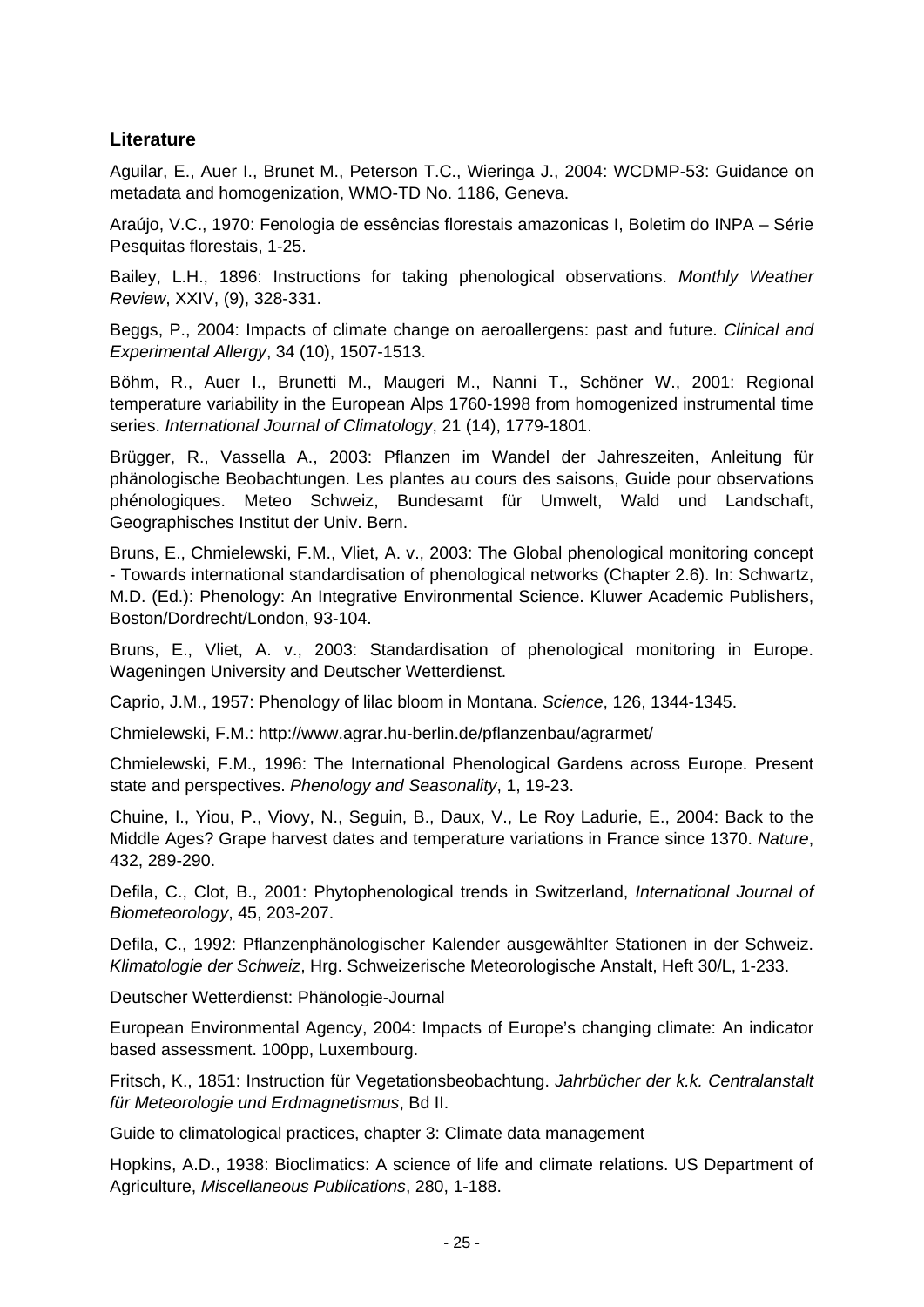Hough, F.B., 1864: Results of meteorological observations. Observations upon periodical phenomena on plants and animals from 1851 to 1859. Report at the first session of the 36<sup>th</sup> Congress, Washington C.C., Vol. II, Part 1, 1-232.

IPCC, 2002: Technical Paper V Climate Change and Biodiversity

McCarthy J.J., Canziani O.F., Leary N.A., Dokken D.J. and White K.S. (Eds.), 2001: Climate Change 2001: Impacts, Adaptation & Vulnerability. Contribution of Working Group II to the Third Assessment Report of the Intergovernmental Panel on Climate Change (IPCC), 1000 pp.

Jevrejeva, A., 2001: Severity of winter seasons in the northern Baltic sea between 1529 and 1990: reconstructrion and analyses. *Climate Research*, 17, 55-62.

Keatley, M., 2000: Influences on the flowering phenology on three Eucalyptus. Proceedings of ICB-ICUC`99, Sydney, WMO/TD No 1026, Geneva.

Keatley, M.R., Fletcher, T.D., 2003: Australia in Phenology: An Integrative Environmental Science. (Chapter 2.2), edited by M.D. Schwartz, Kluwer Academic press, 27-44.

Koch, E., Scheifinger, H., 2004: Phenology as a biological indicator for a warming Europe. *World Resource Review*, 16, No 2.

Koslowski, G., Glaser, R. 1999: Variations in reconstructed winter severity in the western Baltic from 1501 – 1995 and their implication from NAO. *Climatic Change*, 41, 175-191.

Lauscher, F., 1983: Weinlese in Frankreich und Jahrestemperatur in Paris seit 1453. *Wetter und Leben*, 35, 39-42.

Lieth, H. (editor), 1974: Phenology and Seasonality Modeling. Springer Verlag, New York, 444 pp.

Linnaeus, C., 1751: Philosophia Botanica.

Meier, U. (ed.), 1997: Growth stages of Mono- and Dicotyledonus Plants. BBCH Monograph, Blackwell Wissenschafts-Verlag Berlin Wien.

Menzel, A., Fabian, P., 2002: Pflanzen- und Tierwelt als Boten des Klimawandels. In Hauser, W. (Herausgeber für das Deutsche Museum und die Münchner Rückversicherungsgesellschaft): Klima. Das Experiment mit dem Planeten Erde. Begleitband und Katalog zur Sonderausstellung des Deutschen Museums vom 7.11.2002 bis 15.6.2003: 218-233.

Menzel, A., 2005: A 500 year pheno-climatological view on the 2003 heat wave in Europe assessed by grape harvest dates. *Meteorologische Zeitschrift*, 14 (1).

Menzel, A., 2002: Phenology, its importance to the Global Change Community. *Editorial Comment Climatic Change*, 54, 379-385.

Menzel, A., 2003: Plant phenological anomalies in Germany and their relation to air temperature and NAO. *Climatic Change*, 57, 243-263.

Morellato, L.P.C., Haddad, F.B., 2000: The Brazilian Atlantic Rainforest. *Biotopica spezial issue*, 32, No. 4b.

Morellato, L.P.C, 2003: South America in Phenology: An Integrative Environmental Science. (chapter 2.5), edited by M.D. Schwartz, Kluwer Academic press, 75-117.

Morren, C., 1853: Souvenirs phénologiques de l´hiver 1852- 1853. *Bulletin de l'Académie Royale de Sciences, des Lettres et des Beaux-Arts de Belgique*, Vol II.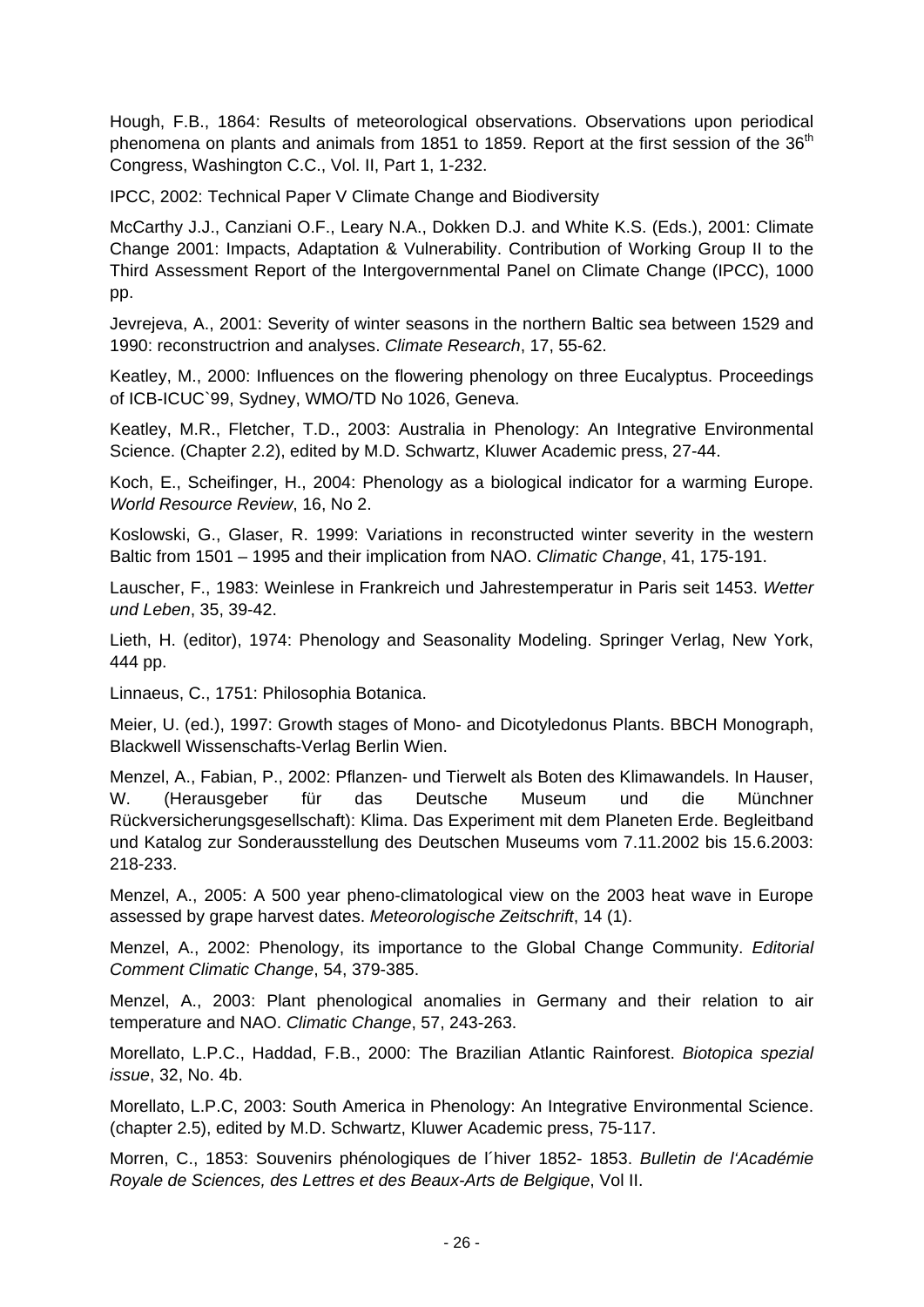Msargary, I.D. 1926: The Marsham phenological record in Norfolk 1736-1925 and some others. *Quart. Journal Royal Met. Society*, London, 52, 27-54.

Parmesan, C., Galbraith H., 2004: Observed impacts of global climate change in the US. Pew Center on Global Climate Change, Arlingtonk, VA, 56pp.

Primault, B., Schweizer S., Kuhn W. (3e éd.), 1971: Atlas phénologique=Phänologischer Atlas=Atlante fenologico. Institut suisse de météorologie, Zurich.

Rannie, W.F., 1983: Break-up and freeze-up of the Red River at Winnipeg, Manitoba, Canada in the 19<sup>th</sup> century and some climate implications. *Climatic Change*, 5, 285-296.

Rice, B., Hughes L., Reed M., Westoby M., 2001: A phenology web-network for Australia. www.uow.edu.au/science/biol/eas/posters/Raice.pdf. Proceedings of the 2001 meeting of ESA at the University of Wollongong, 26-28/9/2001.

Root, T.L., Price J.T., Hall K.R., Schneider S.H., Rosenzweig C., Pounds J.A., 2003: Fingerprints of global warming on wild animals and plants. *Nature*, 421 (6918), 57-60.

Rutishauser, T., 2004: Cherry Tree Phenology. Interdisciplinary Analyses of Phenological Observations of the Cherry Tree in the Extended Swiss Plateau Region and their Relation to Climate Change. Diplomarbeit der Philosophisch-naturwissenschaftlichen Fakultät der Universität Bern.

Sarvas, R., 1972: Investigations on the annual cycle of development of forest trees I. Autumn dormancy and winter dormancy. *Communicationes Instituti Forestalis Fenniae*, 76.

Sarvas, R., 1974: Investigations on the annual cycle of development of forest trees II. Active period. *Communicationes Instituti Forestalis Fenniae*, 84.

Scheifinger, H., Menzel A., Koch E., Peter C. and Ahas R., 2002: Atmospheric Mechansims Governing the Spatial and Temporal Variability of Phenological Observations in Central Europe. *International Journal of Climatology*, 22, 1739-1755.

Schnelle, F., 1955: Pflanzenphänologie. Akademische Verlagsgesellschaft Geest & Portig K.-G., Leipzig.

Schwartz, M.D., Beaubien, E.G., 2003: North America, in Phenology: An Integrative Environmental Science. (chapter 2.4) edited by M.D. Schwartz, Kluwer Academic press, 57- 73.

Sparks, T.H., Menzel, A., 2003: Observed changes in seasons: an overview. *International Journal of Climatology*, 22, 1715-1725.

Sparks, T.H., Jeffree, E.P., Jeffree, C.E., 2001: An examination of the relationship between flowering times and temperature at the national scale using long-term phenological records from the UK. *International Journal of Biometeorology*, 44, 82-87.

Vliet, A.J.H., Braun P., Brügger R., Bruns E., Clevers J., 2003: European Phenology Network. Nature´s Calendar on the move, pp64, Wageningen University, The Netherlands.

Walther, G.R., Post E., Convey P., Menzel A., Parmesan C., Beebee T.J.C., Fromentin J.M., Hoegh-Guldberg O., Bairlein F., 2002: Ecological responses to recent climate change. *Nature*, 416, 389-395.

Weather Bureau, 1899: Instructions for voluntary observers, U.S. Dept. Agr. Washington.

WMO, 2000: Report of the RA VI working group on agricultural meteorology, WMO/TD No.1022, Geneva.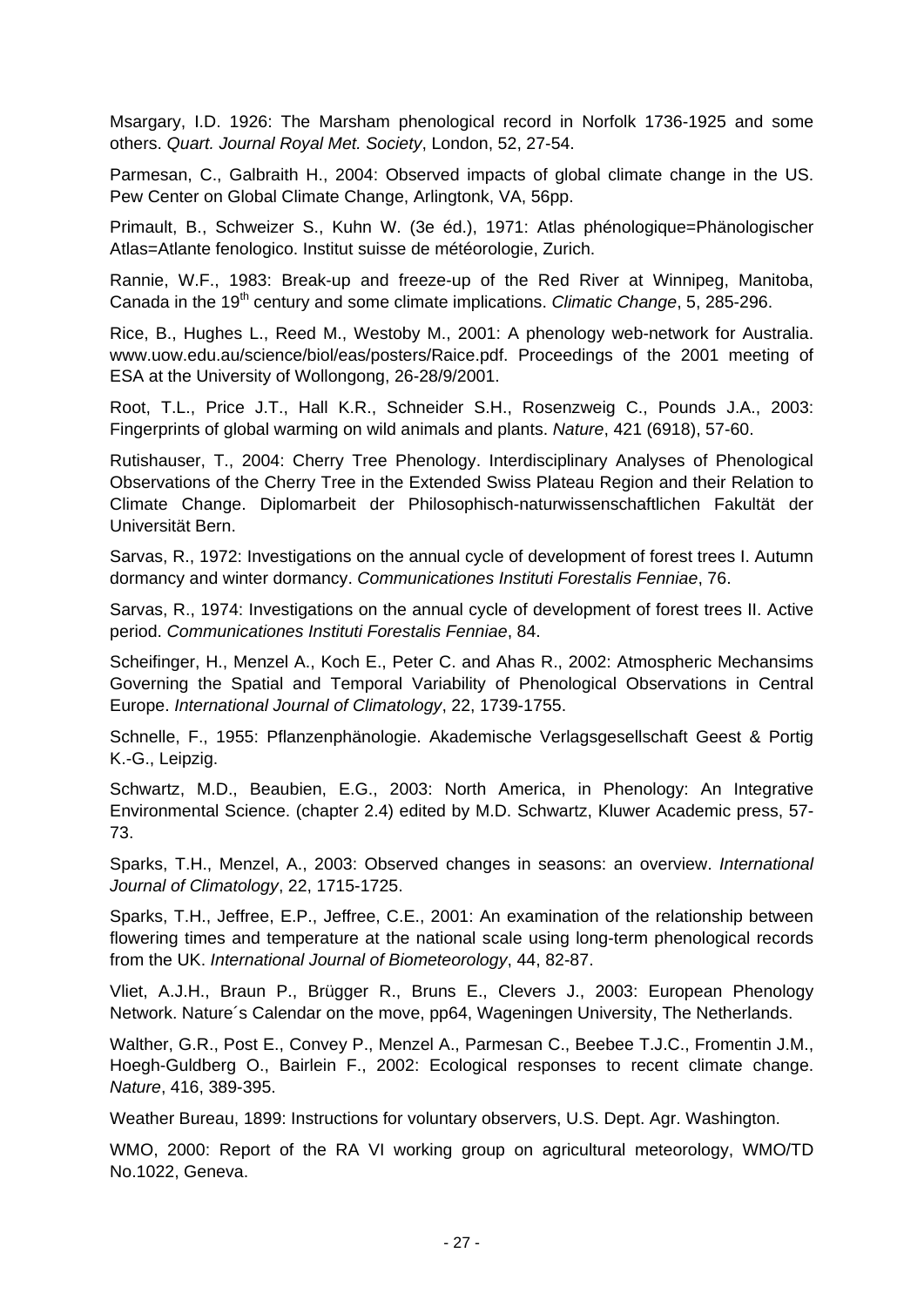WMO, 1953: Draft provisional regulations. Commission for Agricultural Meteorology, first session, Paris, WMO No. 27, RP 12, Geneva.

Zadoks, J.C., Chang T.T., Konzak F.C., 1974: A decimal code for the growth stages of cereals. *Weed research*, 14, 415-421 and *Eucarpia Bulletin*, 7, 49-52.

Zhu, K., 1931: New monthly calendar (in Chinese). *Bulletin of Chinese Meteorological Society*, 6, 1-14.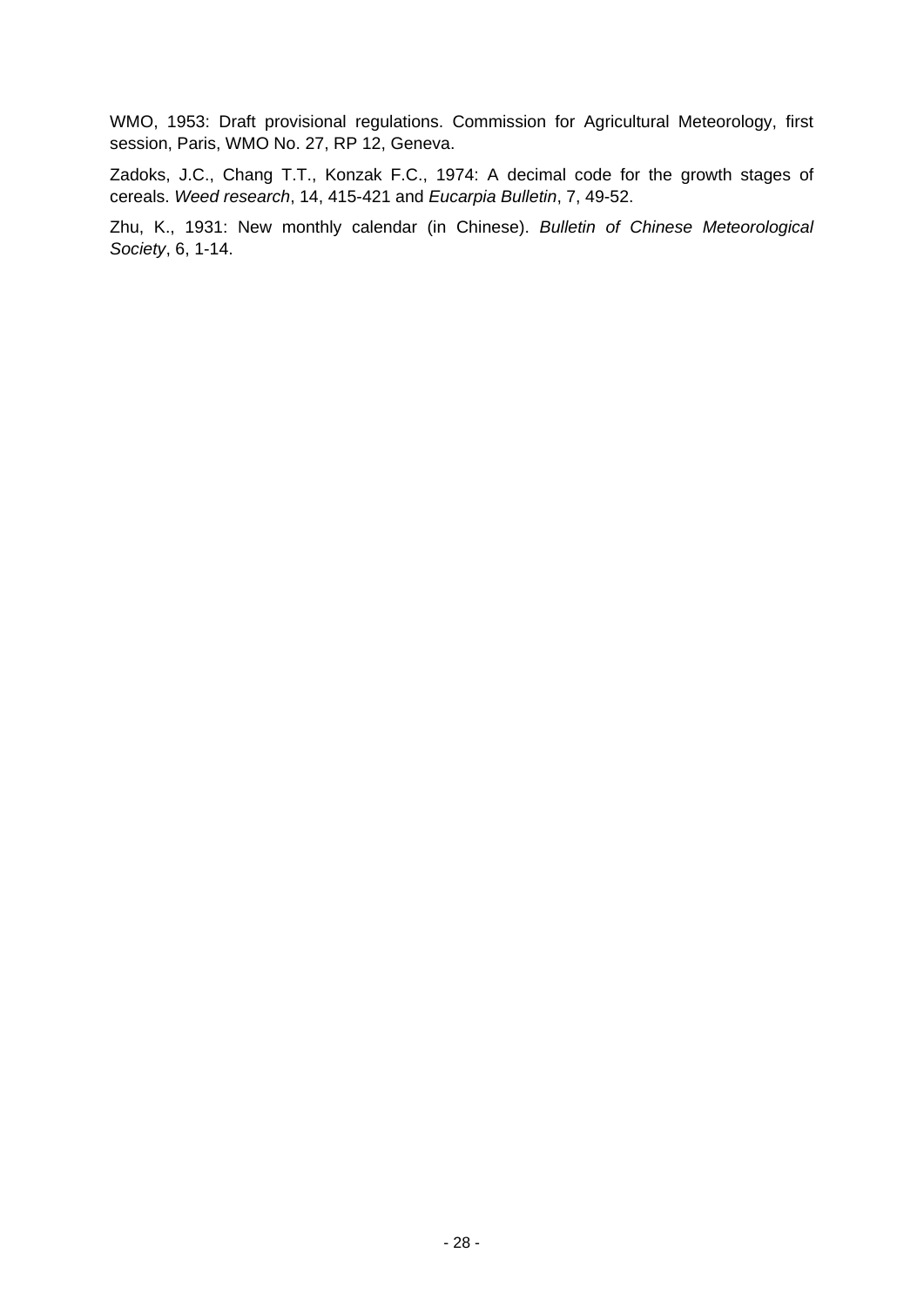## **Annex**

## **IPG observation programme**

|              | <b>Standard Programme</b>             |              | <b>Expanded Programme</b>       | <b>English name</b>    |
|--------------|---------------------------------------|--------------|---------------------------------|------------------------|
| <b>Plant</b> | Art, Herkunft                         | <b>Plant</b> | Art, Herkunft                   |                        |
| No.          | Species, provenance                   | No.          | Species, provenance             | <b>Englischer Name</b> |
| 111          | Larix decidua, Germany                |              |                                 | European larch         |
|              |                                       | 112          | Larix decidua, E-France         |                        |
|              |                                       | 113          | Larix decidua, S-Poland         |                        |
|              |                                       | 114          | Larix decidua, Czech Republic   |                        |
|              |                                       | 115          | Larix decidua, N-Italy          |                        |
| 121          | Picea abies (early), Germany          |              |                                 | <b>Norway spruce</b>   |
| 122          | Picea abies (late), Germany           |              |                                 |                        |
| 123          | Picea abies (northern), Norway        |              |                                 |                        |
|              |                                       | 124          | Picea abies (late), E-Poland    |                        |
|              |                                       | 125          | Picea abies (average), E-Poland |                        |
|              |                                       | 126          | Picea abies, E-Germany          |                        |
|              |                                       | 127          | Picea abies, E-France           |                        |
|              |                                       | $128$        | Picea abies, N-Scandinavia      |                        |
|              |                                       | 129          | Picea omorika, Croatia          | Serbian spruce         |
| 131          | Pinus sylvestris, Poland              |              |                                 | <b>Scots pine, Fir</b> |
|              |                                       | 132          | Pinus sylvestris, E-France      |                        |
|              |                                       | 133          | Pinus sylvestris, N-Scandinavia |                        |
| 211          | Betula pubescens, Germany             |              |                                 | White birch,           |
|              |                                       |              |                                 | <b>Downy birch</b>     |
|              |                                       | 215          | Betula pendula, N-Poland        | Silver birch           |
|              |                                       | 216          | Betula pendula, N-Scandinavia   |                        |
|              | Fagus sylvatica (Hardegsen),          |              |                                 |                        |
| 221          | Ger.<br>Fagus sylvatica (Düdelsheim), |              |                                 | <b>Common beech</b>    |
| 222          | Ger.                                  |              |                                 |                        |
| 223          | Fagus sylvatica (Trippstadt), Ger.    |              |                                 |                        |
|              |                                       | 224          | Fagus sylvatica, Denmark        |                        |
|              |                                       | 226          | Fagus orientalis, Balkan        | Oriental beech         |
| 231          | <b>Populus canescens, Germany</b>     |              |                                 | Grey poplar            |
| 235          | <b>Populus tremula, Germany</b>       |              |                                 | Trembling poplar,      |
|              |                                       | 236          | Populus tremula, E-Poland       | <b>Aspen</b>           |
|              |                                       | 237          | Populus tremula, S-Finland      |                        |
|              |                                       | 238          | Populus tremula, Ireland        |                        |
|              |                                       | 239          | Populus tremula, Greece         |                        |
| 241          | Prunus avium (Bovenden), Ger.         |              |                                 | <b>Wild Cherry</b>     |
| 242          | Prunus avium (Lutter), Ger.           |              |                                 |                        |
|              | Quercus petraea (Zell/Mosel),         |              |                                 |                        |
| 251          | Ger.                                  |              |                                 | Sessile oak            |
|              |                                       | 253          | Quercus petraea, Croatia        |                        |
|              |                                       |              |                                 |                        |
| 256          | Quercus robur (Wolfgang), Ger.        |              |                                 | Common oak             |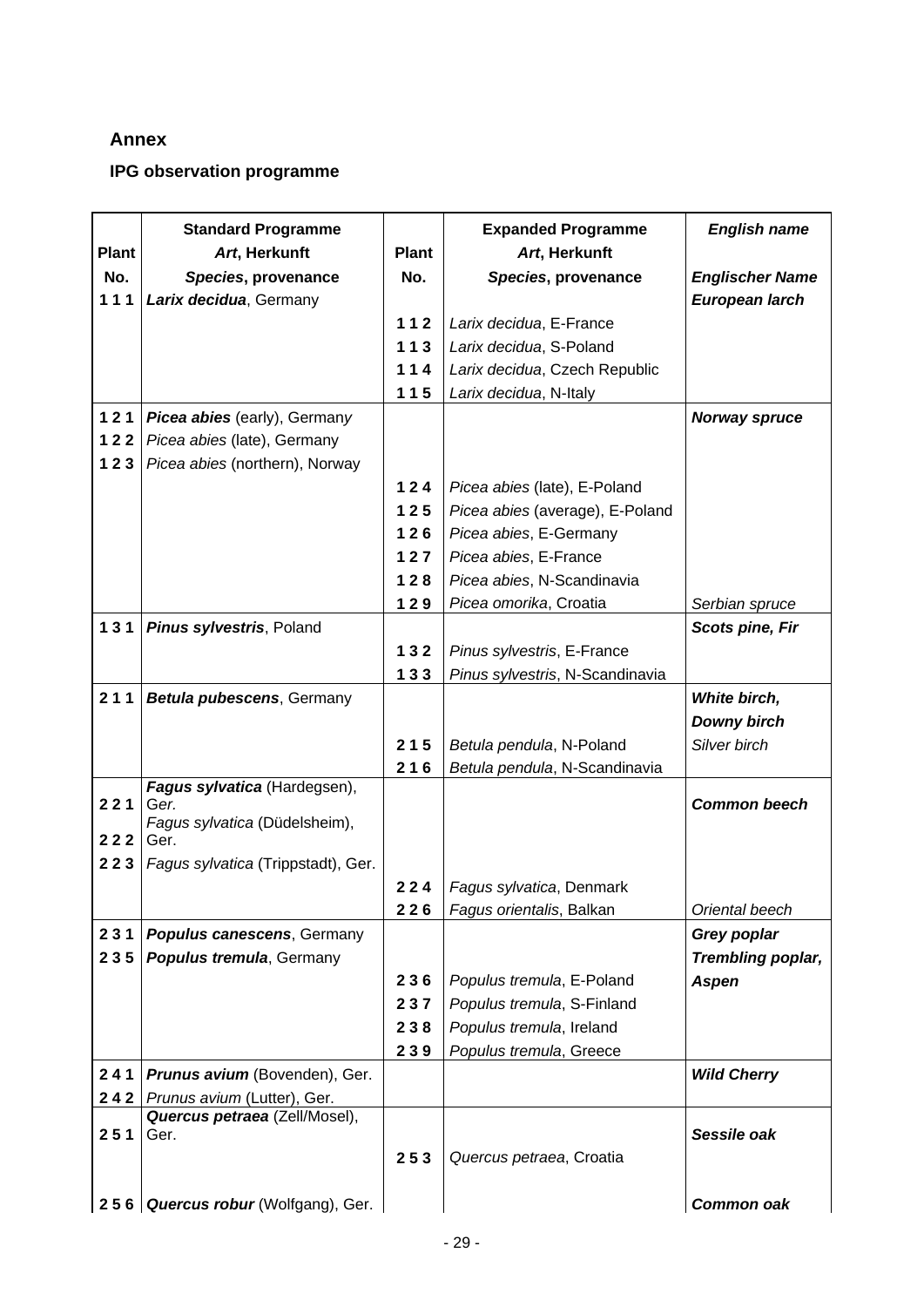| 257 | Quercus robur (Barlohe), Ger.       |     |                                 |                                             |
|-----|-------------------------------------|-----|---------------------------------|---------------------------------------------|
|     |                                     | 258 | Quercus robur, Croatia          |                                             |
| 261 | Robinia pseudoacacia, USA           |     |                                 | Locust,<br>Common robinia                   |
| 271 | <b>Sorbus aucuparia, Czech Rep.</b> |     |                                 | <i><b>Mountain ash</b></i>                  |
|     |                                     | 272 | Sorbus aucuparia, N-Scandinavia |                                             |
| 281 | Tilia cordata, Germany              |     |                                 | <b>Small-leaved lime</b>                    |
| 311 | Ribes alpinum, Austria              |     |                                 | <b>Alpine currant</b>                       |
| 321 | <b>Salix aurita, Germany</b>        |     |                                 | <b>Roundear willow</b>                      |
| 323 | Salix acutifolia, Germany           |     |                                 | <b>Pussy willow</b>                         |
| 324 | Salix smithiana, Germany            |     |                                 | <b>Smith's willow</b><br><b>Grey leaved</b> |
| 325 | Salix glauca, Greenland             |     |                                 | willow                                      |
| 326 | Salix viminalis, Germany            |     |                                 | <b>Basket willow</b>                        |
| 331 | <b>Sambucus nigra, Germany</b>      |     |                                 | <b>Common elder</b>                         |
| 411 | Corylus avellana 'P.Müller.Platz'   |     |                                 | <b>Hazelnut</b>                             |
| 421 | Forsythia suspensa 'Fortunei'       |     |                                 | <b>Forsythia</b>                            |
|     | Syringa x chinensis                 |     |                                 |                                             |
| 431 | 'Red Rothomagensis'                 |     |                                 | <b>Common lilac</b>                         |

## **GPM observation program**

Table 1 Standard program

| <b>Species</b>                       | variety                     | Rootstock         | Minimum distance<br>(m) |
|--------------------------------------|-----------------------------|-------------------|-------------------------|
| Almond Prunus dulcis                 | Perle der Weinstraße        | St. JulienA       | 3.0                     |
| red currant Ribes rubrum             | Werdavia (white variety)    | own rooted        | 1.5                     |
| sweet cherry Prunus avium            | Hedelfinger, type 'Diemitz' | GiSelA 5          | 3.0                     |
| Morello Prunus cerasus               | Vladimirskaja               | own rooted        | 3.0                     |
| Pear Pyrus communis                  | Doyenne de Merode           | <b>OHF 333</b>    | 3.0                     |
| Apple Malus domestica                | <b>Yellow Transparent</b>   | Malus transitoria | 2.5                     |
| Apple Malus domestica                | Golden Delicious            | M26               | 3.0                     |
| European chestnut<br>Castanea sativa | Dore de Lyon                | seedling          | detached                |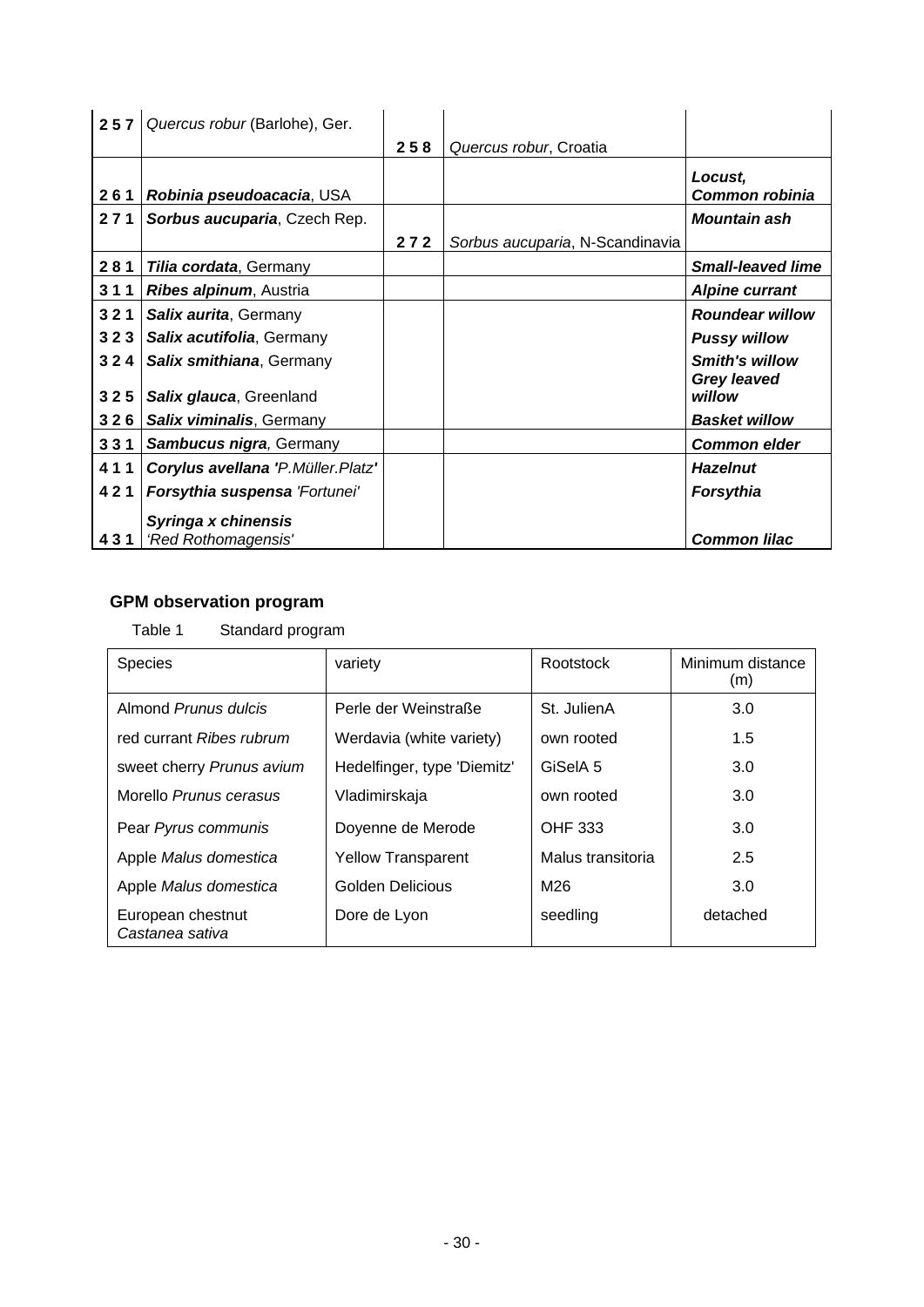| <b>Species</b>             | variety       | Rootstock  | <b>Minimum</b><br>distance (m) |
|----------------------------|---------------|------------|--------------------------------|
| Witch hazel                | Jelena        |            | 2.5                            |
| snowdrop Galanthus nivalis | genuine       |            |                                |
| Forsythia                  | Fortunei      | own rooted | 1.5                            |
| Lilac Syringa vulgaris     | Rothomagensis | own rooted | 2.5                            |
| Mock orange                | genuine       | own rooted | 3.0                            |
| Heather                    | Allegro       | own rooted | 0.5                            |
| Heather                    | Long white    | own rooted | 0.5                            |
| Witch hazel                | genuine       | own rooted | 2.5                            |

Table 2 Flowering phase of GPM observation program

The objects under observation do not have to be planted in a specified order. The optimum growing site is without doubt open ground without obstacles, traffic routes, detrimental (e.g. game bite) or favorable influences (e.g. artificial light) or influences of the other objects under observation. As such conditions are certainly the exception, minimum standards have to be defined. The above-mentioned minimum distances are only valid when the objects under observation have been planted by taking account of the direction in which the different species of the GPM program are set against each other (for more details see 44). If the object under observation stands near obstacles the following applies: The minimum distance from the base of any obstacle (building, tree, wall, ...) should be at least 1.5 times the height of the obstacle, however, two times from the edge of the woods. The distance from a two-lane road should be at least 8 m, from an eight-lane highway, however, at least 25m. Larger distances are desirable and consequently "no problem".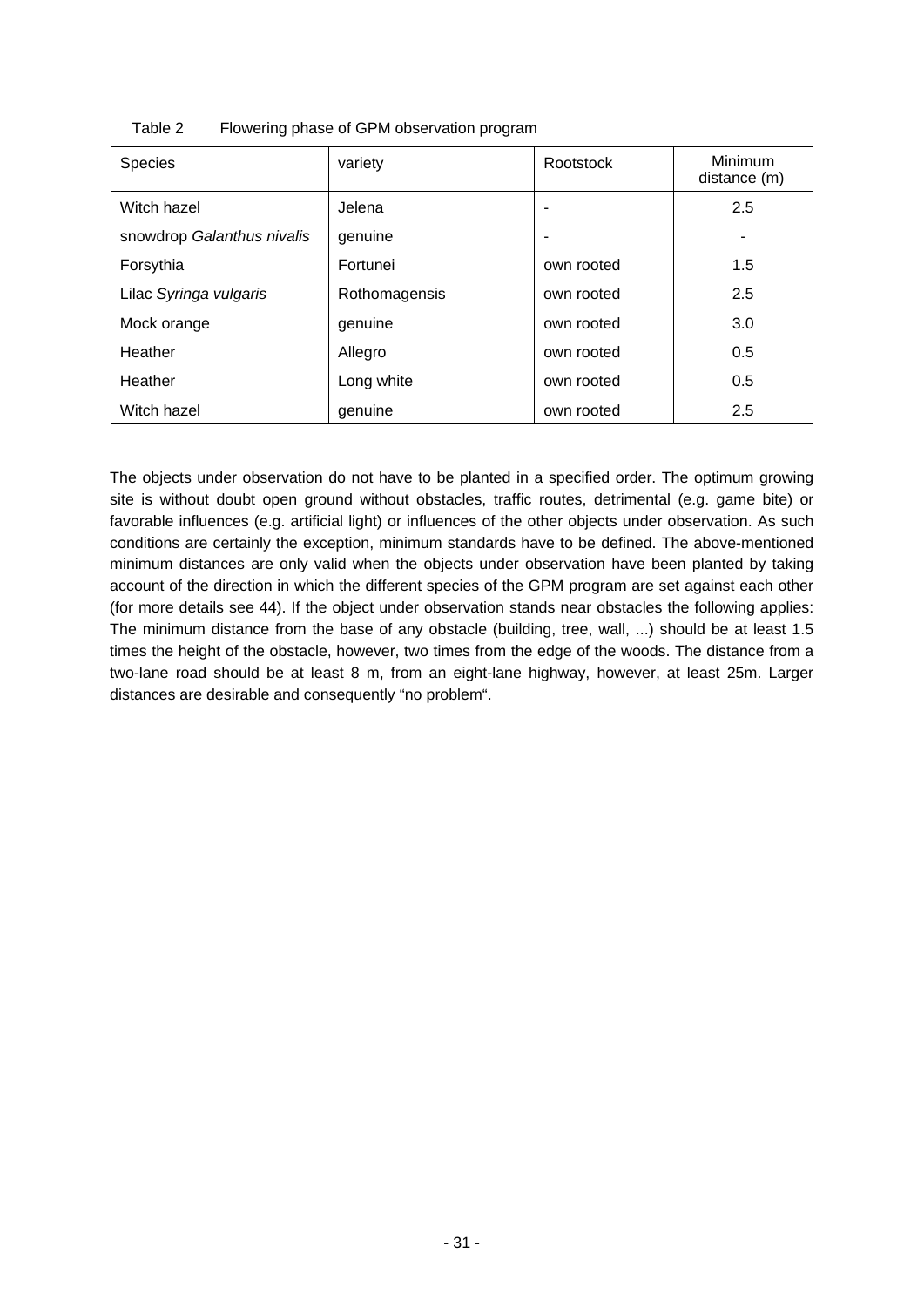### **European backbone program**

When establishing a new network in European some of the following plants and phases should be observed (E. Bruns and A. v. Vliet, 2003 and E. Bruns personal communication)

| <b>Species</b>                                              | <b>Phenophases (BBCH-code)</b>                                                                                                                                                          |
|-------------------------------------------------------------|-----------------------------------------------------------------------------------------------------------------------------------------------------------------------------------------|
| Aesculus<br>hippocastanum                                   | Beginning of bud breaking (BBCH07), Leaf unfolding (BBCH11),<br>First flowers open (BBCH60), First ripe fruits (BBCH86), Colouring of<br>leaves (BBCH94), 50% of leaves fallen (BBCH95) |
| Alnus glutinosa                                             | Leaf unfolding (BBCH11), First flowers open (BBCH60)                                                                                                                                    |
| Betula pendula<br>(B. verrucosa, B. alba)                   | Leaf unfolding (BBCH11), First flowers open (BBCH60), Colouring of<br>leaves (BBCH94), 50% of leaves fallen (BBCH95)                                                                    |
| Cornus mas                                                  | First flowers open (BBCH60), First ripe fruits (BBCH86)                                                                                                                                 |
| Corylus avellana                                            | First flowers open (BBCH60), First ripe fruits (BBCH86), 50% of<br>leaves fallen (BBCH95)                                                                                               |
| Fagus sylvatica                                             | Leaf unfolding (BBCH11), First ripe fruits (BBCH86), Colouring of<br>leaves (BBCH94), 50% of leaves fallen (BBCH95)                                                                     |
| Fraxinus excelsior                                          | Leaf unfolding (BBCH11), First flowers open (BBCH60)                                                                                                                                    |
| Larix decidua                                               | Beg. of unfolding of needles (BBCH10)                                                                                                                                                   |
| Picea abies (P.excelsa)                                     | Beginning of May sprouting (BBCH10), First flowers open (BBCH60)                                                                                                                        |
| Pinus silvestris                                            | First flowers open (BBCH60)                                                                                                                                                             |
| Prunus spinosa                                              | First flowers open (BBCH60)                                                                                                                                                             |
| Quercus robur<br>(Q.peduncula)                              | Leaf unfolding (BBCH11), First ripe fruits (BBCH86), Colouring of<br>leaves (BBCH94), 50% of leaves fallen (BBCH95)                                                                     |
| Robinia pseudoacacia                                        | First flowers open (BBCH60), Full flowering (BBCH65)                                                                                                                                    |
| Rosa canina                                                 | First flowers open (BBCH60), First ripe fruits (BBCH86)                                                                                                                                 |
| Salix caprea                                                | First flowers open (BBCH60)                                                                                                                                                             |
| Sambucus nigra                                              | Leaf unfolding (BBCH11), First flowers open (BBCH60), First ripe<br>fruits (BBCH86), 50% of leaves fallen (BBCH95)BBCH95)                                                               |
| Sorbus aucuparia                                            | Leaf unfolding (BBCH11), First flowers open (BBCH60), First ripe<br>fruits (BBCH86)                                                                                                     |
| Syringa vulgaris (purple,<br>white, 'Red<br>Rothomagensis') | First flowers open (BBCH60)                                                                                                                                                             |
| Tilia cordata                                               | Leaf unfolding (BBCH11), First flowers open (BBCH60), Colouring of<br>leaves (BBCH94), 50% of leaves fallen (BBCH95)                                                                    |

Table 1 Forest and ornamental trees and bushes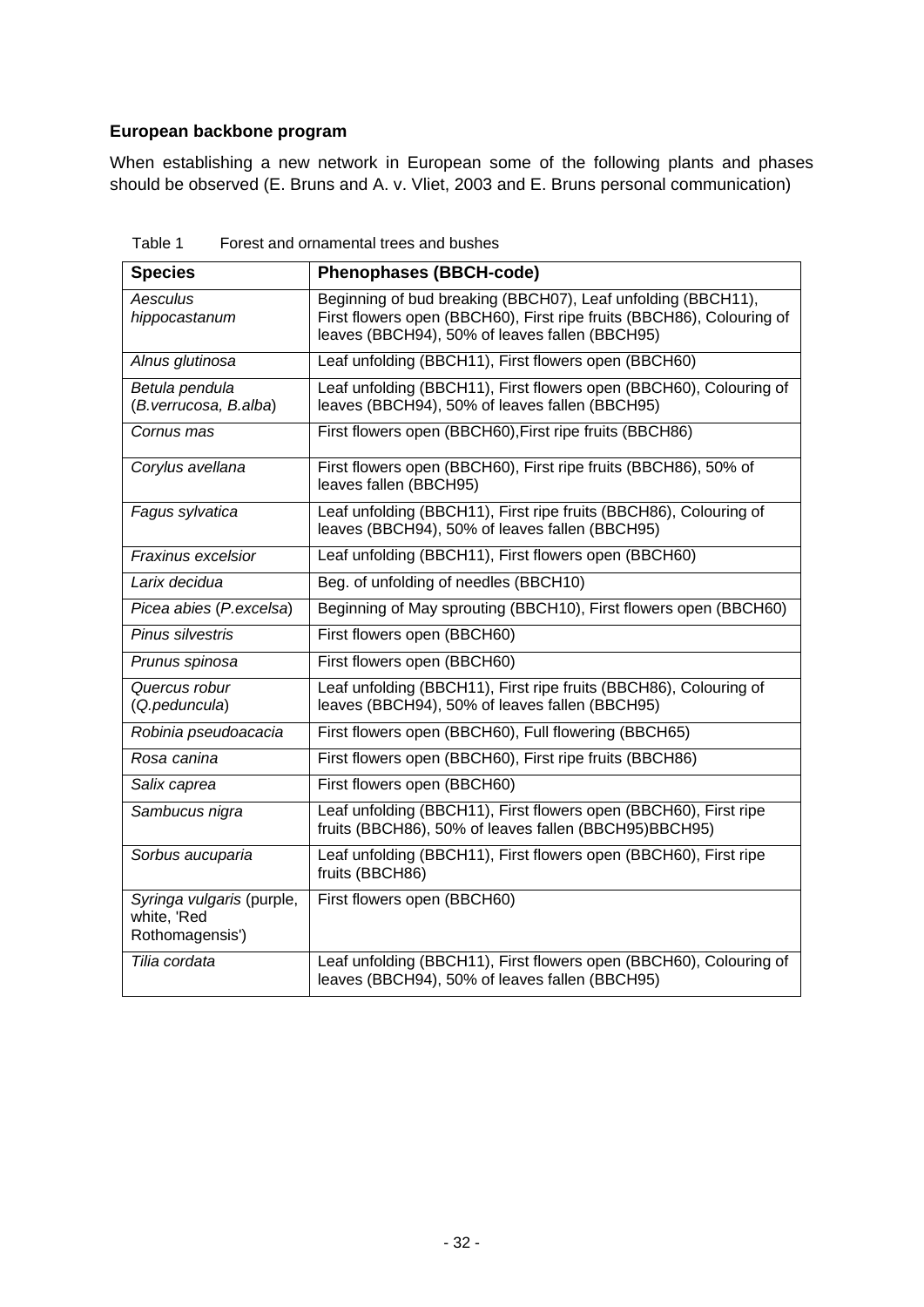#### Table 2 Herbs

| <b>Species</b>                                             | <b>Phenophases (BBCH-code)</b> |
|------------------------------------------------------------|--------------------------------|
| Anemone nemorosa                                           | First flowers open (BBCH60)    |
| Chrysanthemum<br>leucanthemum<br>(Leucanthemum<br>vulgare) | First flowers open (BBCH60)    |
| Colchicum autumnale                                        | First flowers open (BBCH60)    |
| Dactylis glomerata                                         | First flowers open (BBCH60)    |
| Galanthus nivalis                                          | First flowers open (BBCH60)    |
| Taraxacum officinale                                       | First flowers open (BBCH60)    |
| Tussilago farfara                                          | First flowers open (BBCH60)    |

| Fruit trees and bushes, and grapevine | Table 3 |  |  |  |  |
|---------------------------------------|---------|--|--|--|--|
|---------------------------------------|---------|--|--|--|--|

| <b>Species</b>                           | <b>Phenophases (BBCH-code)</b>                                                                                                                                                                                                                                                                                                           |
|------------------------------------------|------------------------------------------------------------------------------------------------------------------------------------------------------------------------------------------------------------------------------------------------------------------------------------------------------------------------------------------|
| Malus domestica                          | First flowers open (BBCH60), Full flowering (BBCH65), End of<br>flowering (BBCH69), Fruits ripe for picking (BBCH87), 50% of leaves<br>fallen (BBCH95)                                                                                                                                                                                   |
| Prunus armeniaca<br>(Armeniaca vulgaris) | First flowers open (BBCH60), Full flowering (BBCH65), End of<br>flowering (BBCH69), Fruits ripe for picking (BBCH87)                                                                                                                                                                                                                     |
| Prunus avium (Cerasus<br>avium)          | First flowers open (BBCH60), Full flowering (BBCH65), End of<br>flowering (BBCH69), Colouring of leaves (BBCH94)                                                                                                                                                                                                                         |
| Prunus cerasus                           | First flowers open (BBCH60), Full flowering (BBCH65), End of<br>flowering (BBCH69)                                                                                                                                                                                                                                                       |
| Pyrus communis                           | First flowers open (BBCH60), Full flowering (BBCH65), End of<br>flowering (BBCH69), Fruits ripe for picking (BBCH87)                                                                                                                                                                                                                     |
| Ribes rubrum<br>(R.sylvestre)            | First flowers open (BBCH60), Fruits ripe for picking (BBCH87)                                                                                                                                                                                                                                                                            |
| Vitis vinifera                           | Beginning of bud burst (BBCH07), Leaf unfolding (BBCH11), First<br>flowers open (BBCH60), Full flowering (BBCH65), End of flowering<br>(BBCH69); Beginning of ripening (BBCH81) or berries<br>developing colour (BBCH83) or/and softening of<br>berries (BBCH85), beginning of leaf-fall (BBCH94) and/or 50%<br>of leaves fallen(BBCH95) |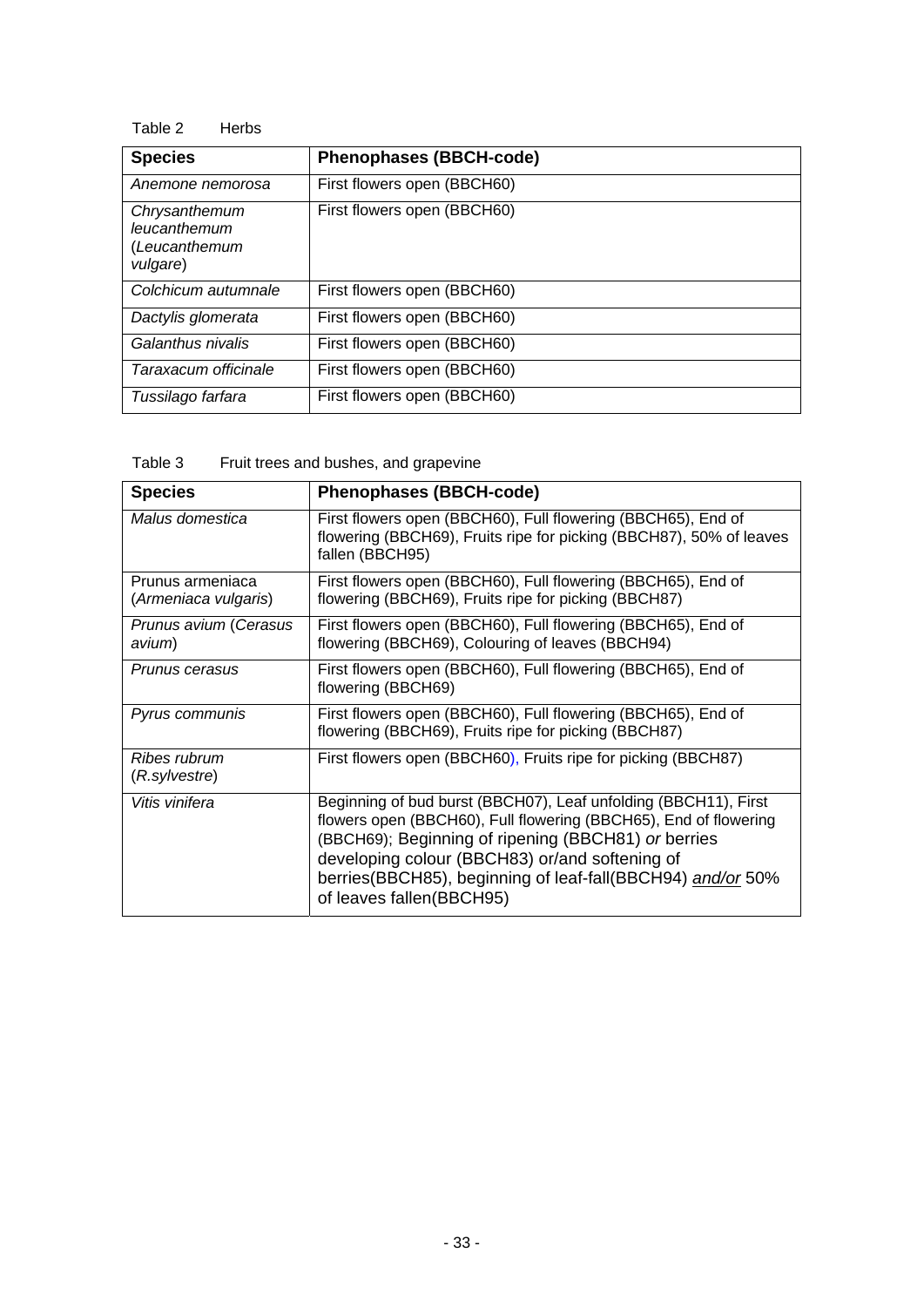## Table 4 Crops

| <b>Species</b>                     | <b>Phenophases (BBCH-code)</b>                                                                                                                                                                                          |
|------------------------------------|-------------------------------------------------------------------------------------------------------------------------------------------------------------------------------------------------------------------------|
| Meadow                             | first cut (silage winning), First cut (hay winning),                                                                                                                                                                    |
| Beta vulgaris (only<br>sugar beet) | Drilling (BBCH00), Sprouting (BBCH10), close stand (BBCH35),<br>harvest                                                                                                                                                 |
| Helianthus annuus                  | Sowing (BBCH00), Emergence (BBCH10), Beginning of heading<br>(BBCH51), beginning of flowering - ray florets extended, disc florets<br>visible in outer third of inflorescence (BBCH61), Fully ripe (BBCH89),<br>Harvest |
| Hordeum vulgare                    | Sowing (BBCH00), Emergence (BBCH10), Heading (BBCH55),<br>Beginning of milk ripeness (BBCH75), Yellow ripe (BBCH85), Fully<br>ripe (BBCH89), Harvest                                                                    |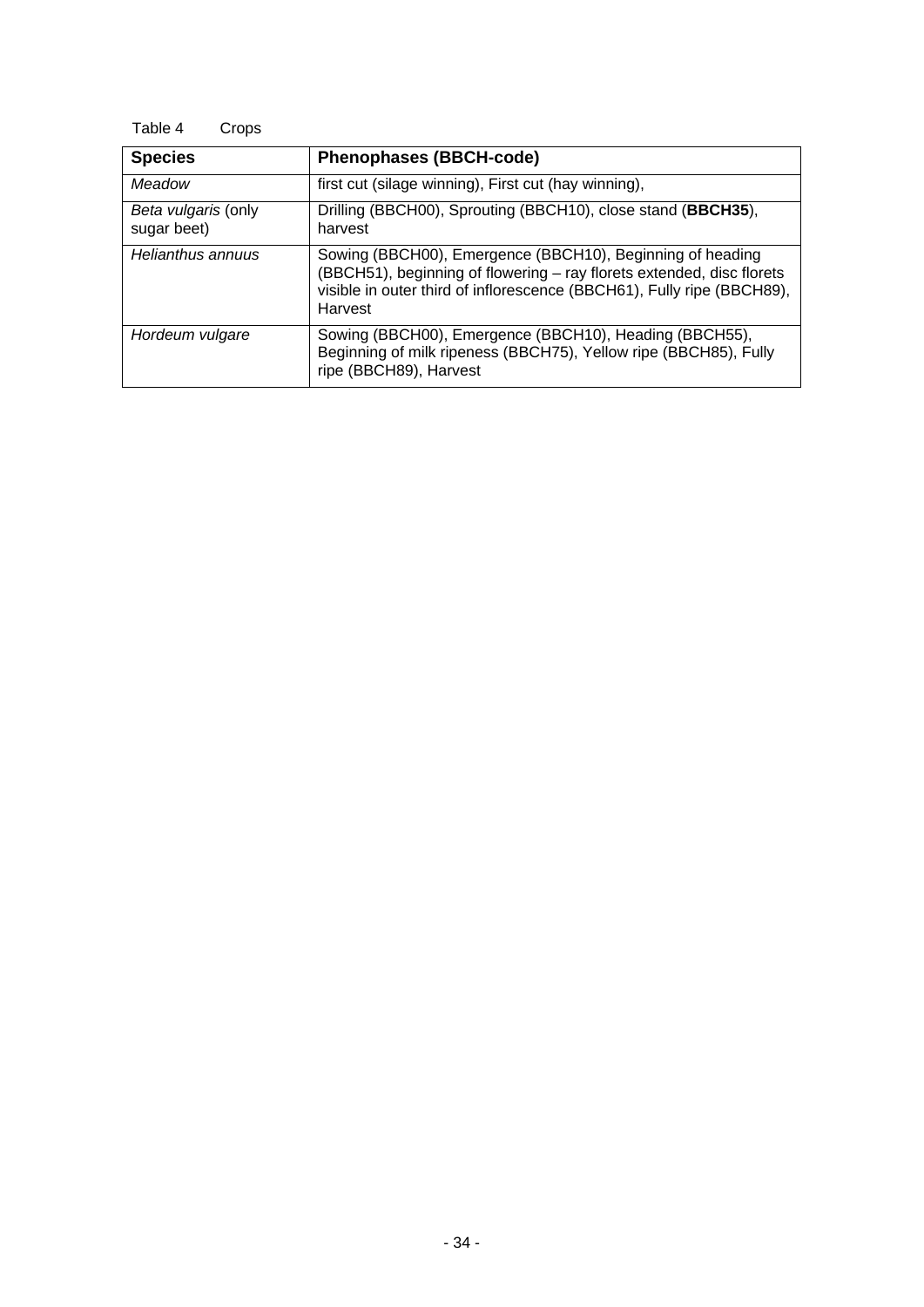## **Examples of observation sheets**

#### GPM observation sheet

#### *Global Phenological Monitoring* (GPM)

#### **Observation Sheet 2006**

| Station:                                        | Mean sea level:         |           | Country: |           | Observer (Organisation): |     |     |  |  |  |
|-------------------------------------------------|-------------------------|-----------|----------|-----------|--------------------------|-----|-----|--|--|--|
| Latitude (in ' and "):                          | Longitude (in ' and "): |           | Soil:    |           |                          |     |     |  |  |  |
|                                                 | observation object      | <b>SL</b> | UL       | <b>BF</b> | RF/RP                    | CL. | FL. |  |  |  |
| almond 'Perle der Weinstraße'                   |                         |           |          |           |                          |     |     |  |  |  |
| Red currant 'Werdavia' (white variety)          |                         |           |          |           |                          |     |     |  |  |  |
| sweet cherry 'Hedelfinger', typ 'Diemitz'       |                         |           |          |           |                          |     |     |  |  |  |
| morello 'Vladimirskaja'                         |                         |           |          |           |                          |     |     |  |  |  |
| pear 'Doyenne de Merode'                        |                         |           |          |           |                          |     |     |  |  |  |
| apple 'Yellow Transparent'                      |                         |           |          |           |                          |     |     |  |  |  |
| apple 'Golden Delicious', typ 'Golden Reinders' |                         |           |          |           |                          |     |     |  |  |  |
| European chestnut 'Dore de Lyon'                |                         |           |          |           |                          |     |     |  |  |  |
|                                                 |                         |           |          |           |                          |     |     |  |  |  |
|                                                 |                         | <b>SL</b> | UL       | <b>BF</b> | <b>FF</b>                | EF  |     |  |  |  |
| witch hazel / Hamamelis x Intermedia 'Jelena'   |                         |           |          |           |                          |     |     |  |  |  |
| snow drops / Galanthus nivalis 'genuine'        |                         |           |          |           |                          |     |     |  |  |  |
| forsythia / Forsythia suspensa 'Fortunei'       |                         |           |          |           |                          |     |     |  |  |  |
| lilac / Syringa x chinensis 'Red Rothomagensis' |                         |           |          |           |                          |     |     |  |  |  |
| mock-orange / Philadelphus coronarius 'genuine' |                         |           |          |           |                          |     |     |  |  |  |
| heather / Calluna vulgaris 'Allegro'            |                         |           |          |           |                          |     |     |  |  |  |
| heather / Calluna vulgaris 'Long White'         |                         |           |          |           |                          |     |     |  |  |  |
| witch hazel / Hamamelis virginiana 'genuine'    |                         |           |          |           |                          |     |     |  |  |  |

 $SL$  = sprouting of leaves,  $UL$  = unfolding of leaves,  $BF$  = beginning of flowering,  $FF$  = full flowering,  $EF$  = end of flowering,  $RF$  = first ripe fruits,  $RP$  = fruit ripe for picking,

**CL** = colouring of leaves, **FL** = falling of leaves Please fill in the white fields, Remarks / information please note down on the backside of the observation sheet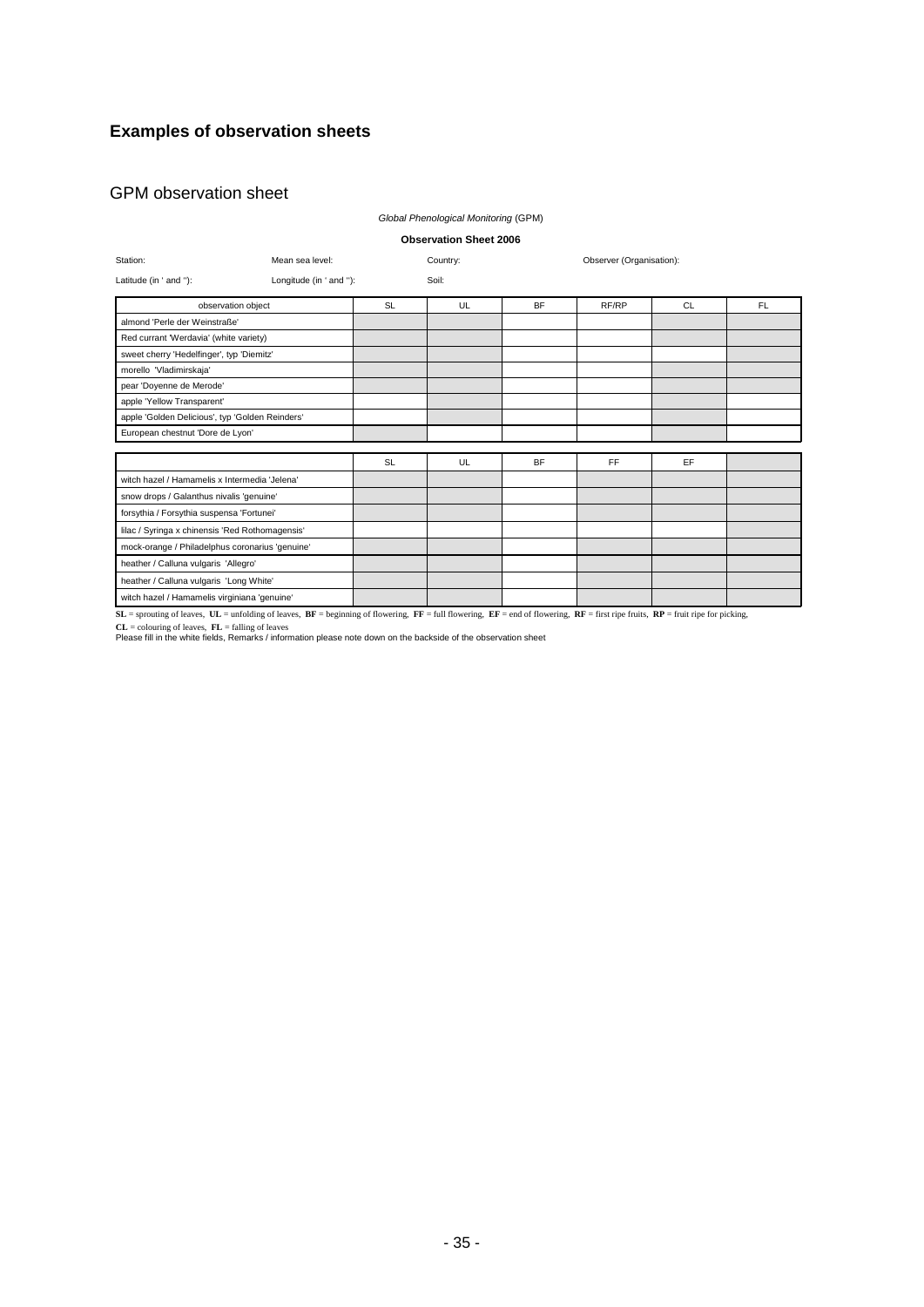## Slovenia: Hidrometeoroloski Zavod R. Slovenije

|                         | HIDROMETEOROLOŠKI ZAVOD R SLOVENIJE                                 |                |                 |                 |                          |                                              |                                                      |        |                                                               |                  |        |
|-------------------------|---------------------------------------------------------------------|----------------|-----------------|-----------------|--------------------------|----------------------------------------------|------------------------------------------------------|--------|---------------------------------------------------------------|------------------|--------|
|                         |                                                                     |                |                 |                 |                          |                                              |                                                      |        | FENOLOŠKO POROČILO STAL CARE                                  |                  |        |
|                         | lme postaje:                                                        |                |                 |                 |                          |                                              |                                                      |        |                                                               |                  |        |
|                         | Ime in priimek opazovalca:                                          |                |                 |                 |                          |                                              |                                                      |        | Sr. $\begin{array}{c c}\n\hline\n1 & 2 & 3\n\end{array}$ leto |                  |        |
|                         | I. NEGOJENE ZELNATE RASTLINE                                        |                |                 |                 |                          |                                              |                                                      |        |                                                               | mesec:           |        |
| Zap                     | <b>IME RASTLINE</b>                                                 |                | datum<br>prvih  |                 |                          | <b>IME RASTLINE</b>                          |                                                      |        |                                                               |                  | prich  |
| u.<br>$\mathbf{1}$      | <b>MALI ZVONČEK</b>                                                 | 01001          | cystov          |                 | $\ddot{\phantom{a}}$     | <b>REGRAT</b>                                |                                                      |        |                                                               | rx<br>01004      | cvetov |
| $\overline{\mathbf{a}}$ | Galanthus nivalis I.<br>LAPUH                                       | 01002          |                 |                 | 5                        | Taraxacum officinale I.<br><b>IVANJŠČICA</b> |                                                      |        |                                                               | 01005            |        |
| 3                       | Tussilago farfara L.<br>POMLADANSKI ŽAFRAN                          | 01003          |                 |                 | 6                        | <b>JESENSKI PODLESEK</b>                     | Leucanthemum ircutianum (Tucz)                       |        |                                                               | 01006            |        |
|                         | Crocus napolitanus hort. ex Mordant<br>II. GOZDNO DREVJE IN GRMICJE |                |                 |                 | 7                        | Colchicum avtomnale L<br>NAVADNA AMBROZIJA   |                                                      |        |                                                               | 01008            |        |
|                         |                                                                     |                |                 |                 | Б<br>A                   | Ambrosia artemisiifolia L<br>τ<br>N          |                                                      |        |                                                               |                  |        |
| Zap<br>Ł.               | <b>IME DREVESA ALI GRMA</b>                                         |                | prvih<br>listow | prvih<br>cyclov | splošno<br>cystenie<br>छ | prvi zreli<br>płodovi<br>(semena)            | splošnega splošnega<br>rumenenja odpadanja<br>listia | listia |                                                               | <b>POJASNILA</b> |        |
| ı                       | DIVJI KOSTANJ<br>Aesculus hippocastanum L.                          | 02001          |                 |                 |                          |                                              |                                                      |        |                                                               |                  |        |
| $\overline{a}$          | <b>ROBINIJA</b><br>Robinia pseudacacia L.                           | 02002          | 6666            |                 |                          |                                              |                                                      |        |                                                               |                  |        |
| $\overline{\mathbf{3}}$ | <b>LIPA</b><br>Tilia platyphyllos Scop.                             | 02003          |                 |                 |                          | 6666                                         |                                                      |        |                                                               |                  |        |
| 4                       | <b>LIPOVEC</b><br>Tilia cordata Mill.                               | 02004          |                 |                 |                          | 6666                                         |                                                      |        |                                                               |                  |        |
| 5                       | ČRNI TOPOL<br>Populus nigra L                                       | 02005          |                 |                 | 6666                     | 6666                                         |                                                      |        |                                                               |                  |        |
| 6                       | <b>VELIKI JESEN</b><br>Fraxinus excelsior L.                        | 02006          |                 |                 | 6666                     | 6666                                         |                                                      |        |                                                               |                  |        |
| $\overline{7}$          | DOB<br>Quercus robur L.                                             | 02007          |                 |                 | 6666                     |                                              |                                                      |        | * odpadanje želoda                                            |                  |        |
| $\bar{\mathbf{x}}$      | <b>GRADEN</b>                                                       | 02008          |                 |                 | 6666                     |                                              |                                                      |        | * odpadanje želoda                                            |                  |        |
| $\ddot{Q}$              | Quercus sessilifiora Salisb.<br>HRAST<br>Quercus sp.                |                |                 |                 | 6666                     |                                              |                                                      |        | * odpadanje želoda                                            |                  |        |
| 10                      | NAVADNA BREZA<br>Betula pendula Roth.                               | 02009          |                 |                 | 6666                     | 6666                                         |                                                      |        |                                                               |                  |        |
| $\mathbf{11}$           | ČRNA JELŠA<br>Almus glutinosa Gaertn.                               | 02010          |                 |                 |                          |                                              |                                                      |        | * pričetek prašenja mačic                                     |                  |        |
| 12                      | TREPETLIKA<br>Populus tremula L.                                    | 02011          |                 |                 | 6666                     | 6666                                         |                                                      |        |                                                               |                  |        |
| 13                      | <b>BUKEV</b>                                                        | 02012          |                 |                 | 6666                     | ٠                                            |                                                      |        | * odpadanje bukovega žira                                     |                  |        |
| 14                      | Fagus sylvatica L.<br><b>IVA</b>                                    | 02013          | 6666            |                 |                          |                                              |                                                      |        |                                                               |                  |        |
| 15                      | Salix caprea L<br>RDEČI BOR                                         | 02014          |                 |                 |                          |                                              |                                                      |        | * mladi poganjki                                              |                  |        |
| 16                      | Pinus sylvestris L.<br>ČRNI BOR                                     | 02029          |                 |                 |                          |                                              |                                                      |        | * mladi poganjki                                              |                  |        |
| 17                      | Pinus nigra Amold.<br><b>SMREKA</b>                                 | 02015          |                 |                 |                          |                                              |                                                      |        | · mladi poganjki                                              |                  |        |
| 18                      | Pice abies (L.) Karsten.<br><b>JELKA</b>                            | 02016          |                 |                 |                          |                                              |                                                      |        | * mladi poganjki                                              |                  |        |
| 19                      | Abies alba Mill.<br>ŠPANSKI BEZEG                                   | 02017          |                 |                 |                          |                                              |                                                      |        |                                                               |                  |        |
| 20                      | Syringa vulgaris L.<br><b>ČRNI BEZEG</b>                            | 02018          |                 |                 |                          |                                              |                                                      |        | · plodovi so črni                                             |                  |        |
| 21                      | Sambucus nigra L.<br><b>ŠIPEK</b>                                   | 02019          | 6666            |                 |                          |                                              |                                                      |        |                                                               |                  |        |
| 22                      | Rosa canina L<br>ENOVRATI GLOG                                      | 02020          | 6666            |                 |                          |                                              |                                                      |        |                                                               |                  |        |
| 23                      | Crataegus monogyna Jacq.<br>ČRNI TRN                                | 02021          |                 |                 |                          |                                              |                                                      |        |                                                               |                  |        |
| 24                      | Prunus spinosa L<br><b>NAVADNA LESKA</b><br>Corylus avellana L.     | 02022          | 6666            |                 |                          | o                                            |                                                      |        | * prašenje mačic                                              |                  |        |
| 25                      | <b>RUMENI DREN</b><br>Cornus mas L.                                 | 02023          | 6666            |                 |                          |                                              |                                                      |        | o plodovi so okusni                                           |                  |        |
|                         | <b>VRESA</b><br>Calluna vulgaris (L.) Hull.                         | 02024          | 6666            |                 |                          |                                              |                                                      |        |                                                               |                  |        |
| 26                      |                                                                     |                | 6666            |                 |                          |                                              |                                                      |        |                                                               |                  |        |
|                         | <b>ŽUKA</b>                                                         |                |                 |                 |                          |                                              |                                                      |        |                                                               |                  |        |
| 27<br>28                | Spartium junceum L<br><b>ROŽMARIN</b><br>Rosmaninus officinalis L.  | 02025<br>02030 |                 |                 |                          |                                              |                                                      |        | · brstenje                                                    |                  |        |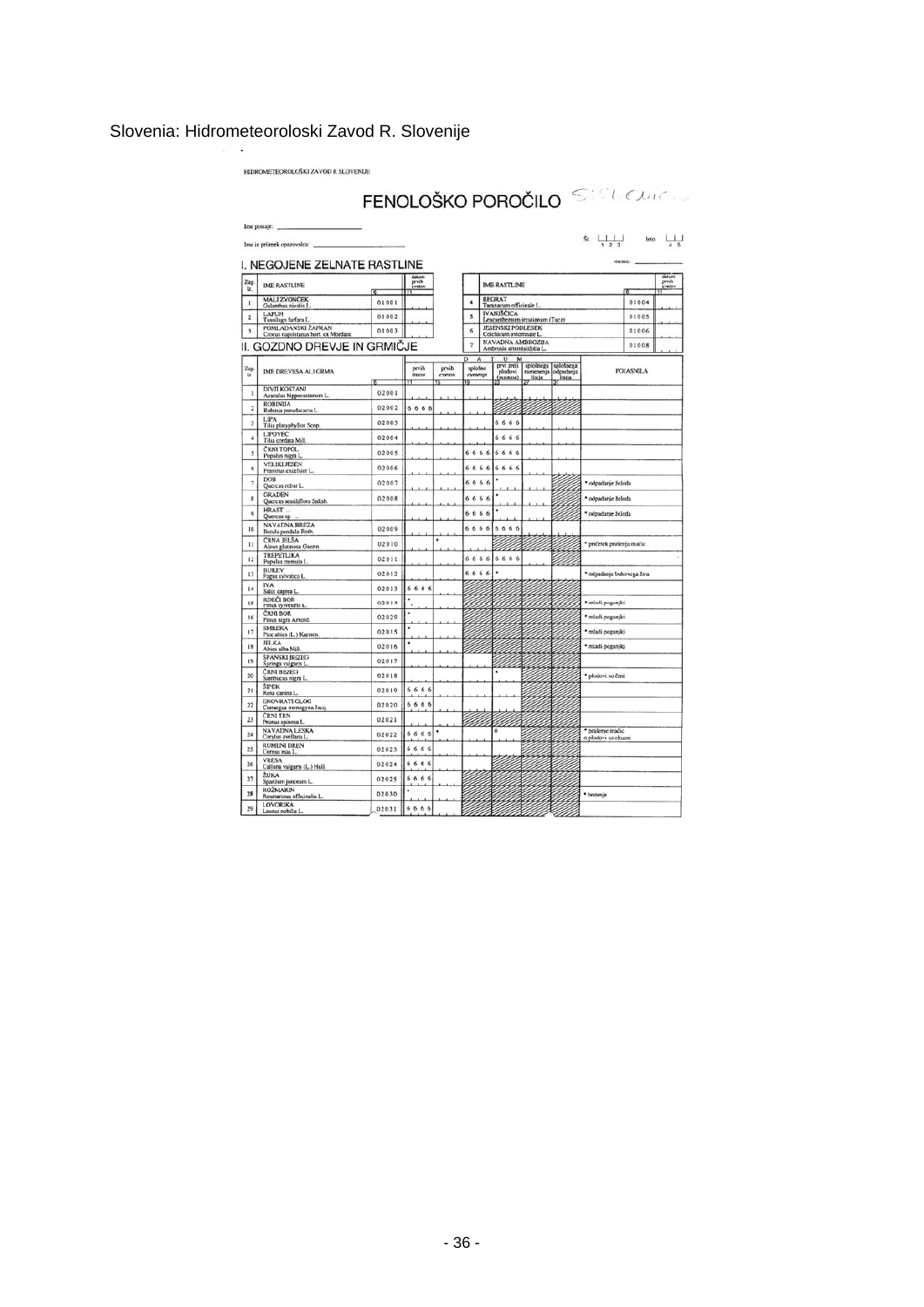#### Switzerland MeteoSwitzerland

SMA - Bio- und Umweltmeteorologie<br>ISM - Biométéorologie et environnes<br>ISM - Biometeoroliga e meteorologie  $\frac{\sin 2\theta}{\sin 2\theta}$ 

| <b>KULTURPFLANZEN</b>    |                        | <b>Beginn der Blüte</b> | <b>Vollblüte</b>        | Bemerkungen  |
|--------------------------|------------------------|-------------------------|-------------------------|--------------|
| PLANTES CULTIVÉES        |                        | Début de la floraison   | <b>Pleine floraison</b> | Remarques    |
| PIANTE COLTIVATE         |                        | Inizio della fioritura  | Piena fioritura         | Osservazioni |
| Kirschbäume <sup>*</sup> | Cerisiers <sup>*</sup> | ᇎ                       | 73.                     |              |
| Prunus avium *           | Ciliegi *              |                         |                         |              |
| Birnbäume *              | Poiriers <sup>*</sup>  | 63.                     | स्र                     |              |
| Pyrus communis *         | Peri*                  |                         |                         |              |
| Apfelbäume *             | Pommiers <sup>*</sup>  | $\overline{\mathbf{a}}$ | 66.                     |              |
| Pyrus malus *            | Meli *                 |                         |                         |              |
|                          |                        | <b>Vollblüte</b>        | Weinlese                |              |
|                          |                        | <b>Pleine floraison</b> | Vendanges               |              |
|                          |                        | Piena fioritura         | Vendemmia               |              |
| Weinrebe <sup>*</sup>    | Vigne <sup>*</sup>     | 47.                     | $\alpha$                |              |
| Vitis vinifera *         | Vigna *                |                         |                         |              |
| <b>LARGAINS</b>          | <b>COSTA</b>           | <b>Beginn</b>           |                         |              |
| <b>CARLO COLOR</b>       |                        | <b>Début</b>            |                         |              |
|                          |                        | Inizio                  |                         |              |
| Heuernte                 | Fenaison               | 69.                     |                         |              |
|                          | Fienagione             |                         |                         |              |

| <b>KRÄUTER</b>              |                             | Vollblüte               | Bemerkungen  |
|-----------------------------|-----------------------------|-------------------------|--------------|
| <b>HERBACÉES</b>            |                             | <b>Pleine Floraison</b> | Remarques    |
| <b>ERBACEE</b>              |                             | Piena fioritura         | Osservazioni |
| Huflattich                  | Pas-d'âne                   | π                       |              |
| Tussilago farfara           | Farfare                     |                         |              |
| <b>Buschwindröschen</b>     | Anémone sylvie              | ब्र                     |              |
| Anemone nemorosa            | Anemone                     |                         |              |
| Wiesen-Knaulgras            | Dactyle aggloméré           | 35.                     |              |
| Dactylis glomerata          | Erba mazzolina comune       |                         |              |
| Löwenzahn                   | Dent-de-lion                | उड                      |              |
| <b>Taraxacum</b> officinale | Dente di leone              |                         |              |
| Wald-Weidenröschen          | Epilobe à feuilles étroites | 57.                     |              |
| Epilobium angustifolium     | Garofano maggiore           |                         |              |
| Wiesenschaumkraut           | Cardamine des prés          | 茲                       |              |
| <b>Cardamine</b> pratensis  | Cardamina dei prati         |                         |              |
| Wucherblume/Margerite       | <b>Grandes</b> marguerites  | 荻                       |              |
| Leucanthemum vulgare        | Margherita                  |                         |              |
| Herbstzeitlose              | Colchique                   | 40.                     |              |
| Colchicum autumnale         | Colchico                    |                         |              |

\* Sorte notieren - Noter la sorte - Annotare la varietà

#### 26 1926

Jahr<br>Année<br>Anno PHAENOLOGISCHE BEOBACHTUNGEN OBSERVATIONS PHÉNOLOGIQUES **OSSERVAZIONI FENOLOGICHE** Station - Station - Stazione\_

Gemeinde - Commune - Comune

Kanton - Canton - Cantone\_\_\_\_

Beobachter - Observateur - Osservatore

Meereshöhe - Altitude - Altitudine\_\_\_\_\_\_\_\_\_ 

- Bitte das Formular sofort nach der letzten Eintragung zurücksenden:<br>- A retourner immédiatement après la dernière inscription s.v.p.<br>- Il formulario dev'essere rispedito immediatamente subito dopo l'ultima registrazione

Schweizerische Meteorologische Anstalt<br>Bio- und Umweltmeteorologie<br>Postfach 514<br>CH-8044 Zürich

C SMA - Dezember 1998

|  | $\begin{picture}(120,110) \put(0,0){\line(1,0){10}} \put(15,0){\line(1,0){10}} \put(15,0){\line(1,0){10}} \put(15,0){\line(1,0){10}} \put(15,0){\line(1,0){10}} \put(15,0){\line(1,0){10}} \put(15,0){\line(1,0){10}} \put(15,0){\line(1,0){10}} \put(15,0){\line(1,0){10}} \put(15,0){\line(1,0){10}} \put(15,0){\line(1,0){10}} \put(15,0){\line$<br>ISM - Biometeoroliga e meteorologia ambientale |  |
|--|-------------------------------------------------------------------------------------------------------------------------------------------------------------------------------------------------------------------------------------------------------------------------------------------------------------------------------------------------------------------------------------------------------|--|
|--|-------------------------------------------------------------------------------------------------------------------------------------------------------------------------------------------------------------------------------------------------------------------------------------------------------------------------------------------------------------------------------------------------------|--|

#### Zusammenfassung der phänologischen Beobachtungen Résumé des observations phénologiques Riassunto delle osservazioni fenologiche

|                            |                                   |                          |                          |                         |                    | Vollblüte               |                         | Fruchtreife       |                    | <b>Blattverfärbung</b> |                                | <b>Blattfall</b>    |                           | <b>Bemerkungen</b> |
|----------------------------|-----------------------------------|--------------------------|--------------------------|-------------------------|--------------------|-------------------------|-------------------------|-------------------|--------------------|------------------------|--------------------------------|---------------------|---------------------------|--------------------|
| <b>BÂUME UND STRÄUCHER</b> |                                   | <b>Blattentfaltung</b>   |                          | <b>Beginn der Blüte</b> |                    |                         |                         |                   |                    |                        |                                |                     |                           |                    |
| <b>ARBRES ET ARBUSTES</b>  |                                   |                          | Déploiement des feuilles |                         | Début de floraison |                         | <b>Pleine floraison</b> |                   | <b>Fruits mûrs</b> |                        | <b>Coloration des feuilles</b> |                     | <b>Chute des feuilles</b> | Remarques          |
| <b>ALBERI E ARBUSTI</b>    |                                   | Spiegamento delle foglie |                          | Inizio della fioritura  |                    | Fioritura               |                         | Frutti maturi     |                    |                        | Colorazione delle foglie       | Caduta delle foglie |                           | Osservazioni       |
| Rosskastanie               | Marronnier                        |                          |                          |                         |                    | ۰.                      |                         |                   |                    |                        |                                |                     |                           |                    |
| Aesculus hippocastanum     | Castagno d'India                  |                          |                          |                         |                    |                         |                         |                   |                    |                        |                                |                     |                           |                    |
| <b>Buche</b>               | Hêtre                             | τ                        |                          |                         |                    |                         |                         |                   |                    |                        |                                | x                   |                           |                    |
| <b>Fagus</b> sylvatica     | Faggio                            |                          |                          |                         |                    |                         |                         |                   |                    |                        |                                |                     |                           |                    |
| Bergahorn                  | Erable de montagne                | Ŧ.                       |                          |                         |                    |                         |                         |                   |                    | Tā.                    |                                |                     |                           |                    |
| Acer pseudoplatanus        | Acero montano                     |                          |                          |                         |                    |                         |                         |                   |                    |                        |                                |                     |                           |                    |
| Vogelbeere                 | Sorbier des oiseleurs             | π.                       |                          | 12                      |                    | π                       |                         | 14.               |                    | π                      |                                | 16.                 |                           |                    |
| Sorbus aucuparia           | Sorbo degli uccellatori           |                          |                          |                         |                    |                         |                         |                   |                    |                        |                                |                     |                           |                    |
| Haselstrauch               | <b>Noisetier</b>                  | 17.                      |                          | 18.                     |                    | 19.                     |                         |                   |                    |                        |                                |                     |                           |                    |
| Corylus avellana           | Nocciolo                          |                          |                          |                         |                    |                         |                         |                   |                    |                        |                                |                     |                           |                    |
| Sommerlinde                | Tilleul à grandes feuilles        | 30.                      |                          | т                       |                    | $\overline{22}$         |                         |                   |                    | п                      |                                |                     |                           |                    |
| Tilia platyphyllos         | Tiglio nostrano                   |                          |                          |                         |                    |                         |                         |                   |                    |                        |                                |                     |                           |                    |
| <b>Roter Holunder</b>      | Sureau à grappes                  |                          |                          | 24.                     |                    | 35.                     |                         | ж                 |                    |                        |                                |                     |                           |                    |
| Sambucus racemosa          | Sambuco montano                   |                          |                          |                         |                    |                         |                         |                   |                    |                        |                                |                     |                           |                    |
| <b>Schwarzer Holunder</b>  | Sureau noir                       |                          |                          | 27.                     |                    | $\overline{\mathbf{x}}$ |                         | $\overline{29}$ . |                    |                        |                                |                     |                           |                    |
| Sambucus nigra             | Sambuco nero                      |                          |                          |                         |                    | $\overline{32}$         |                         |                   |                    | π                      |                                |                     |                           |                    |
| Winterlinde                | <b>Tilleul à petites feuilles</b> | w.                       |                          | π                       |                    |                         |                         |                   |                    |                        |                                |                     |                           |                    |
| Tilia cordata              | <b>Tiglio riccio</b>              |                          |                          |                         |                    |                         |                         |                   |                    | ĸ                      |                                | K.                  |                           |                    |
| Lärche                     | Mélèze                            | ≖                        |                          |                         |                    |                         |                         |                   |                    |                        |                                |                     |                           |                    |
| Larix decidua              | Larice                            |                          |                          |                         |                    |                         |                         |                   |                    |                        |                                |                     |                           |                    |
| Fichte                     | Epicéa                            | 37.                      |                          |                         |                    |                         |                         |                   |                    |                        |                                |                     |                           |                    |
| Picea abies                | Abete rosso                       |                          |                          |                         |                    |                         |                         |                   |                    |                        |                                | 41.                 |                           |                    |
| Robinie                    | <b>Robinier</b>                   | ≖                        |                          | w                       |                    | 46.                     |                         |                   |                    |                        |                                |                     |                           |                    |
| Robinia pseudoacacia       | Robinia                           |                          |                          |                         |                    |                         |                         |                   |                    |                        |                                |                     |                           |                    |
| Hängebirke                 | <b>Bouleau</b> commun             | $\overline{42}$          |                          | $\overline{41}$         |                    | $\overline{44}$         |                         |                   |                    | 45.                    |                                | 46.                 |                           |                    |
| <b>Betula pendula</b>      | Betulla bianca                    |                          |                          |                         |                    |                         |                         |                   |                    |                        |                                |                     |                           |                    |
| Edelkastanie               | Châtaignier                       | ৰা                       |                          | 48.                     |                    | 49.                     |                         | 30.               |                    | 31.                    |                                | 52.                 |                           |                    |
| Castanea sativa            | Castagno domestico                |                          |                          |                         |                    |                         |                         |                   |                    |                        |                                |                     |                           |                    |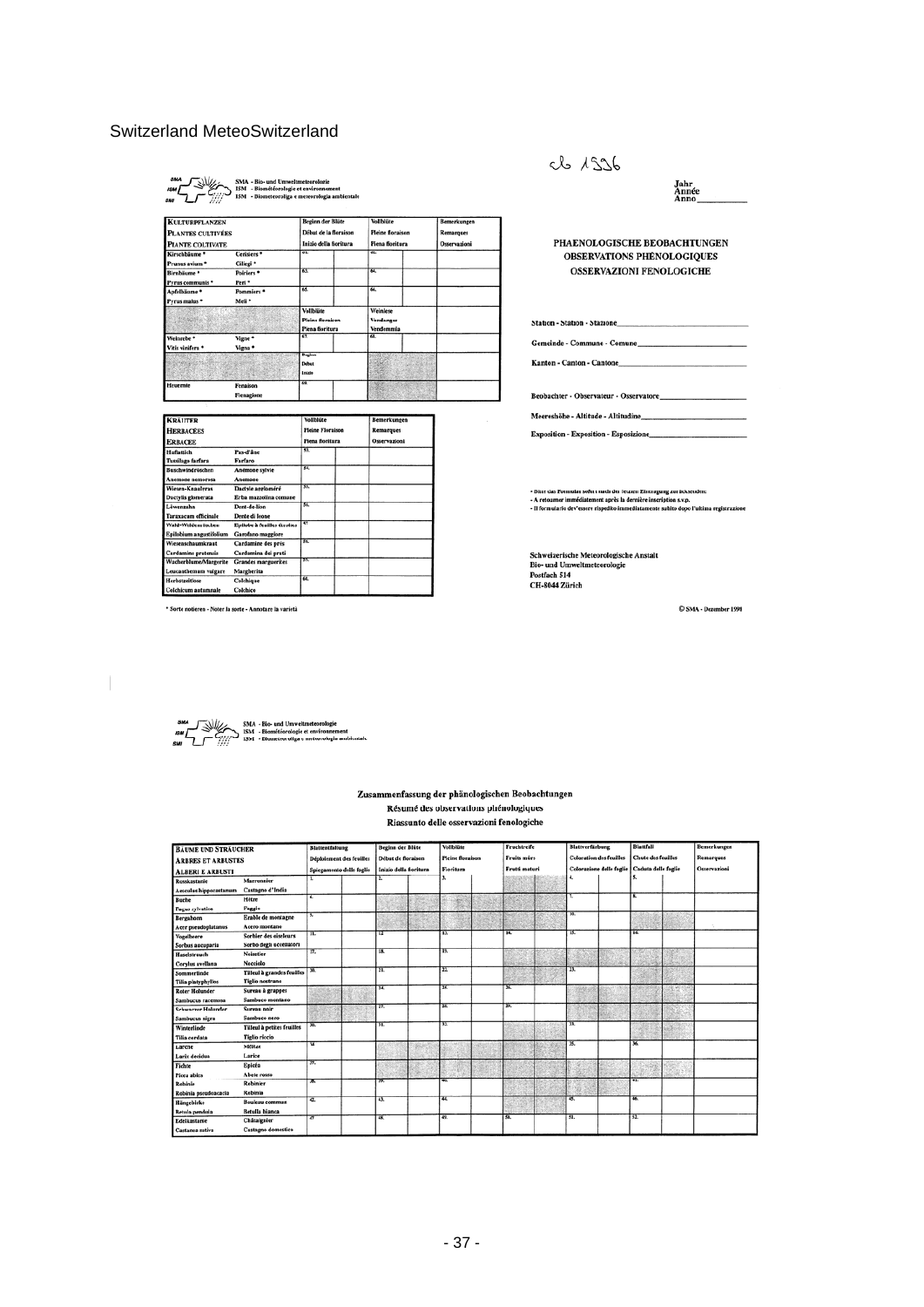## Deutscher Wetterdienst (1991)

Schwarzer Holunder, Holler, Deuts<br>Sambucus nigra



#### te (F)

 $-74$ 



## Czech Hydrometeorological Institute (2004)